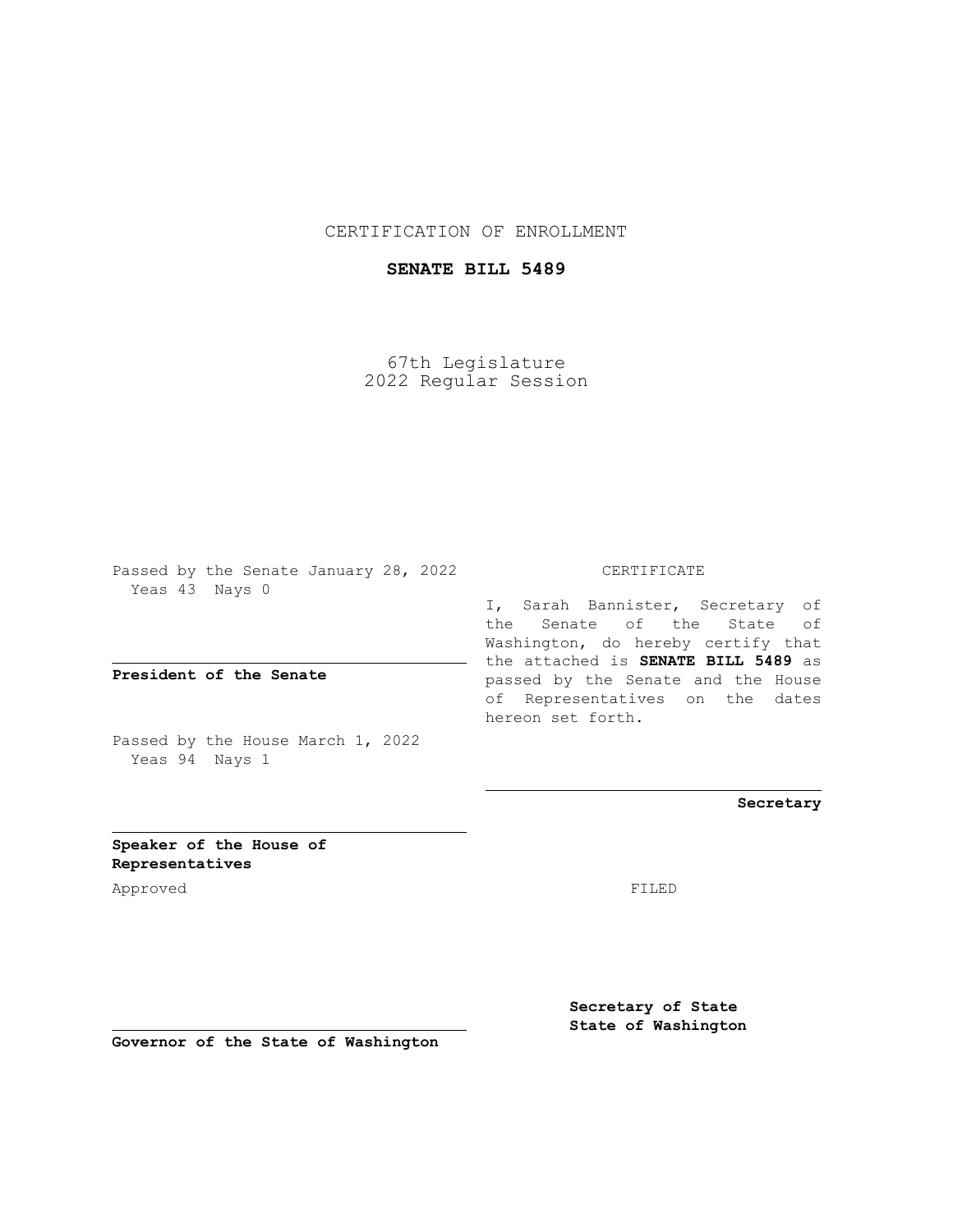#### **SENATE BILL 5489**

Passed Legislature - 2022 Regular Session

**State of Washington 67th Legislature 2022 Regular Session**

**By** Senators Pedersen, Padden, Dhingra, and Mullet; by request of Washington State Bar Association

Prefiled 12/06/21. Read first time 01/10/22. Referred to Committee on Law & Justice.

 AN ACT Relating to business entities; and amending RCW 23B.01.400, 23B.06.230, 23B.06.400, 23B.07.020, 23B.07.070, 23B.07.200, 23B.11.010, 23B.11.030, 23B.11.050, 23B.11.060, 23B.11.090, 23B.11.100, 23B.13.020, 23B.13.200, 23B.13.210, 23B.13.220, 23B.13.230, 25.10.011, 25.10.101, 25.10.491, 25.10.496, 25.10.546, 25.10.771, 25.10.791, 25.15.006, 25.15.046, 25.15.116, 7 25.15.121, 25.15.131, and 25.15.441.

8 BE IT ENACTED BY THE LEGISLATURE OF THE STATE OF WASHINGTON:

9 **PART I**

### 10 **BUSINESS CORPORATIONS**

11 **Sec. 101.** RCW 23B.01.400 and 2021 c 84 s 1 are each amended to 12 read as follows:

13 Unless the context clearly requires otherwise, the definitions in 14 this section apply throughout this title.

15 (1) "Articles of incorporation" include amended and restated 16 articles of incorporation and articles of merger.

17 (2) "Authorized shares" means the shares of all classes a 18 domestic or foreign corporation is authorized to issue.

19 (3) "Conspicuous" means so prepared that a reasonable person 20 against whom the writing is to operate should have noticed it. For

p. 1 SB 5489.PL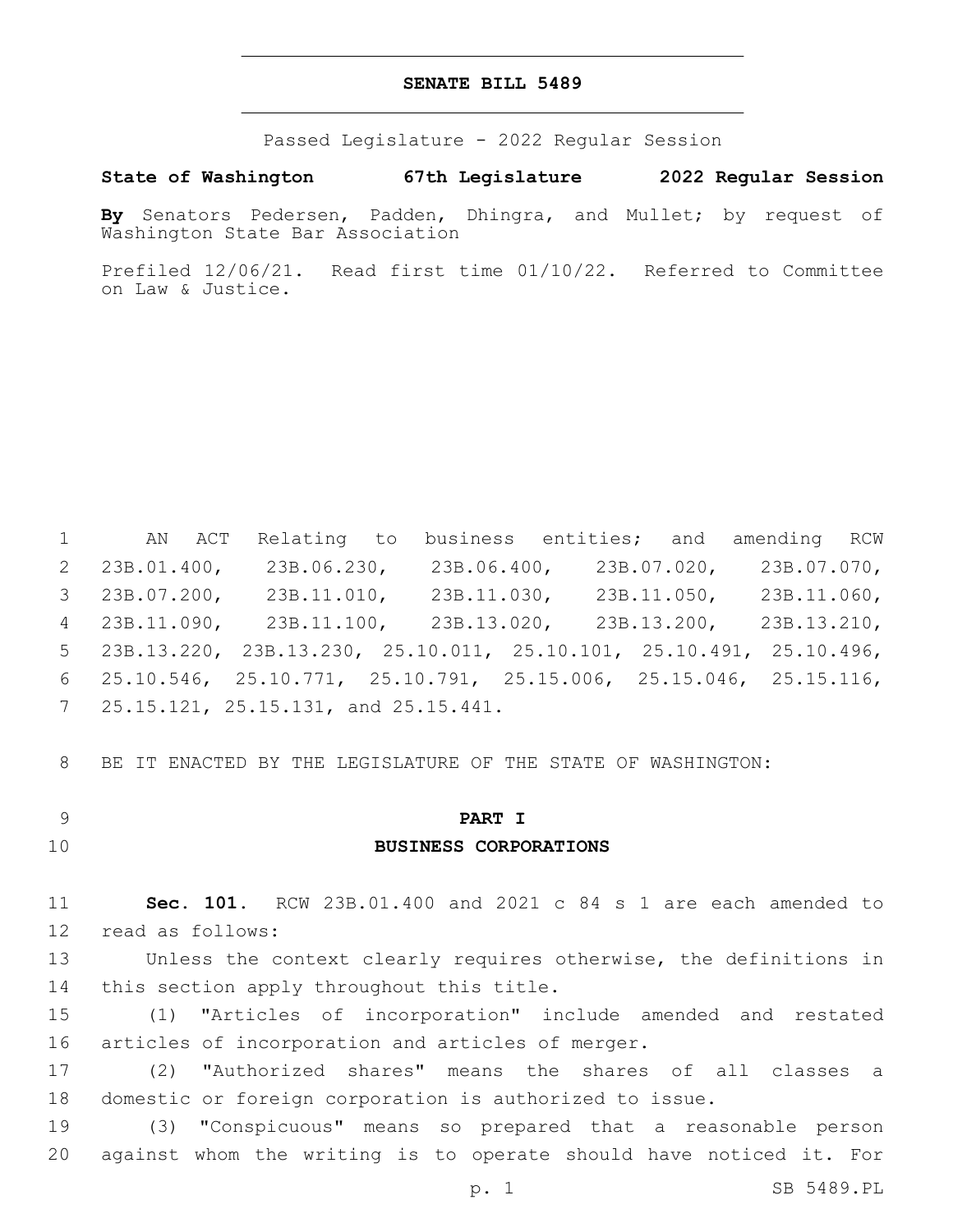example, text in italics, boldface, contrasting color, capitals, or 2 underlined is conspicuous.

 (4) "Controlling interest" means ownership of an entity's outstanding shares or interests in such number as to entitle the holder at the time to elect a majority of the entity's directors or other governors without regard to voting power which may thereafter exist upon a default, failure, or other contingency.

 (5) "Corporate action" means any resolution, act, policy, contract, transaction, plan, adoption or amendment of articles of incorporation or bylaws, or other matter approved by or submitted for approval to a corporation's incorporators, board of directors or a 12 committee thereof, or shareholders.

 (6) "Corporation" or "domestic corporation" means a corporation for profit, including a social purpose corporation, which is not a foreign corporation, incorporated under or subject to the provisions 16 of this title.

 (7) "Deliver" or "delivery" means any method of delivery used in conventional commercial practice, including delivery by hand, mail, commercial delivery, and, if authorized in accordance with RCW 20 23B.01.410, by electronic transmission.

 (8) "Distribution" means a direct or indirect transfer of money 22 or other property, except its own shares, or incurrence of indebtedness by a corporation to or for the benefit of its shareholders in respect to any of its shares. A distribution may be in the form of a declaration or payment of a dividend; a distribution in partial or complete liquidation, or upon voluntary or involuntary 27 dissolution; a purchase, redemption, or other acquisition of shares; 28 a distribution of indebtedness; or otherwise.

(9) "Document" means:29

 (a) Any tangible medium on which information is inscribed, and includes handwritten, typed, printed, or similar instruments or 32 copies of such instruments; and

(b) An electronic record.33

 (10) "Electronic" means relating to technology having electrical, digital, magnetic, wireless, optical, electromagnetic, or similar capabilities.36

 (11) "Electronic mail" means an electronic transmission directed to a unique electronic mail address, which electronic mail will be deemed to include any files attached thereto and any information hyperlinked to a website if the electronic mail includes the contact

p. 2 SB 5489.PL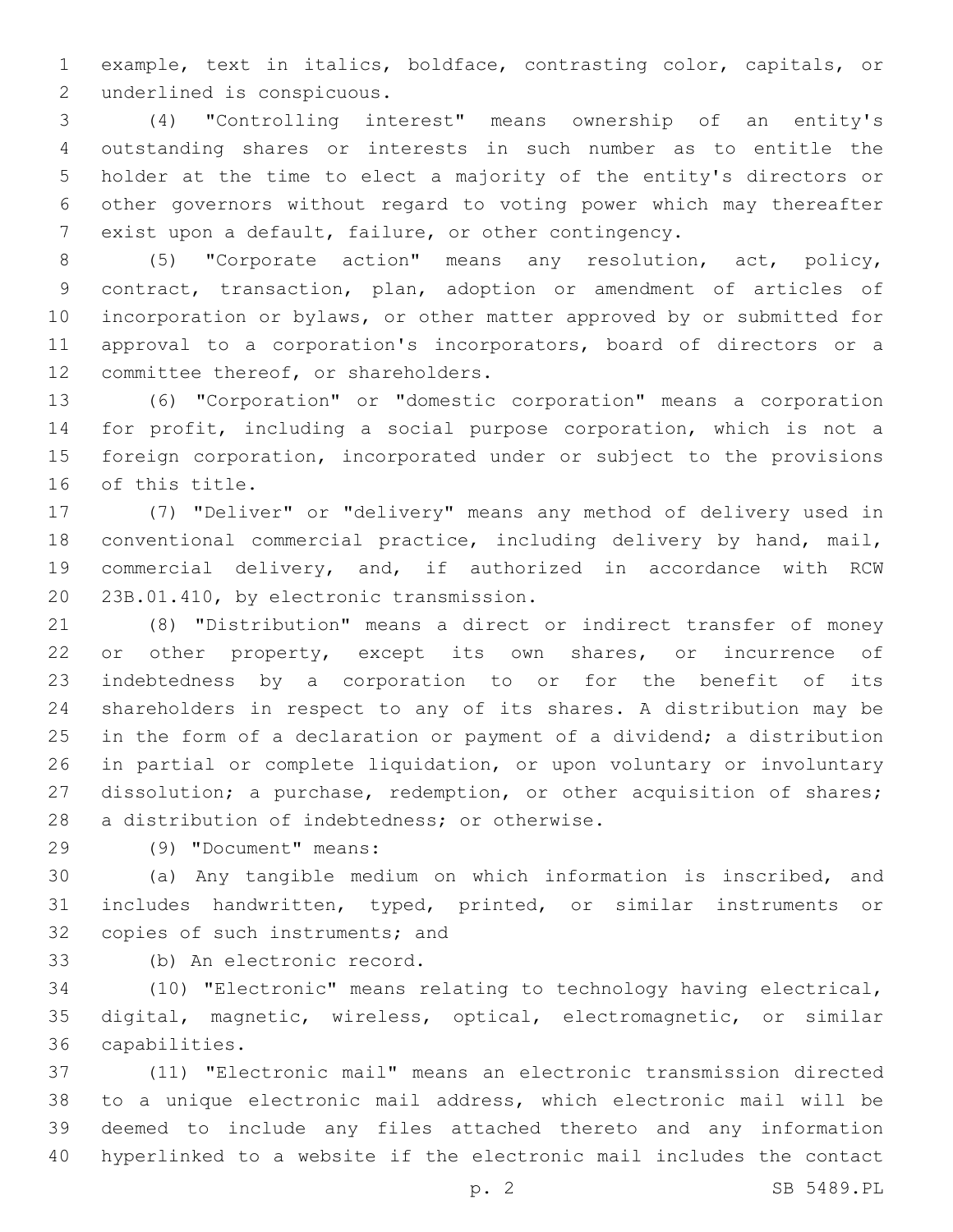information of an officer or agent of the corporation who is available to assist with accessing such files and information.

 (12) "Electronic mail address" means a destination, commonly expressed as a string of characters, consisting of a unique user name or mailbox, commonly referred to as the "local part" of the address, and a reference to an internet domain, commonly referred to as the "domain part" of the address, whether or not displayed, to which 8 electronic mail can be sent or delivered.

 (13) "Electronic record" means information that is stored in an electronic or other nontangible medium and: (a) Is retrievable in paper form by the recipient through an automated process used in conventional commercial practice; or (b) if not retrievable in paper form by the recipient through an automated process used in conventional commercial practice, is otherwise authorized in 15 accordance with RCW 23B.01.410(10).

 (14) "Electronic transmission" or "electronically transmitted" means internet transmission, telephonic transmission, electronic mail transmission, transmission of a telegram, cablegram, or datagram, the use of, or participation in, one or more electronic networks or databases including one or more distributed electronic networks or databases, or any other form or process of communication, not directly involving the physical transfer of paper or another tangible 23 medium, which:

 (a) Is suitable for the retention, retrieval, and reproduction of 25 information by the recipient; and

 (b) Is retrievable in paper form by the recipient through an automated process used in conventional commercial practice, or, if not retrievable in paper form by the recipient through an automated process used in conventional commercial practice, is otherwise 30 authorized in accordance with RCW 23B.01.410(10).

 (15) "Employee" includes an officer but not a director. A director may accept duties that make the director also an employee.

 (16) "Entity" includes a corporation and foreign corporation, not-for-profit corporation, business trust, estate, trust, partnership, limited liability company, association, joint venture, two or more persons having a joint or common economic interest, the state, United States, and a foreign governmental subdivision, agency, or instrumentality, or any other legal or commercial entity.

 (17) "Execute," "executes," or "executed" means, with present 40 intent to authenticate or adopt a document: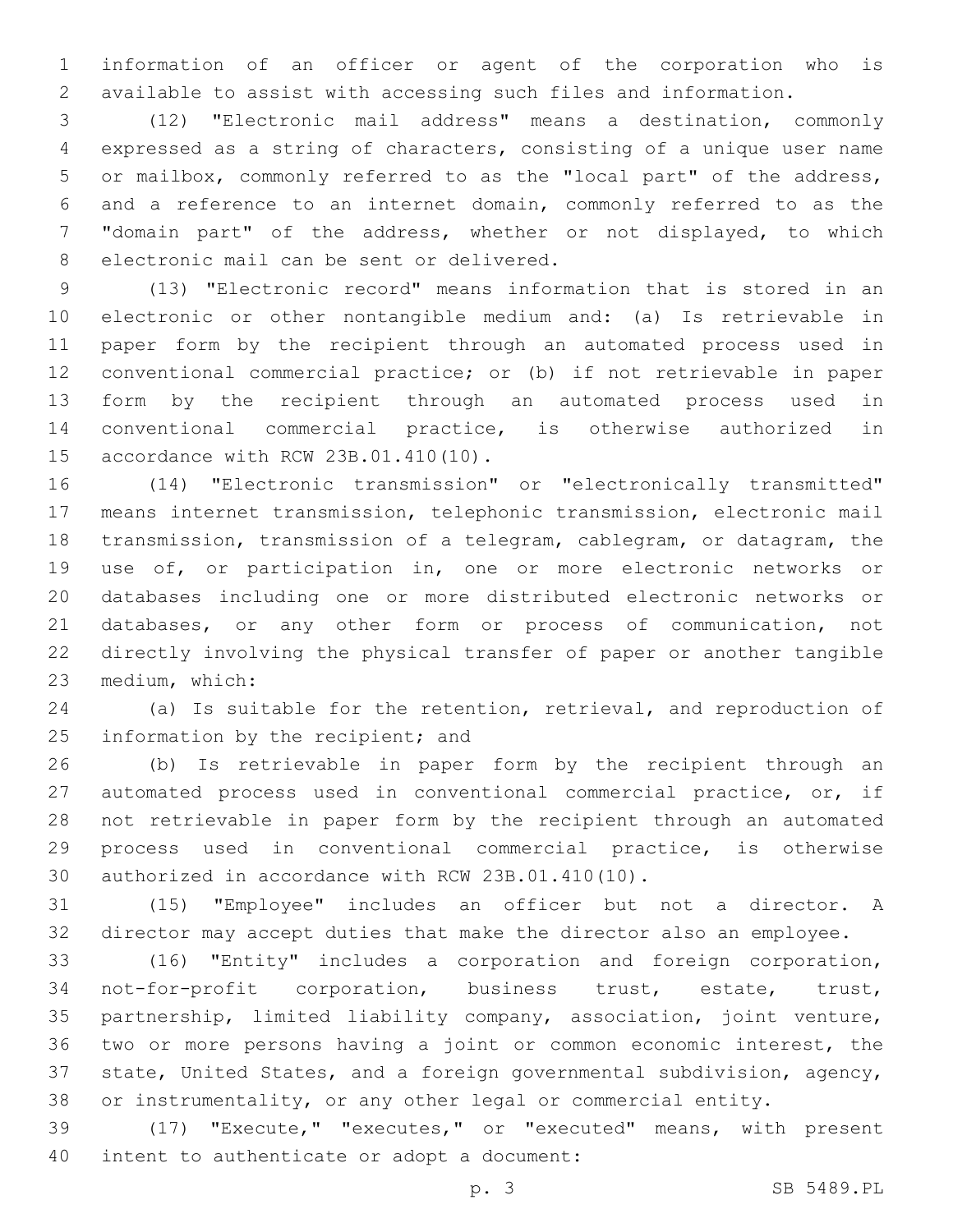(a) To sign or adopt a tangible symbol to the document, and includes any manual, facsimile, or conformed signature;

 (b) To attach or logically associate with an electronic transmission an electronic sound, symbol, or process, and includes an 5 electronic signature; or

 (c) With respect to a document to be filed with the secretary of state, in compliance with the standards for filing with the office of 8 the secretary of state as prescribed by the secretary of state.

 (18) "Foreign corporation" means a corporation for profit incorporated under a law other than the law of this state.

 (19) "Foreign limited partnership" means a partnership formed under laws other than of this state and having as partners one or more general partners and one or more limited partners.

 (20) "General social purpose" means the general social purpose for which a social purpose corporation is organized as set forth in the articles of incorporation of the corporation in accordance with 17 RCW 23B.25.040(1)(c).

 (21) "Governmental subdivision" includes authority, county, 19 district, and municipality.

(22) "Governor" has the meaning given that term in RCW 23.95.105.

(23) "Includes" denotes a partial definition.21

 (24) "Individual" includes the estate of an incompetent or 23 deceased individual.

 (25) "Limited partnership" or "domestic limited partnership" means a partnership formed by two or more persons under the laws of this state and having one or more general partners and one or more 27 limited partners.

(26) "Means" denotes an exhaustive definition.

(27) "Notice" has the meaning provided in RCW 23B.01.410.

 (28) "Person" means an individual, corporation, business trust, estate, trust, partnership, limited liability company, association, joint venture, government, governmental subdivision, agency, or instrumentality, or any other legal or commercial entity.

 (29) "Principal office" means the office, in or out of this state, so designated in the annual report where the principal executive offices of a domestic or foreign corporation are located.

 (30) "Proceeding" includes civil suit and criminal, 38 administrative, and investigatory action.

 (31) "Public company" means a corporation that has a class of shares registered with the federal securities and exchange commission

p. 4 SB 5489.PL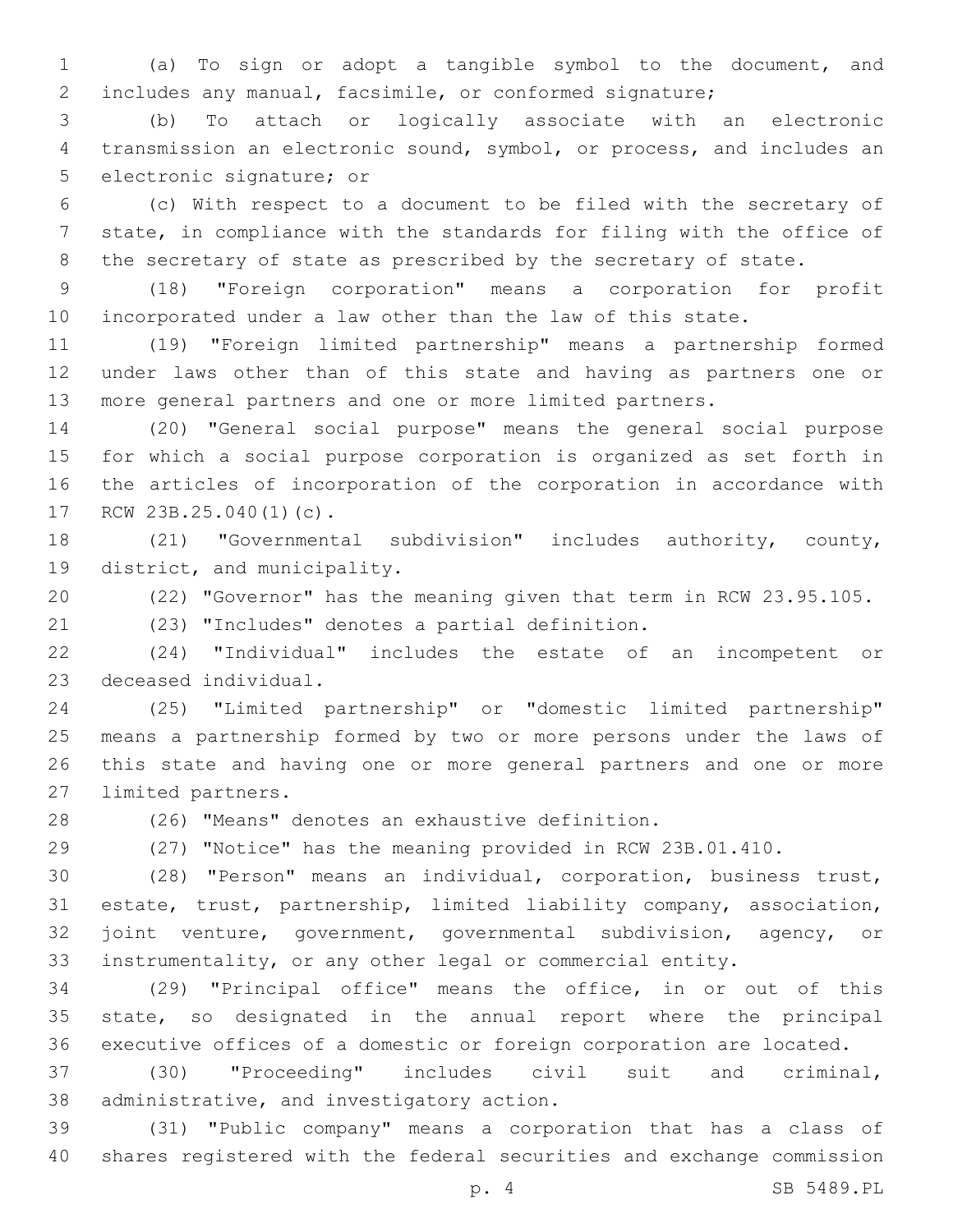pursuant to section 12 or 15 of the securities exchange act of 1934, or section 8 of the investment company act of 1940, or any successor 3 statute.

 (32) "Qualified director" means (a) with respect to a director's conflicting interest transaction as defined in RCW 23B.08.700, any director who does not have either (i) a conflicting interest respecting the transaction, or (ii) a familial, financial, professional, or employment relationship with a second director who does have a conflicting interest respecting the transaction, which relationship would, in the circumstances, reasonably be expected to exert an influence on the first director's judgment when voting on the transaction; (b) with respect to RCW 23B.08.735, a qualified director under (a) of this subsection if the business opportunity were a director's conflicting interest transaction; and (c) with 15 respect to RCW 23B.02.020(2)(g), a director who is not a director (i) to whom the limitation or elimination of the duty of an officer to offer potential business opportunities to the corporation would apply, or (ii) who has a familial, financial, professional, or employment relationship with another officer to whom the limitation or elimination would apply, which relationship would, in the circumstances, reasonably be expected to exert an influence on the director's judgment when voting on the limitation or elimination.

23 (33) "Record date" means the date ((established under chapter 23B.07 RCW on which a corporation determines)) fixed for determining 25 the identity of  $((i$ ts)) a corporation's shareholders and their shareholdings for purposes of this title. The determinations shall be made as of the close of business on the record date unless another time for doing so is specified when the record date is fixed.

 (34) "Registered office" means the address of the corporation's 30 registered agent.

 (35) "Secretary" means the corporate officer to whom the board of directors has delegated responsibility under RCW 23B.08.400(3) for custody of the minutes of the meetings of the board of directors and of the shareholders and for authenticating records of the corporation.35

 (36) "Shareholder" means the person in whose name shares are registered in the records of a corporation or the beneficial owner of shares to the extent of the rights granted by a nominee certificate 39 on file with a corporation.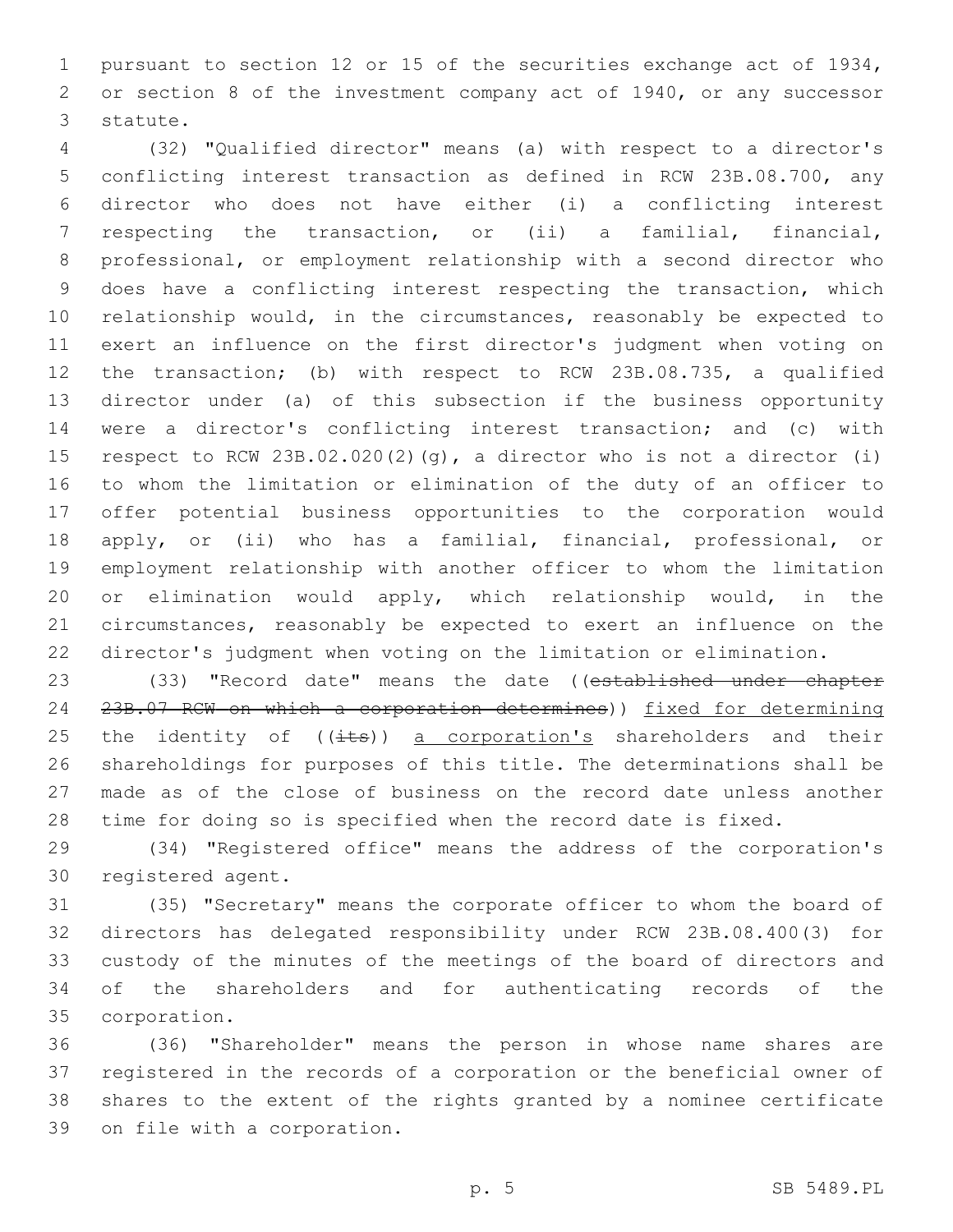(37) "Shares" means the units into which the proprietary 2 interests in a corporation are divided.

 (38) "Social purpose" includes any general social purpose and any 4 specific social purpose.

 (39) "Social purpose corporation" means a corporation that has elected to be governed as a social purpose corporation under chapter 23B.25 RCW.7

 (40) "Specific social purpose" means the specific social purpose or purposes for which a social purpose corporation is organized as set forth in the articles of incorporation of the corporation in 11 accordance with RCW  $23B.25.040(2)(a)$ .

 (41) "State," when referring to a part of the United States, includes a state and commonwealth, and their agencies and governmental subdivisions, and a territory and insular possession, and their agencies and governmental subdivisions, of the United 16 States.

 (42) "Subscriber" means a person who subscribes for shares in a corporation, whether before or after incorporation.

 (43) "Subsidiary" means an entity in which the corporation has, 20 directly or indirectly, a controlling interest.

 (44) "United States" includes a district, authority, bureau, 22 commission, department, and any other agency of the United States.

 (45) "Voting group" means all shares of one or more classes or series that under the articles of incorporation or this title are entitled to vote and be counted together collectively on a matter at a meeting of shareholders. All shares entitled by the articles of incorporation or this title to vote generally on the matter are for 28 that purpose a single voting group.

 (46) "Writing" or "written" means any information in the form of 30 a document.

 **Sec. 102.** RCW 23B.06.230 and 1989 c 165 s 51 are each amended to 32 read as follows:

 (1) Unless the articles of incorporation provide otherwise, shares may be issued pro rata and without consideration to the corporation's shareholders or to the shareholders of one or more classes or series. An issuance of shares under this subsection is a 37 share dividend.

 (2) Shares of one class or series may not be issued as a share dividend in respect to shares of another class or series unless (a)

p. 6 SB 5489.PL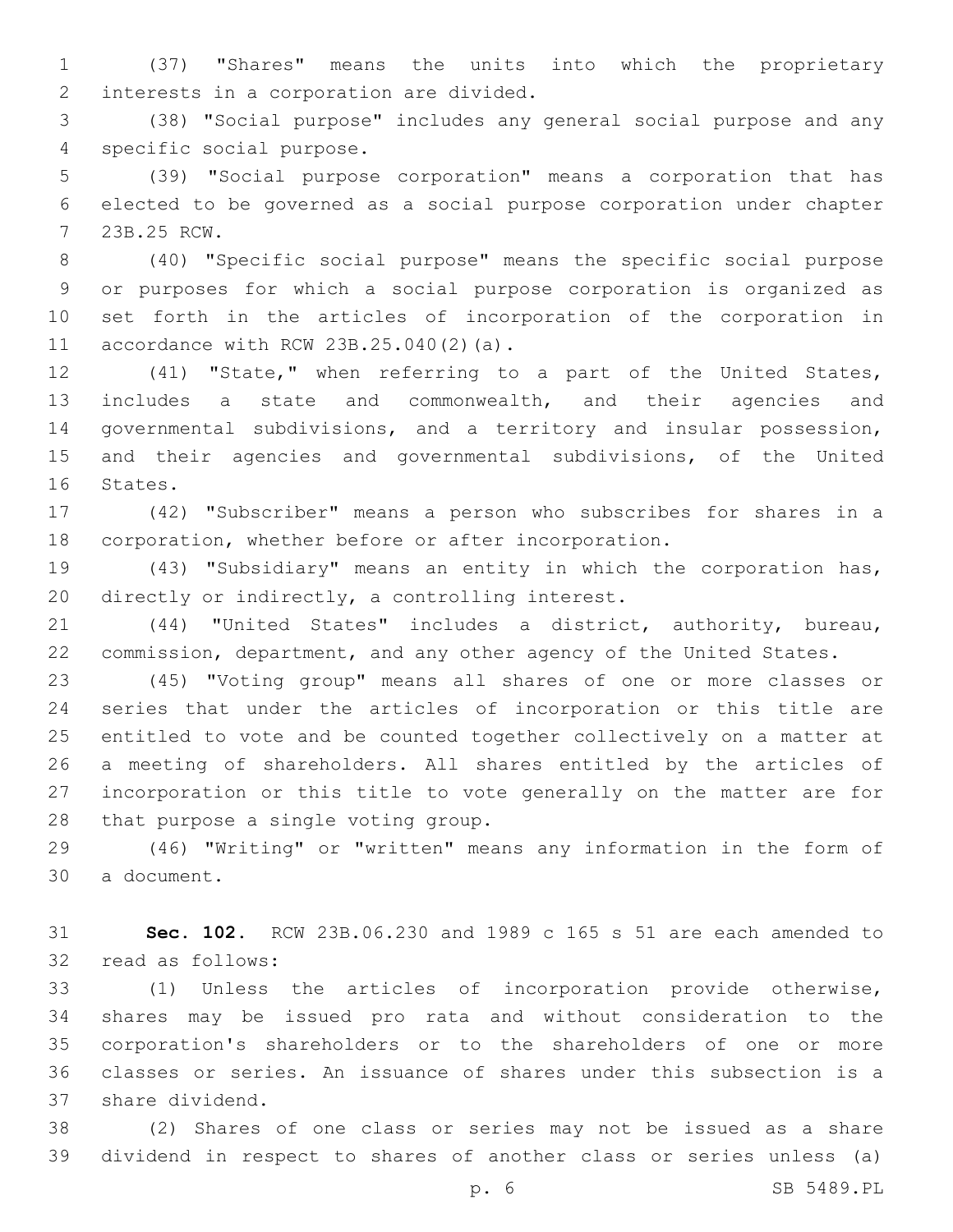the articles of incorporation so authorize, (b) a majority of the votes entitled to be cast by the class or series to be issued approve the issue, or (c) there are no outstanding shares of the class or 4 series to be issued.

 (3) The board of directors may fix the record date for determining shareholders entitled to a share dividend, which date may not precede the date on which the resolution fixing the record date is approved by the board of directors. If the board of directors does not fix the record date for determining shareholders entitled to a 10 share dividend, the record date is the date the board of directors authorizes the share dividend.

 **Sec. 103.** RCW 23B.06.400 and 2009 c 189 s 12 are each amended to 13 read as follows:

 (1) A board of directors may approve and the corporation may make distributions to its shareholders subject to restriction by the 16 articles of incorporation and the limitation in subsection  $((+2+))$ 17 (3) of this section.

 (2) The board of directors may fix the record date for determining shareholders entitled to a distribution, which date may not precede the date on which the resolution fixing the record date is approved by the board of directors. If the board of directors does not fix a record date for determining shareholders entitled to a 23 distribution, other than one involving a purchase, redemption, or 24 other acquisition of the corporation's shares, the record date is the date the board of directors authorizes the distribution.

(3) No distribution may be made if, after giving it effect:

 (a) The corporation would not be able to pay its liabilities as they become due in the usual course of business; or

 (b) The corporation's total assets would be less than the sum of its total liabilities plus, unless the articles of incorporation permit otherwise, the amount that would be needed, if the corporation were to be dissolved at the time of the distribution, to satisfy the preferential rights upon dissolution of shareholders whose preferential rights are superior to those receiving the distribution.

 ( $(\overline{3})$ )  $(4)$  For purposes of determinations under subsection  $(36)(42)$ ) (3) of this section:

 (a) The board of directors may base a determination that a 38 distribution is not prohibited under subsection  $((+2+))$  (3) of this section either on financial statements prepared on the basis of

p. 7 SB 5489.PL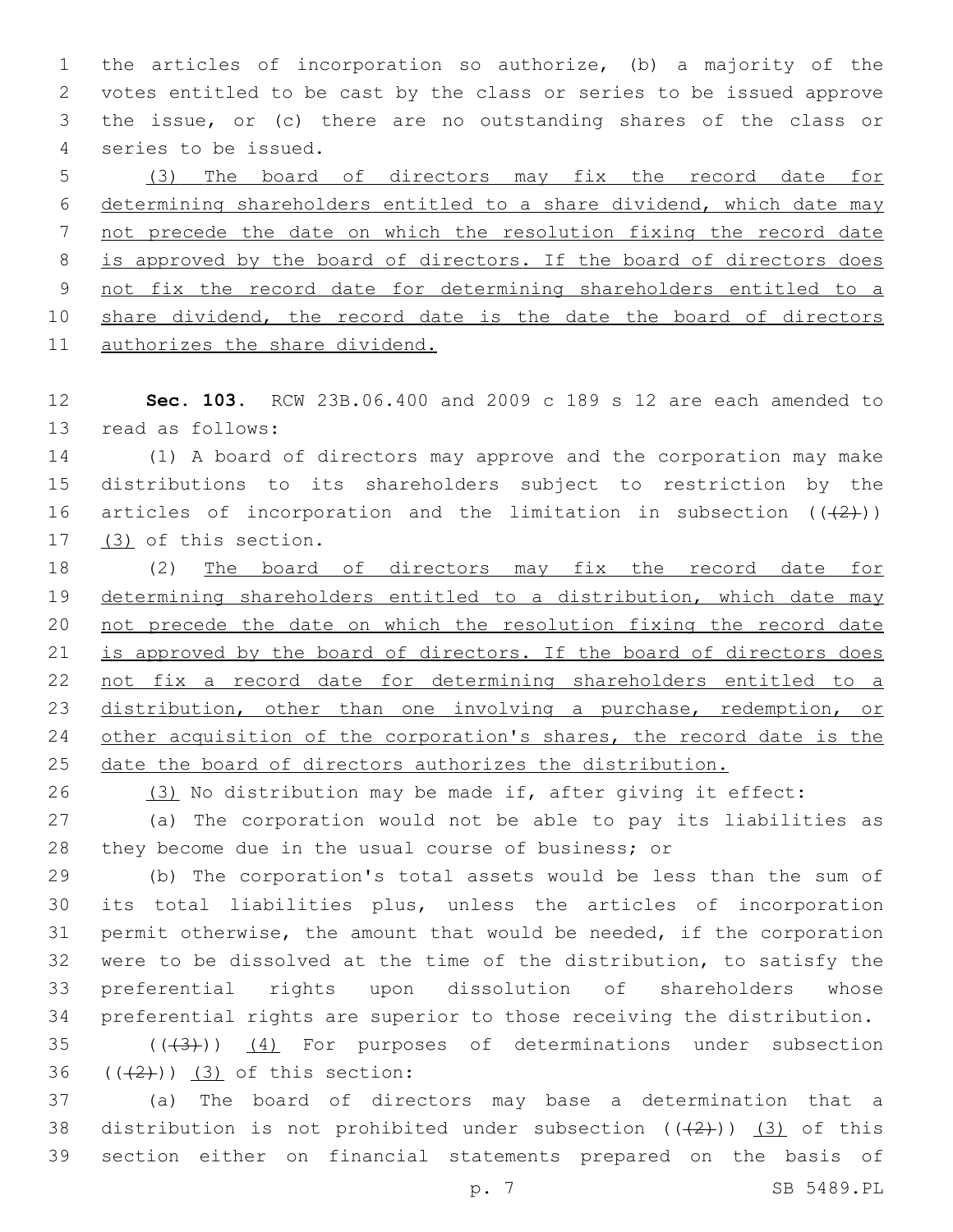accounting practices and principles that are reasonable in the circumstances or on a fair valuation or other method that is 3 reasonable in the circumstances; and

 (b) Indebtedness of a corporation, including indebtedness issued as a distribution, is not considered a liability if its terms provide that payment of principal and interest are made only if and to the extent that payment of a distribution to shareholders could then be 8 made under this section.

9 ( $(\frac{4}{2})$ ) (5) The effect of a distribution under subsection ( $(\frac{2}{2})$ )  $(3)$  of this section is measured:

 (a) In the case of a distribution of indebtedness, the terms of which provide that payment of principal and interest are made only if and to the extent that payment of a distribution to shareholders could then be made under this section, each payment of principal or interest is treated as a distribution, the effect of which is measured on the date the payment is actually made; or

17 (b) In the case of any other distribution:

 (i) If the distribution is by purchase, redemption, or other acquisition of the corporation's shares, the effect of the distribution is measured as of the earlier of the date any money or other property is transferred or debt incurred by the corporation, or the date the shareholder ceases to be a shareholder with respect to 23 the acquired shares;

 (ii) If the distribution is of indebtedness other than that 25 described in  $((\text{subsection} - (4))))$  (a) and (b)(i) of this subsection, the effect of the distribution is measured as of the date the 27 indebtedness is distributed; and

 (iii) In all other cases, the effect of the distribution is measured as of the date the distribution is approved if payment occurs within one hundred twenty days after the date of approval, or the date the payment is made if it occurs more than one hundred 32 twenty days after the date of approval.

 $((+5+))$   $(6)$  A corporation's indebtedness to a shareholder incurred by reason of a distribution made in accordance with this section is at parity with the corporation's indebtedness to its general, unsecured creditors except to the extent provided otherwise 37 by agreement.

38  $((+6))$   $(7)$  In circumstances to which this section and related sections of this title are applicable, such provisions supersede the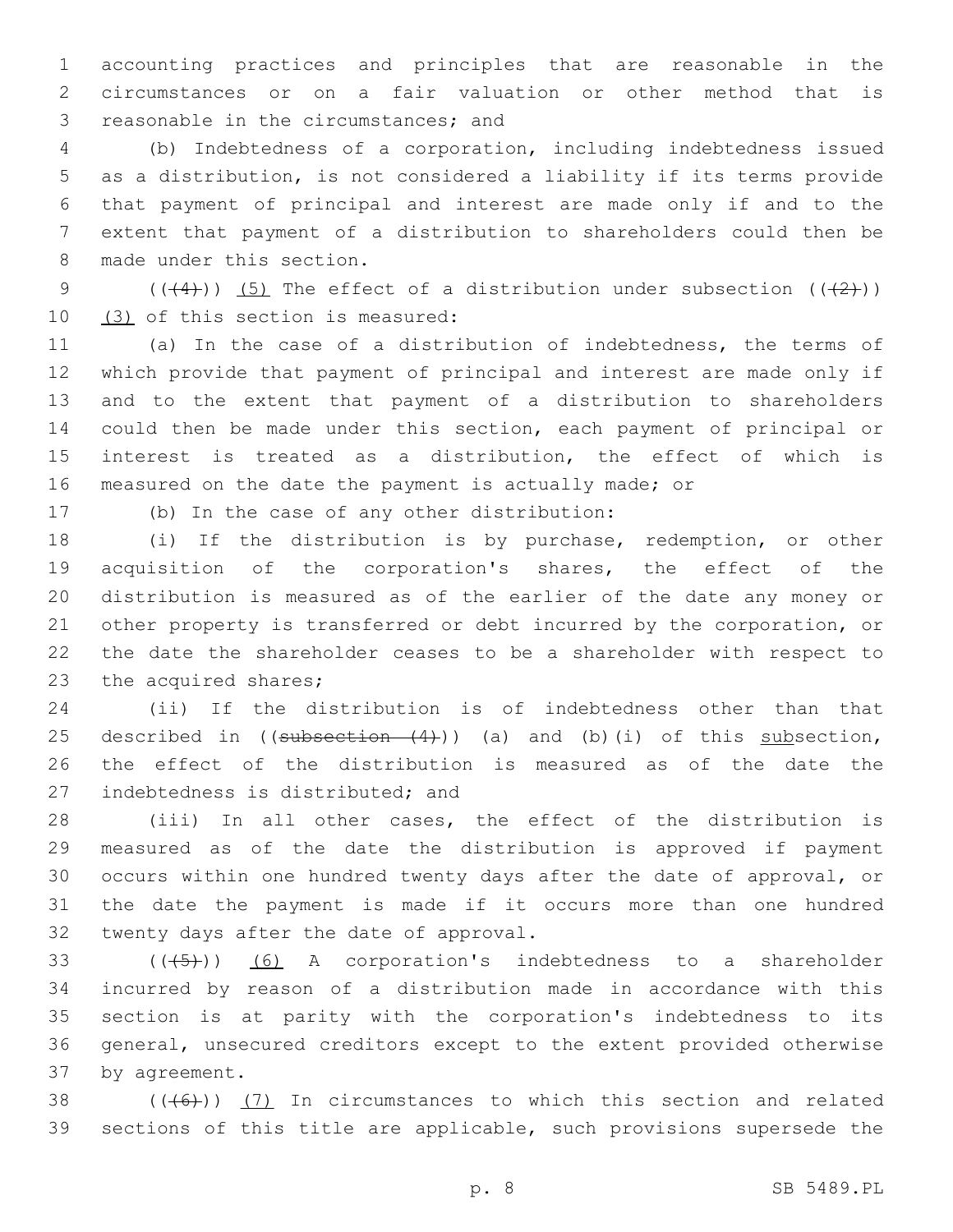applicability of any other statutes of this state with respect to the 2 legality of distributions.

 ( $(\overline{+7})$ )  $\overline{8}$ ) A transfer of the assets of a dissolved corporation to a trust or other successor entity of the type described in RCW 23B.14.030(4) constitutes a distribution subject to subsection  $((+2+))$   $(3)$  of this section only when and to the extent that the trust or successor entity distributes assets to shareholders.

 **Sec. 104.** RCW 23B.07.020 and 2020 c 57 s 48 are each amended to 9 read as follows:

(1) A corporation shall hold a special meeting of shareholders:

 (a) On call of its board of directors or the person or persons authorized to do so by the articles of incorporation or bylaws; or

 (b) Except as set forth in subsections (2) and (3) of this section, if shareholders holding at least ten percent of all the votes entitled to be cast on any issue proposed to be considered at the proposed special meeting execute, date, and deliver to the corporation one or more written demands for the meeting describing the purpose or purposes for which it is to be held.

 (2) The right of shareholders of a public company to call a special meeting may be limited or denied to the extent provided in 21 the articles of incorporation.

 (3) If the corporation is other than a public company, the articles of incorporation or bylaws may require the demand specified in subsection (1)(b) of this section be made by a greater percentage, not in excess of twenty-five percent, of all the votes entitled to be cast on any issue proposed to be considered at the proposed special 27 meeting.

 (4) If not otherwise fixed under RCW 23B.07.030 or 23B.07.070, the record date for determining shareholders entitled to demand a special meeting is the first date on which an executed shareholder 31 demand is delivered to the corporation. No written demand for a special meeting will be effective unless, within 60 days after the earliest date on which a demand delivered to the corporation as 34 required by this section was executed, written demands executed by 35 shareholders holding at least the percentage of votes specified in subsection (1)(b) of this section or, if applicable, fixed in accordance with subsection (2) or (3) of this section, have been delivered to the corporation.

(5) Subject to subsection (6) of this section: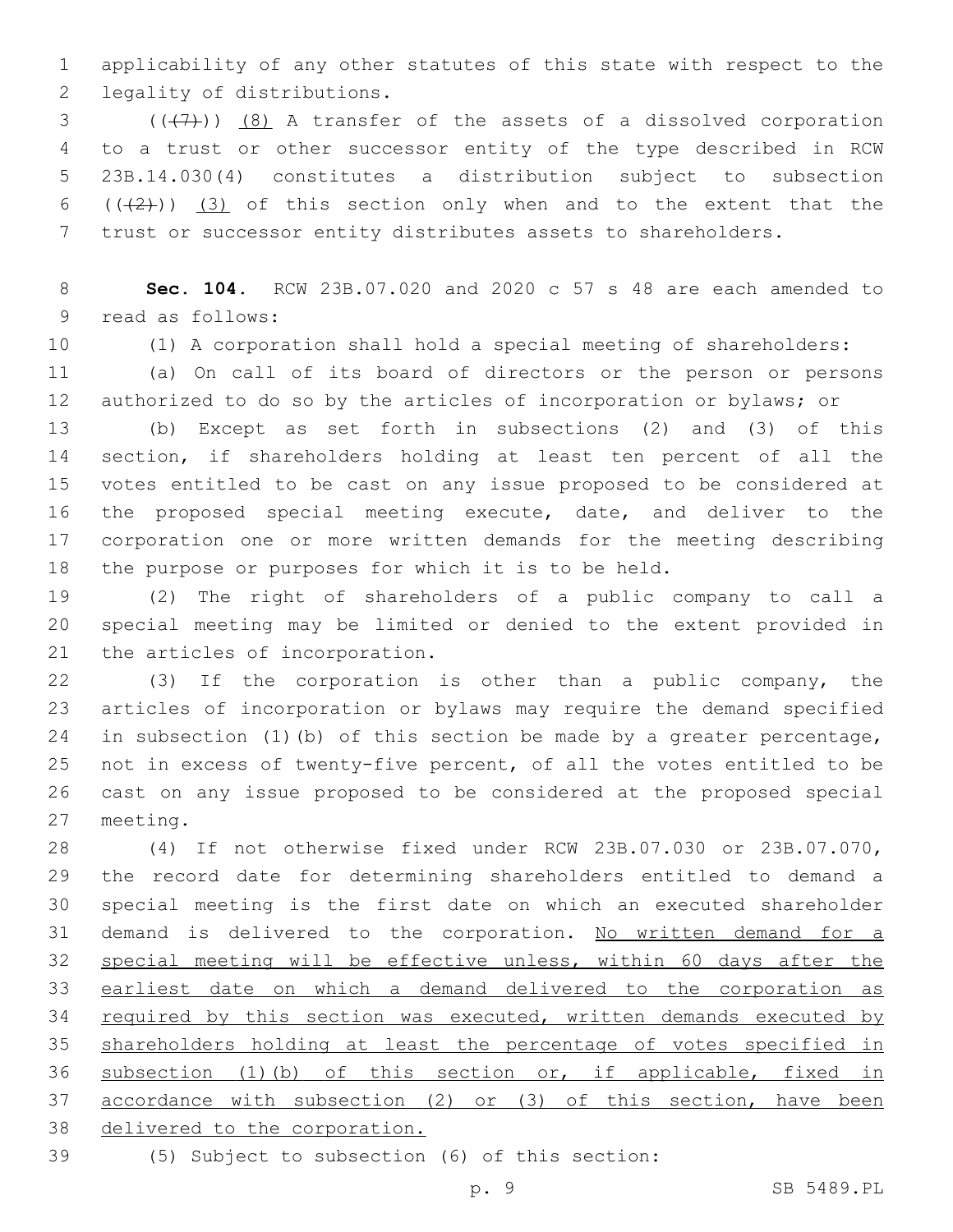(a) Special shareholders' meetings may be held in or out of this state at the place stated in or fixed in accordance with the bylaws; 3 and

 (b) If no place is stated or fixed in accordance with the bylaws, special meetings shall be held at the corporation's principal office.

 (6) Unless the articles of incorporation or bylaws provide otherwise, if the board of directors or another person is authorized in the bylaws to determine the place of special meetings, the board of directors or such other person may, in the sole discretion of the board of directors or such other person, determine that a special meeting will not involve a physical assembly of shareholders at a particular geographic location, but instead will be held solely by means of remote communication, in accordance with RCW 23B.07.080.

 (7) Only business within the purpose or purposes described in the meeting notice required by RCW 23B.07.050(3) may be conducted at a 16 special shareholders' meeting.

 **Sec. 105.** RCW 23B.07.070 and 2009 c 189 s 16 are each amended to 18 read as follows:

 (1) The bylaws may fix or provide the manner of fixing the record date for one or more voting groups in order to determine the shareholders entitled to notice of a shareholders' meeting, to demand a special meeting, to vote, or to approve any other corporate action. If the bylaws do not fix or provide for fixing a record date, the 24 board of directors of the corporation may fix ((a future date as)) 25 the record date, which date may not precede the date on which the 26 resolution fixing the record date is approved.

 (2) If not otherwise fixed under subsection (1) of this section or RCW 23B.07.030, the record date for determining shareholders entitled to notice of and to vote at an annual or special shareholders' meeting is the day before the first notice is delivered 31 to shareholders.

32 (3) ((If the board of directors does not fix the record date for determining shareholders entitled to a share dividend, it is the date 34 the board of directors authorizes the share dividend.

 (4) If the board of directors does not fix the record date for determining shareholders entitled to a distribution, other than one involving a purchase, redemption, or other acquisition of the corporation's shares, it is the date the board of directors authorizes the distribution.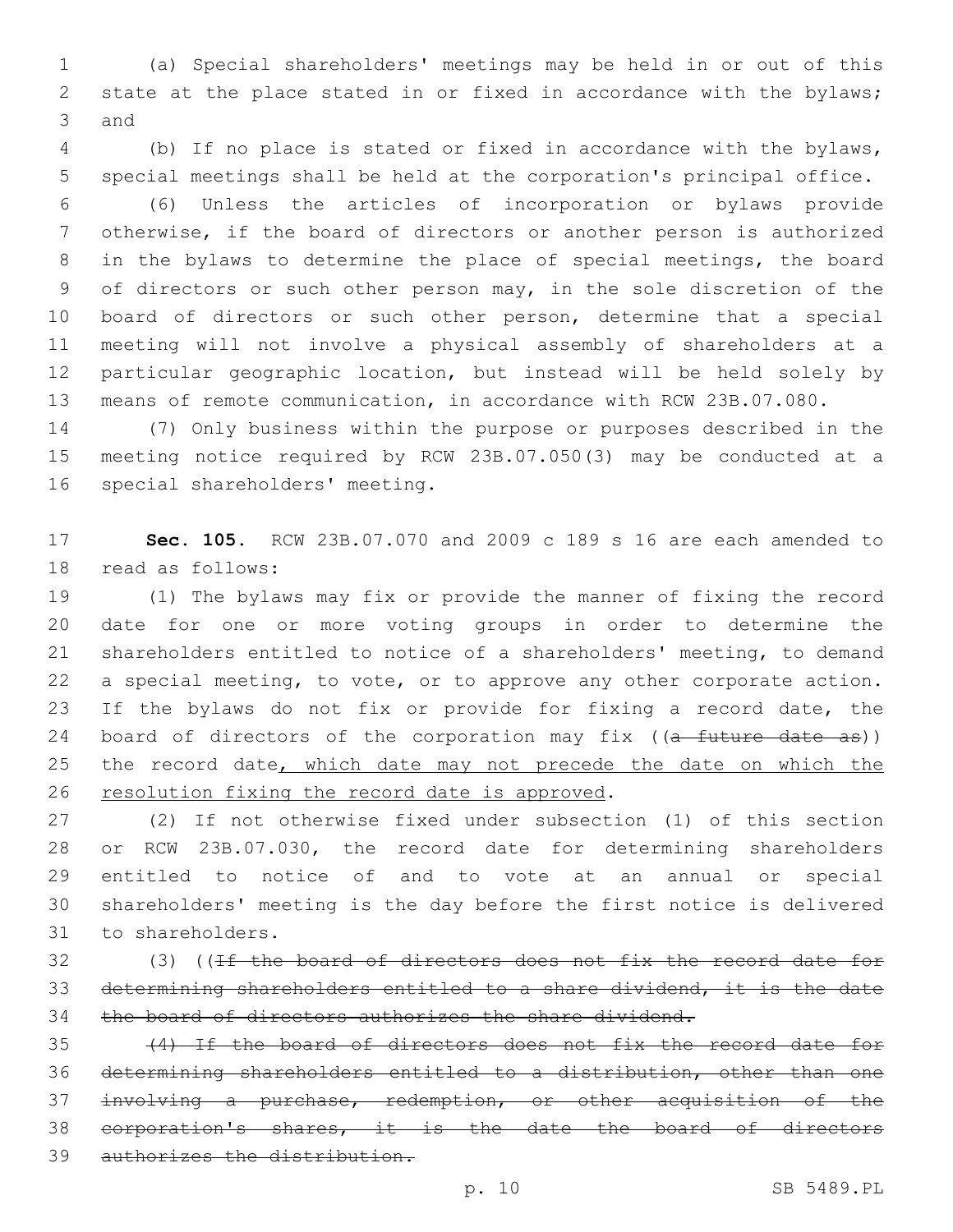$(5)$ )) A record date fixed under this section may not be more than seventy days before the meeting of shareholders or more than ten days prior to the date on which the first shareholder consent is executed under RCW 23B.07.040(1)(b).4

 $(1+6)$  (( $(4)$ ) (4) A determination of shareholders entitled to notice of or to vote at a shareholders' meeting is effective for any adjournment of the meeting unless the board of directors fixes a new record date, which it must do if the meeting is adjourned to a date more than one hundred twenty days after the date fixed for the 10 original meeting.

 $((+7+))$  (5) If a court orders a meeting adjourned to a date more than one hundred twenty days after the date fixed for the original meeting, it may provide that the original record date continues in 14 effect or it may fix a new record date.

 **Sec. 106.** RCW 23B.07.200 and 2020 c 57 s 52 are each amended to 16 read as follows:

 (1) After fixing a record date for a meeting, a corporation shall prepare an alphabetical list of the names of all its shareholders on the record date who are entitled to notice of a shareholders' meeting. The list must be arranged by voting group, and within each voting group by class or series of shares, and show the address of and number of shares held by each shareholder. Nothing contained in this section requires the corporation to include on such list the electronic mail address or other electronic contact information of a 25 shareholder.

 (2) The shareholders' list must be available for inspection by any shareholder, beginning ten days prior to the meeting and 28 continuing through the meeting( $(\tau)$ ) either: (a) On a reasonably 29 accessible electronic network, on condition that the information necessary to gain access to the list is provided in or accompanies 31 the notice of the meeting; or (b) at the corporation's principal office or at a place identified in the meeting notice in the city where the meeting will be held. If the corporation elects to make the 34 list available on an electronic network, the corporation may take reasonable steps to ensure that such information is available only to shareholders or their agents or attorneys. A shareholder, the shareholder's agent, or the shareholder's attorney is entitled to inspect the list, during regular business hours and at the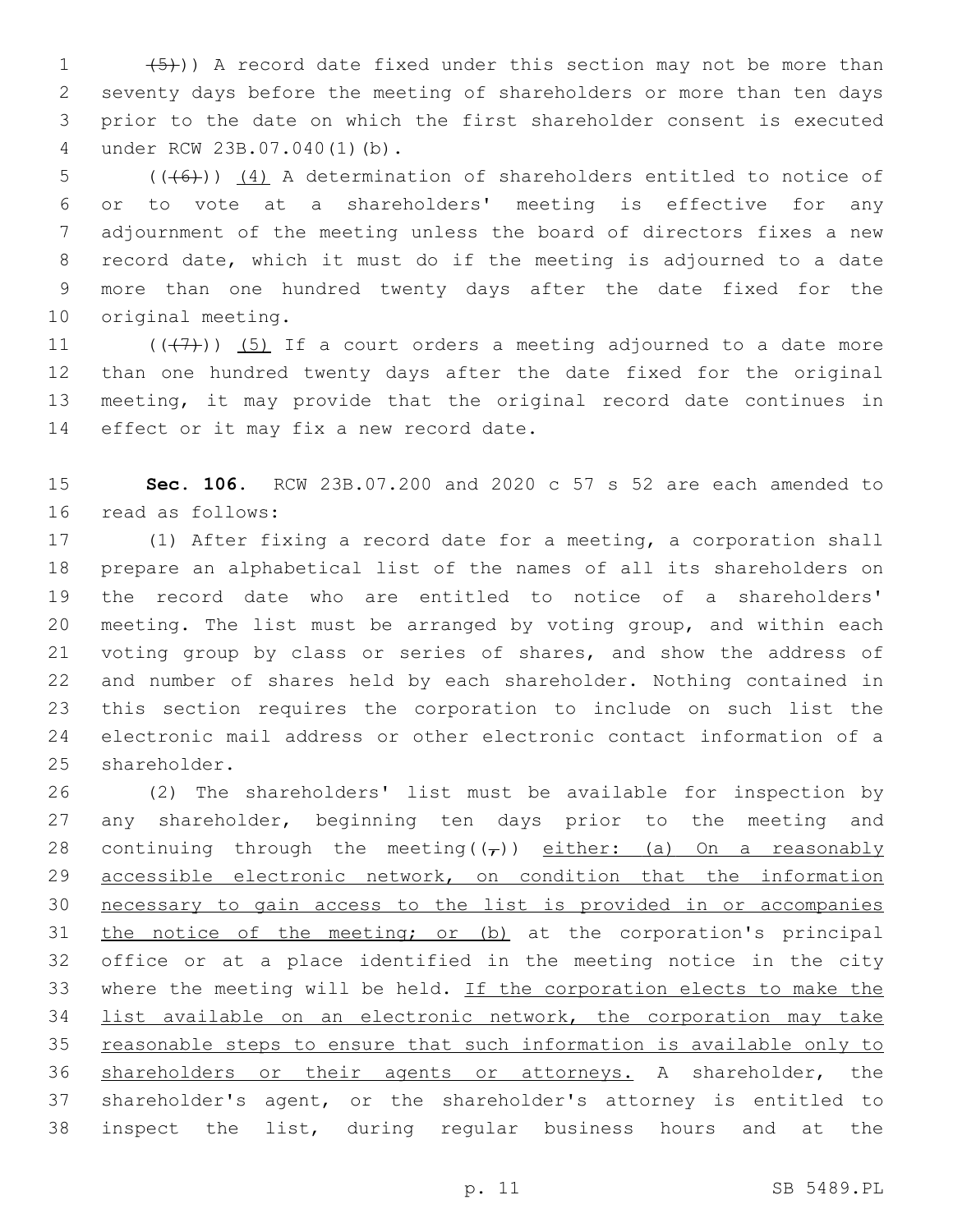shareholder's expense, during the period it is available for 2 inspection.

3 (3) The corporation ((shall)) must make the shareholders' list available at the meeting, and any shareholder, the shareholder's agent, or the shareholder's attorney is entitled to inspect the list at any time during the meeting or any adjournment. If the meeting is held solely by means of remote communication in accordance with RCW 23B.07.010(4) or 23B.07.020(6), then the list must be available for 9 inspection by any shareholder, the shareholder's agent, or the shareholder's attorney during the whole time of the meeting on a 11 reasonably accessible electronic network, and the information 12 required to access the list must be provided with the notice of the meeting.

 (4) If the corporation refuses to allow a shareholder, the shareholder's agent, or the shareholder's attorney to inspect the shareholders' list before or at the meeting, the superior court of the county where a corporation's principal office, or, if none in this state, its registered office, is located, on application of the shareholder, may summarily order the inspection at the corporation's expense and may postpone the meeting for which the list was prepared 21 until the inspection is complete.

 (5) A shareholder's right to copy the shareholders' list, and a shareholder's right to otherwise inspect and copy the record of 24 shareholders, is governed by RCW 23B.16.020(3).

 (6) Refusal or failure to prepare or make available the shareholders' list does not affect the validity of corporate action 27 approved at the meeting.

 **Sec. 107.** RCW 23B.11.010 and 2020 c 194 s 11 are each amended to 29 read as follows:

 (1) One or more corporations may merge into another corporation if the board of directors of each corporation adopts and its shareholders, if required by RCW 23B.11.030, approve a plan of 33 merger.

34 (2) The plan of merger must include:

 (a) The name of each corporation planning to merge and the name of the surviving corporation into which each other corporation plans 37 to merge;

(b) The terms and conditions of the merger; and

p. 12 SB 5489.PL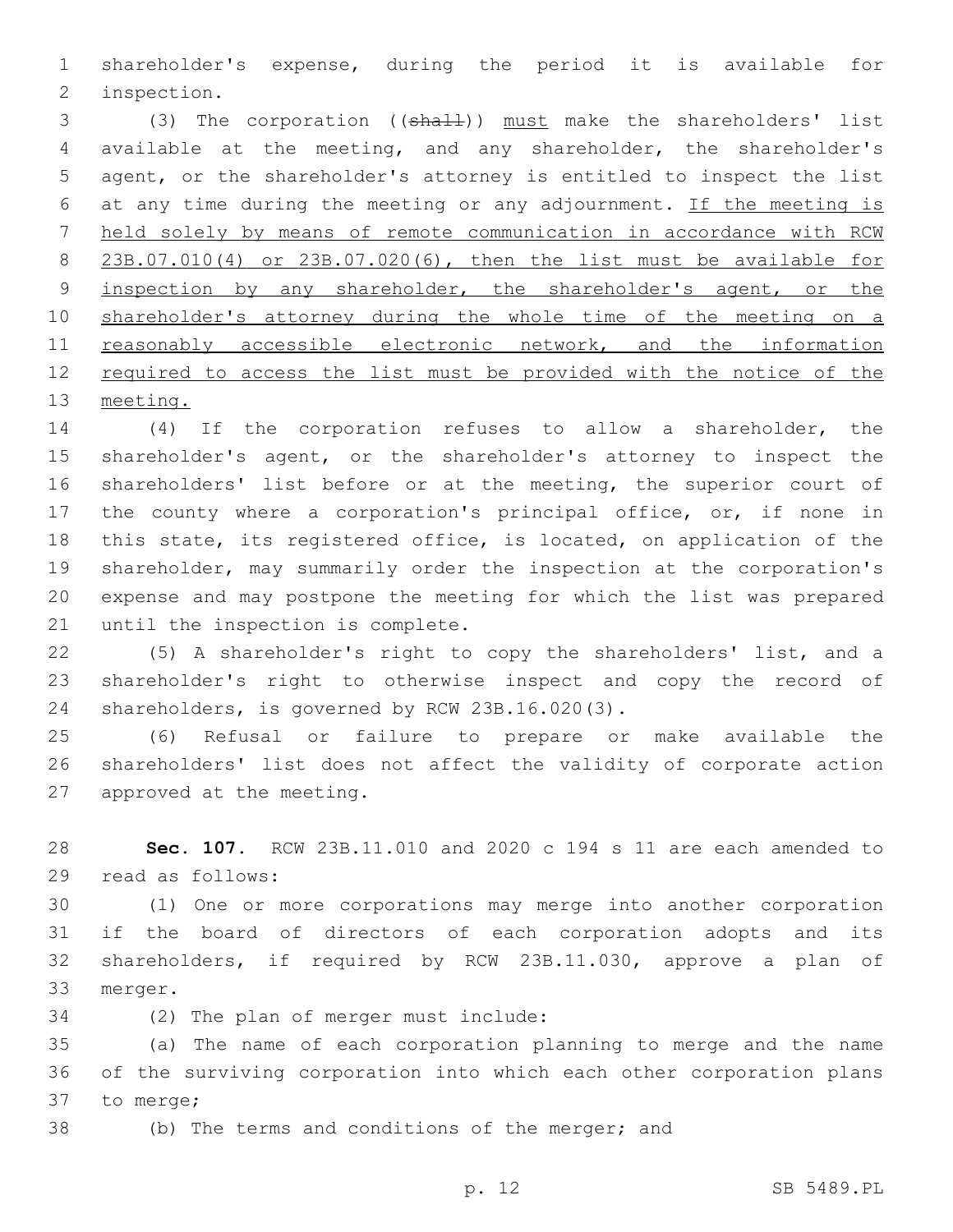(c) The manner and basis of converting the shares of each corporation into shares, obligations, or other securities of the surviving or any other corporation or into cash or other property in whole or part, or of canceling some or all of such shares.

5 (3) The plan of merger may include:

 (a) Amendments to the articles of incorporation of the surviving corporation, or a restatement that includes one or more amendments to the surviving corporation's articles of incorporation; and

9 (b) Other provisions relating to the merger.

 (4) The terms of a plan of merger may be made dependent on facts objectively ascertainable outside the plan in accordance with RCW 23B.01.200(3).12

 **Sec. 108.** RCW 23B.11.030 and 2011 c 328 s 6 are each amended to read as follows:14

 (1) After adopting a plan of merger or share exchange, the board 16 of directors of each corporation party to the merger, and the board of directors of the corporation whose shares will be acquired in the share exchange, shall submit the plan of merger, except as provided in subsection (7) of this section, or share exchange for approval by 20 its shareholders.

(2) For a plan of merger or share exchange to be approved:

 (a) The board of directors must recommend the plan of merger or share exchange to the shareholders unless (i) the board of directors determines that because of conflict of interest or other special circumstances it should make no recommendation or (ii) RCW 23B.08.245 applies, and in either case the board of directors communicates the 27 basis for so proceeding to the shareholders; and

 (b) The shareholders entitled to vote must approve the plan, except as provided in subsection (7) of this section.

 (3) The board of directors may condition its submission of the proposed plan of merger or share exchange on any basis, including the affirmative vote of holders of a specified percentage of shares held by any group of shareholders not otherwise entitled under this title or the articles of incorporation to vote as a separate voting group 35 on the proposed plan of merger or share exchange.

 (4) The corporation shall notify each shareholder, whether or not entitled to vote, of the proposed shareholders' meeting in accordance with RCW 23B.07.050. The notice must also state that the purpose, or one of the purposes, of the meeting is to consider the plan of merger

p. 13 SB 5489.PL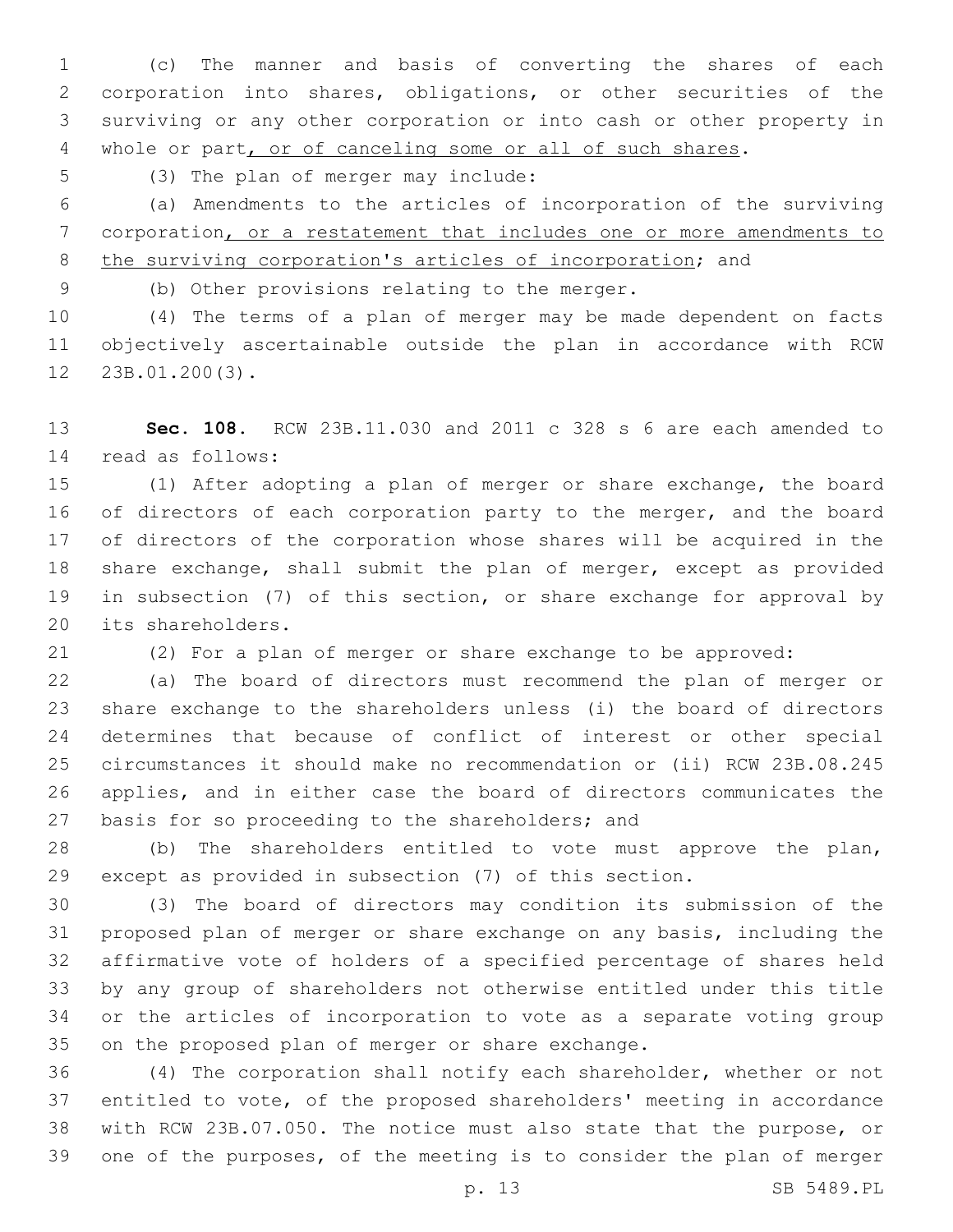1 or share exchange and must contain or be accompanied by a copy ( $(e<sup>F</sup>)$ 2 summary)) of the plan or a summary of the material terms and conditions of the proposed merger or share exchange and the 4 consideration to be received by shareholders.

 (5) In addition to any other voting conditions imposed by the board of directors under subsection (3) of this section, the plan of merger must be approved by two-thirds of the voting group comprising all the votes entitled to be cast on the plan, and of each other voting group entitled under RCW 23B.11.035 or the articles of incorporation to vote separately on the plan, unless shareholder approval is not required under subsection (7) of this section. The articles of incorporation may require a greater or lesser vote than that provided in this subsection, or a greater or lesser vote by separate voting groups, so long as the required vote is not less than a majority of all the votes entitled to be cast on the plan of merger and of each other voting group entitled to vote separately on the plan. Separate voting by additional voting groups is required on a plan of merger under the circumstances described in RCW 23B.11.035.

 (6) In addition to any other voting conditions imposed by the board of directors under subsection (3) of this section, the plan of share exchange must be approved by two-thirds of the voting group comprising all the votes entitled to be cast on the plan, and of each other voting group entitled under RCW 23B.11.035 or the articles of incorporation to vote separately on the plan. The articles of incorporation may require a greater or lesser vote than that provided in this subsection, or a greater or lesser vote by separate voting groups, so long as the required vote is not less than a majority of all the votes entitled to be cast on the plan of share exchange and of each other voting group entitled to vote separately on the plan. Separate voting by additional voting groups is required on a plan of share exchange under the circumstances described in RCW 23B.11.035.

 (7) Approval by the shareholders of the surviving corporation on 33 a plan of merger is not required if:

 (a) The articles of incorporation of the surviving corporation will not differ, except for amendments enumerated in RCW 23B.10.020, from its articles of incorporation before the merger;

 (b) Each shareholder of the surviving corporation whose shares were outstanding immediately before the effective date of the merger will hold the same number of shares, with identical designations,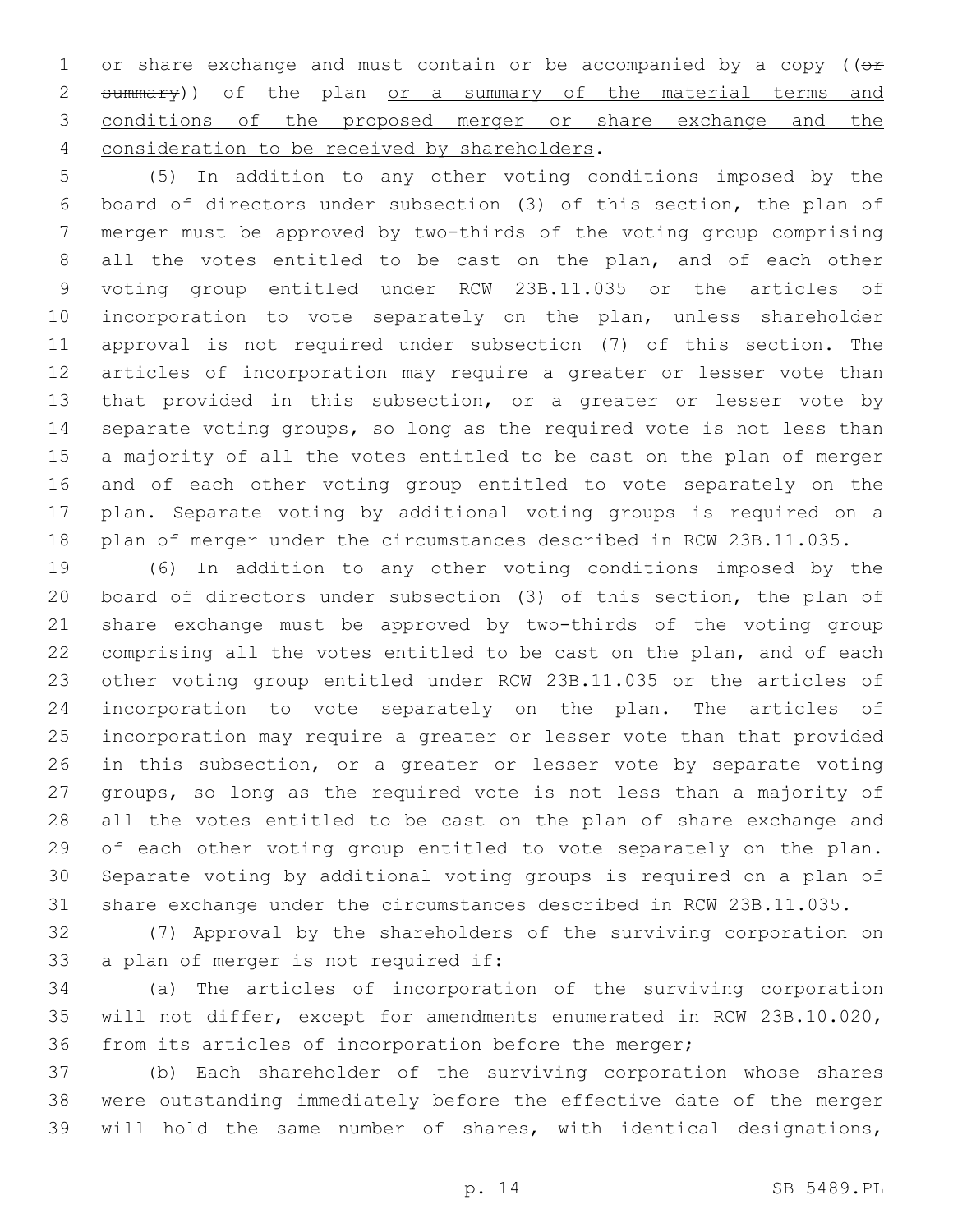preferences, limitations, and relative rights, immediately after the 2 merger;

 (c) The number of voting shares outstanding immediately after the merger, plus the number of voting shares issuable as a result of the merger, either by the conversion of securities issued pursuant to the merger or the exercise of rights and warrants issued pursuant to the merger, will not exceed the total number of voting shares of the surviving corporation authorized by its articles of incorporation 9 immediately before the merger; and

 (d) The number of participating shares outstanding immediately after the merger, plus the number of participating shares issuable as a result of the merger, either by the conversion of securities issued pursuant to the merger or the exercise of rights and warrants issued pursuant to the merger, will not exceed the total number of participating shares authorized by its articles of incorporation 16 immediately before the merger.

(8) As used in subsection (7) of this section:

 (a) "Participating shares" means shares that entitle their holders to participate without limitation in distributions.

 (b) "Voting shares" means shares that entitle their holders to 21 vote unconditionally in elections of directors.

 (9) Unless the articles of incorporation provide otherwise, approval by the shareholders of a public company is not required for 24 a plan of merger if:

 (a) The plan of merger expressly: (i) Permits or requires the 26 merger to be effected under this subsection; and (ii) provides that, 27 if the merger is to be effected under this subsection, the merger will be effected as soon as practicable following the satisfaction of 29 the requirements of (f) of this subsection;

 (b) Another party to the merger or a parent of another party to the merger makes an offer to purchase, on the terms stated in the 32 plan of merger, any and all of the outstanding shares of the corporation that, absent this subsection, would be entitled to vote 34 on the plan of merger, except that the offer may exclude shares of 35 the corporation that are owned at the commencement of the offer by 36 the corporation, the offeror, or any parent of the offeror, or by any wholly owned subsidiary of any of the foregoing;

 (c) The offer discloses that the plan of merger states that the merger will be effected as soon as practicable following the satisfaction of the requirements of (f) of this subsection and that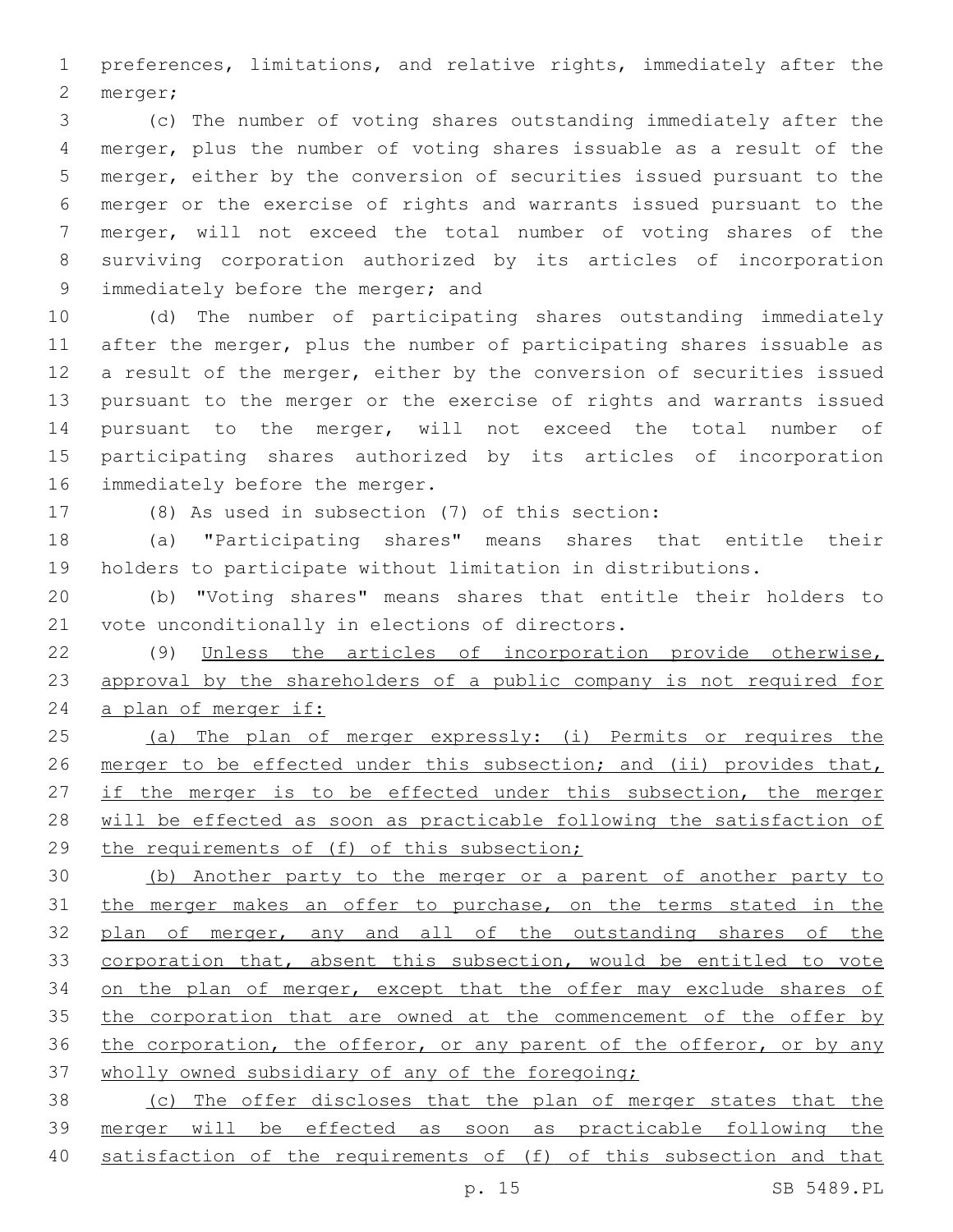the shares of the corporation that are not tendered in response to

the offer will be treated as provided in (h) of this subsection;

(d) The offer remains open for at least 10 days;

 (e) The offeror purchases all shares properly tendered in response to the offer and not properly withdrawn;

 (f) The: (i) Shares purchased by the offeror in accordance with the offer; (ii) shares otherwise owned by the offeror or by any 8 parent of the offeror or any wholly owned subsidiary of any of the foregoing; and (iii) shares subject to an agreement that they are to 10 be transferred, contributed, or delivered to the offeror, any parent 11 of the offeror, or any wholly owned subsidiary of any of the foregoing in exchange for shares or other interests in that offeror, 13 parent, or subsidiary, are collectively entitled to cast at least the 14 minimum number of votes on the merger that, absent this subsection, would be required by this chapter for the approval of the merger by the shareholders entitled to vote on the merger at a meeting at which 17 all shares entitled to vote on the approval were present and voted;

 (g) The offeror or a wholly owned subsidiary of the offeror 19 merges with or into the corporation; and

 (h) Each outstanding share of each class or series of shares of 21 the corporation that the offeror is offering to purchase in accordance with the offer, and which is not purchased in accordance with the offer, is to be converted in the merger into, or into the right to receive, the same amount and kind of securities, eligible 25 interests, obligations, rights, cash, or other property to be paid or exchanged in accordance with the offer for each share of that class or series of shares that is tendered in response to the offer, except that shares of the corporation that are owned by the corporation or that are described in (f)(ii) or (iii) of this subsection need not be converted into or exchanged for the consideration described in this subsection (9)(h).

(10) As used in subsection (9) of this section:

 (a) "Offer" means the offer referred to in subsection (9)(b) of this section.

(b) "Offeror" means the person making the offer.

 (c) "Parent" of an entity means a person that owns, directly or indirectly, through one or more wholly owned subsidiaries, all of the outstanding shares of or other interests in that entity.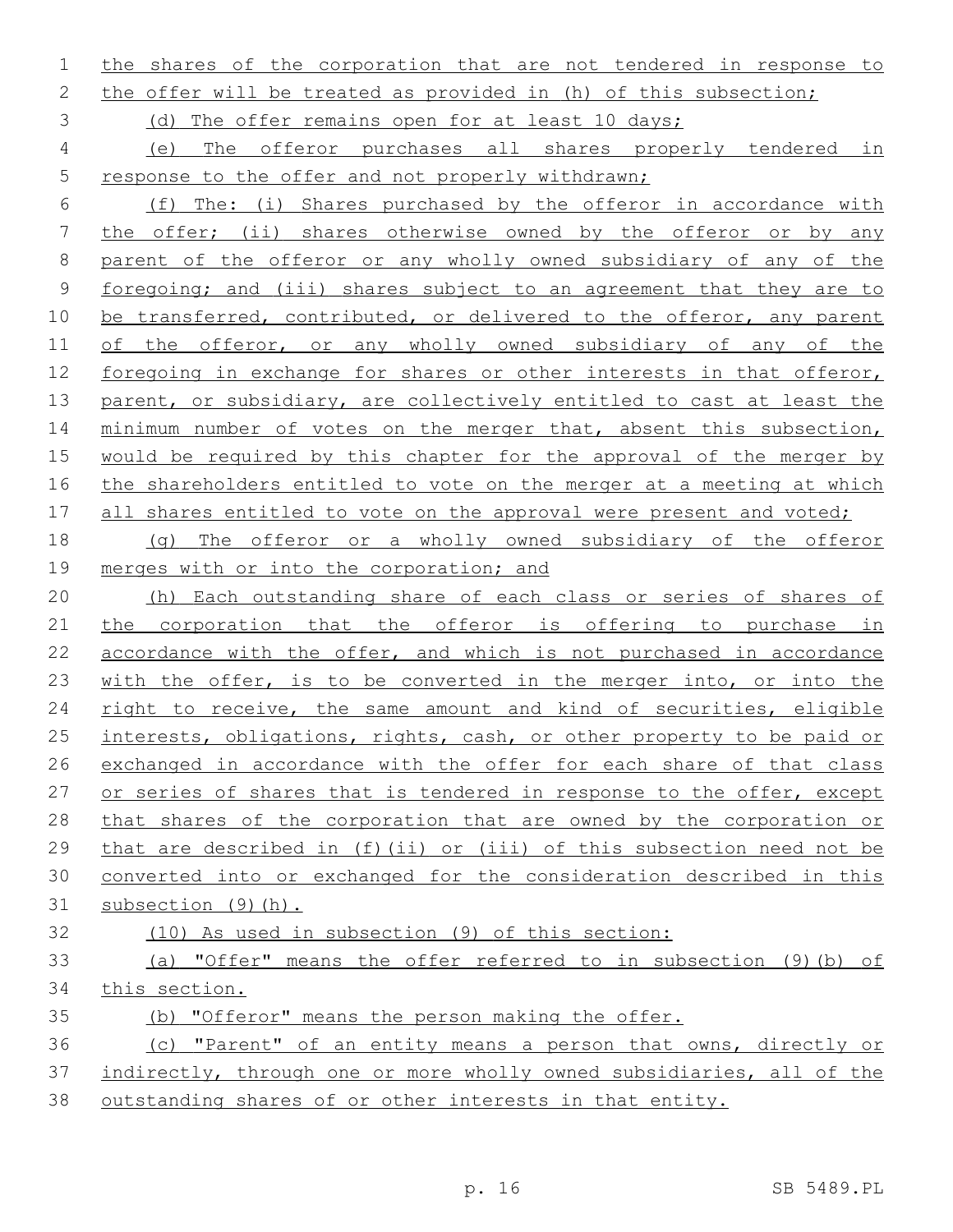(d) Shares tendered in response to the offer will be deemed to have been "purchased" in accordance with the offer at the earlier time as of which: (i) The offeror has irrevocably accepted those shares for payment; and (ii) Either: (A) In the case of shares represented by certificates, the offeror, or the offeror's designated depository or other agent, has physically received the certificates representing those shares; or (B) in the case of shares without certificates, those shares have been transferred into the account of the offeror or 11 its designated depository or other agent, or an agent's message relating to those shares has been received by the offeror or its 13 designated depository or other agent. (e) "Wholly owned subsidiary" of a person means an entity of or

15 in which that person owns, directly or indirectly, through one or more wholly owned subsidiaries, all of the outstanding shares or other interests.

18 (11) After a merger or share exchange is approved, and at any time before articles of merger or share exchange are filed, the planned merger or share exchange may be abandoned, subject to any contractual rights, without further shareholder approval, in accordance with the procedure set forth in the plan of merger or share exchange or, if none is set forth, in the manner determined by 24 the board of directors.

 **Sec. 109.** RCW 23B.11.050 and 1989 c 165 s 135 are each amended 26 to read as follows:

27 (1) After a plan of merger ((or share exchange)) is approved by the shareholders, or adopted by the board of directors if shareholder 29 approval is not required, the surviving ((or acquiring corporation)) 30 entity shall deliver to the secretary of state for filing articles of 31 merger ((or share exchange setting forth)) stating:

 ( $(\overline{+1})$ ) (a) The ((plan of merger or share exchange)) name and 33 jurisdiction of organization of each party to the merger;

 (b) The name and jurisdiction of organization of the surviving entity;

 (c) If the surviving entity of the merger is a domestic corporation and its articles of incorporation are amended or amended and restated, the amendments to the surviving entity's articles of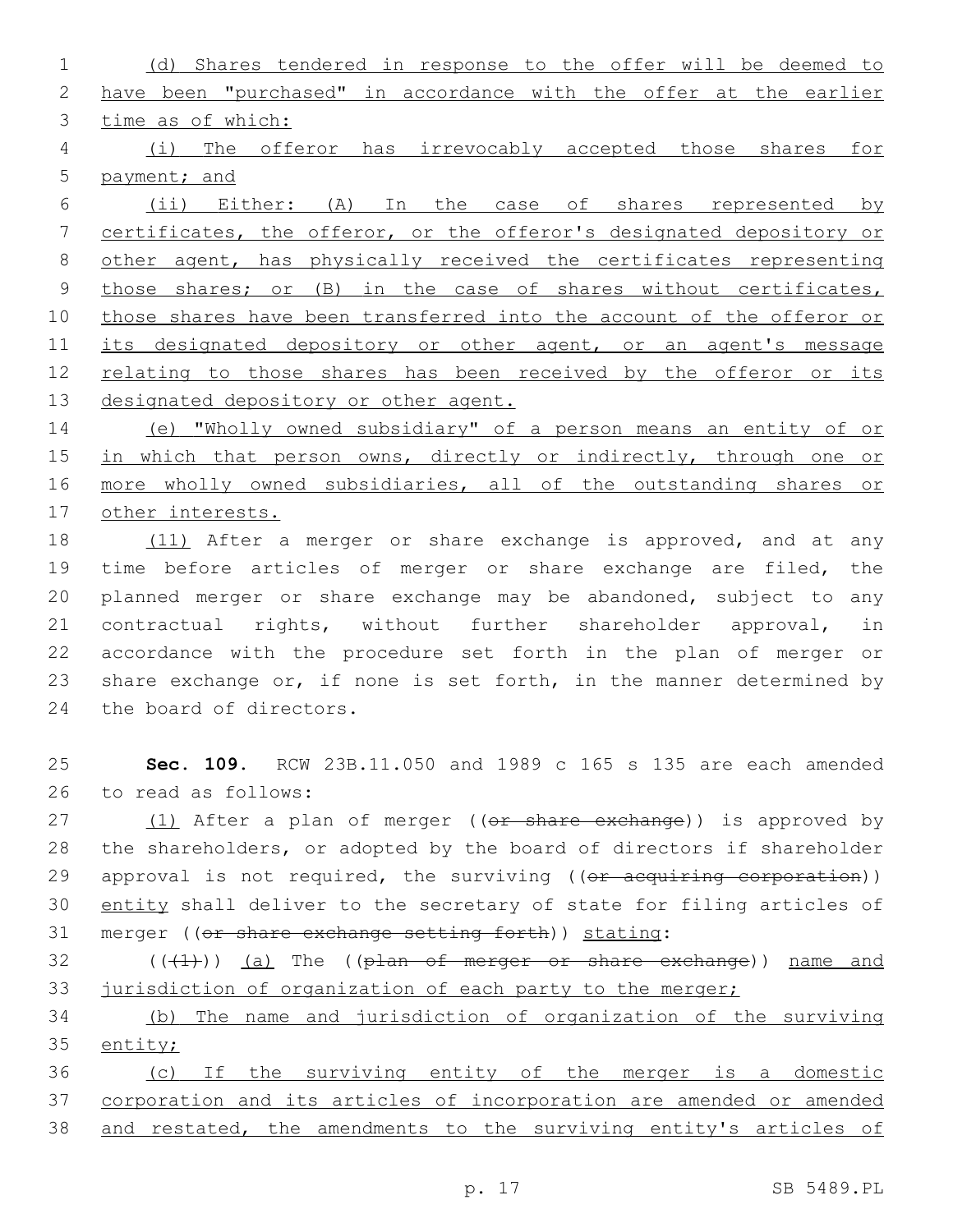| 1            | incorporation or the amended and restated articles of incorporation   |
|--------------|-----------------------------------------------------------------------|
| $\mathbf{2}$ | of the surviving entity;                                              |
| 3            | $((+2+))$ (d) If shareholder approval of any domestic corporation     |
| 4            | party to the merger was not required, a statement to that effect;     |
| 5            | $($ ( $\Theta$ $\hat{r}$ )                                            |
| 6            | $(3)$ ) (e) If approval of the shareholders of one or more domestic   |
| 7            | corporations party to the merger ((or share exchange)) was required,  |
| $\,8\,$      | a statement that the merger ((or share exchange)) was duly approved   |
| $\mathsf 9$  | by the shareholders of such domestic corporation pursuant to RCW      |
| 10           | 23B.11.030; and                                                       |
| 11           | (f) If approval of the shareholders of one or more other entities     |
| 12           | party to the merger was required, a statement that the merger was     |
| 13           | duly approved by the interest holders of such other entity in         |
| 14           | accordance with the organic law of such other entity.                 |
| 15           | (2) After a plan of share exchange has been approved by the           |
| 16           | shareholders of the corporation whose shares will be acquired in the  |
| 17           | share exchange, the acquiring corporation shall deliver to the        |
| 18           | secretary of state for filing articles of share exchange, executed by |
| 19           | the acquiring corporation and the corporation whose shares will be    |
| 20           | acquired in the share exchange, stating:                              |
| 21           | (a) The name of the corporation whose shares will be acquired in      |
| 22           | the share exchange;                                                   |
| 23           | (b) The name of the acquiring corporation; and                        |
| 24           | (c) A statement that the plan of share exchange was duly approved     |
| 25           | by the shareholders of the corporation whose shares will be acquired  |
| 26           | in the share exchange pursuant to RCW 23B.11.030.                     |
| 27           | (3) The definitions in RCW 23B.09.005 apply to this section           |
| 28           | unless the context clearly requires otherwise.                        |
|              |                                                                       |
| 29           | Sec. 110.<br>RCW 23B.11.060 and 1989 c 165 s 136 are each amended     |

to read as follows:30

31 (1) When a merger takes effect:

32 (a) Every other corporation party to the merger merges into the 33 surviving corporation and the separate existence of every corporation 34 except the surviving corporation ceases;

35 (b) The title to all real estate and other property owned by each 36 corporation party to the merger is vested in the surviving 37 corporation without reversion or impairment;

38 (c) The surviving corporation has all liabilities of each 39 corporation party to the merger;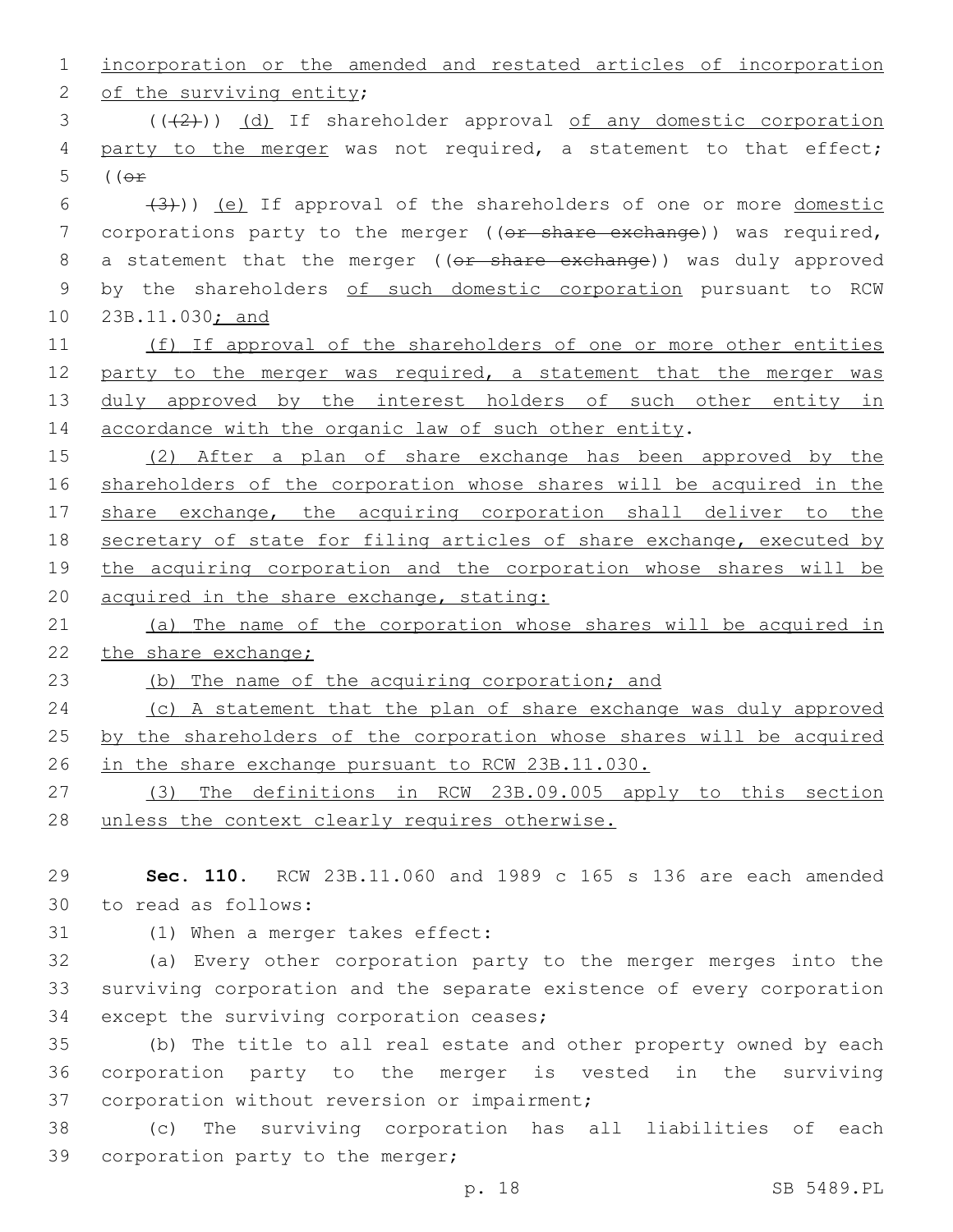(d) A proceeding pending against any corporation party to the merger may be continued as if the merger did not occur or the surviving corporation may be substituted in the proceeding for the 4 corporation whose existence ceased;

 (e) The articles of incorporation of the surviving corporation are amended, or amended and restated, to the extent provided in the 7 ((plan)) articles of merger; and

 (f) The former holders of the shares of every corporation party to the merger are entitled only to the rights provided in the articles of merger or to their rights under chapter 23B.13 RCW.

 (2) When a share exchange takes effect, the shares of each acquired corporation are exchanged as provided in the plan, and the former holders of the shares are entitled only to the exchange rights provided in the articles of share exchange or to their rights under 15 chapter 23B.13 RCW.

 **Sec. 111.** RCW 23B.11.090 and 2015 c 188 s 111 are each amended 17 to read as follows:

 After a plan of merger for one or more corporations and one or more limited partnerships, one or more partnerships, or one or more limited liability companies is approved by the shareholders of each corporation (or adopted by the board of directors of any corporation for which shareholder approval is not required), is approved by the partners for each limited partnership as required by RCW 25.10.781, is approved by the partners of each partnership as required by RCW 25.05.380, or is approved by the members of each limited liability company as required by RCW 25.15.421, the surviving entity must:

 (1) If the surviving entity is a corporation, file with the secretary of state articles of merger setting forth:

29 (a) The ((plan of merger)) name and jurisdiction of organization 30 of each party to the merger;

(b) The name of the surviving corporation;

 (c) If the surviving corporation's articles of incorporation are amended or amended and restated, the amendments to the surviving corporation's articles of incorporation or the amended and restated articles of incorporation of the surviving corporation;

36  $((+b))$   $(d)$  A statement that the merger was duly approved by the 37 shareholders of each corporation that is a party to the merger pursuant to RCW 23B.11.030 (or a statement that shareholder approval 39 was not required for a merging corporation); and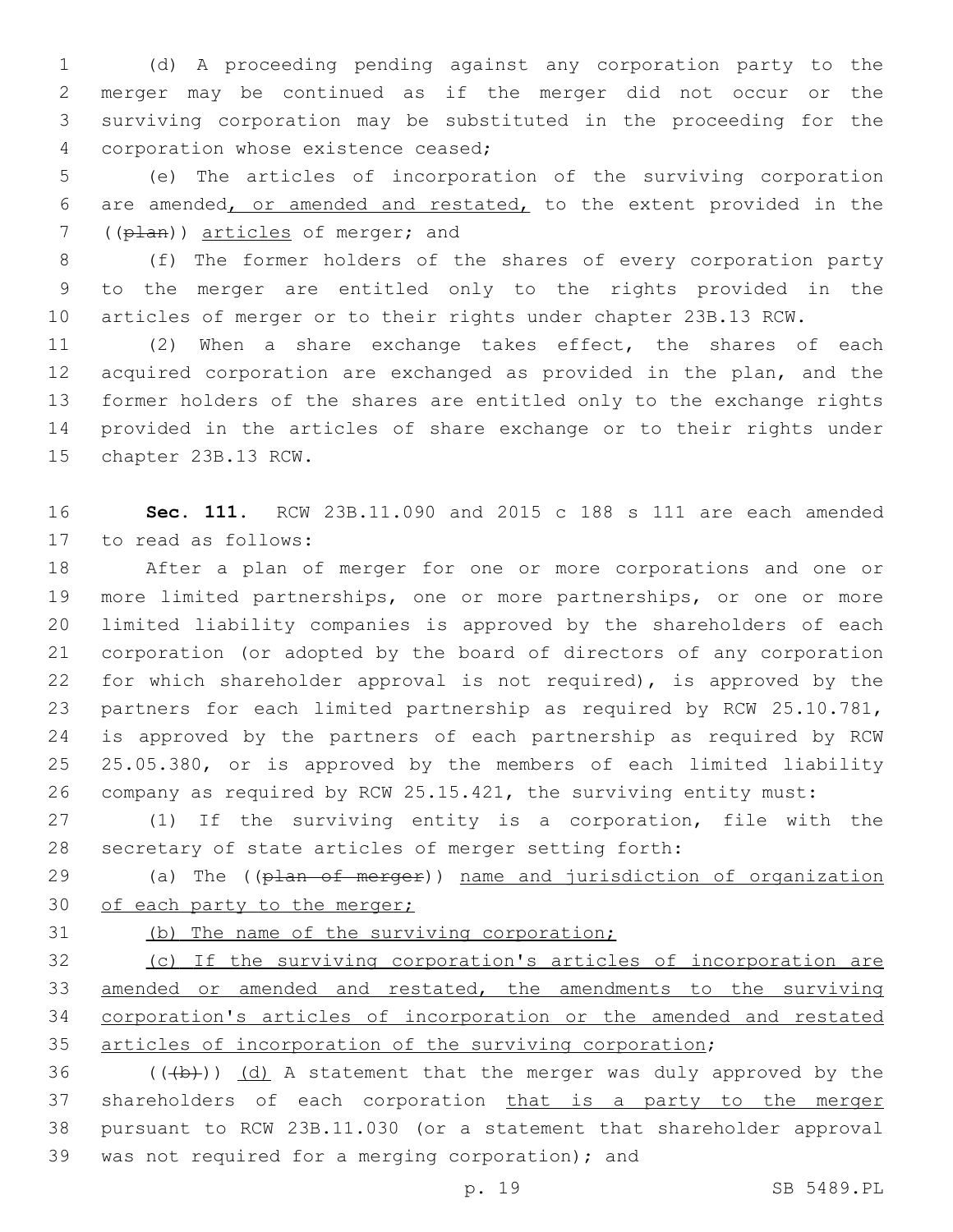1 (((e)) (e) A statement that the merger was duly approved ((by 2 the partners of each limited partnership pursuant to RCW 25.10.781)) 3 as required by the organic law of each other party that is a party to 4 the merger.

5 (2) If the surviving entity is a limited partnership, comply with 6 the requirements in RCW 25.10.786.

7 (3) If the surviving entity is a partnership, comply with the 8 requirements in RCW 25.05.380.

9 (4) If the surviving entity is a limited liability company, 10 comply with the requirements in RCW 25.15.426.

11 (5) The definitions in RCW 23B.09.005 apply to this section 12 unless the context clearly requires otherwise.

13 **Sec. 112.** RCW 23B.11.100 and 1998 c 103 s 1312 are each amended 14 to read as follows:

15 (1) When a merger of one or more corporations( $(\tau)$ ) or one or more 16 ((<del>limited partnerships, one or more partnerships, or one or more</del> 17 <del>limited liability companies</del>)) other entities takes effect, and a 18 corporation is the surviving entity:

19 (( $(1)$ )) (a) Every other corporation( $(\tau)$ ) and every ( $1$ imited 20 partnership, every partnership, and every limited liability company)) 21 other entity party to the merger merges into the surviving 22 corporation and the separate existence of every corporation except 23 the surviving corporation, and every ((<del>limited partnership,</del> 24 partnership, and limited liability company)) other entity, ceases;

25  $((+2+))$  (b) The title to all real estate and other property owned 26 by each ((corporation, limited partnership, partnership, and limited 27 <del>liability company</del>)) entity party to the merger is vested in the 28 surviving corporation without reversion or impairment;

29  $((+3+))$  (c) The surviving corporation has all the liabilities of 30 each ((corporation, limited partnership, partnership, and limited  $11$   $\pm i$ ability company)) entity party to the merger;

 $32$  (( $(4)$ )) (d) A proceeding pending against any ((eorporation, 33 limited partnership, partnership, or limited liability company)) 34 entity party to the merger may be continued as if the merger did not 35 occur or the surviving corporation may be substituted in the 36 proceeding for the ((corporation, limited partnership, partnership, 37 or limited liability company) entity whose existence ceased;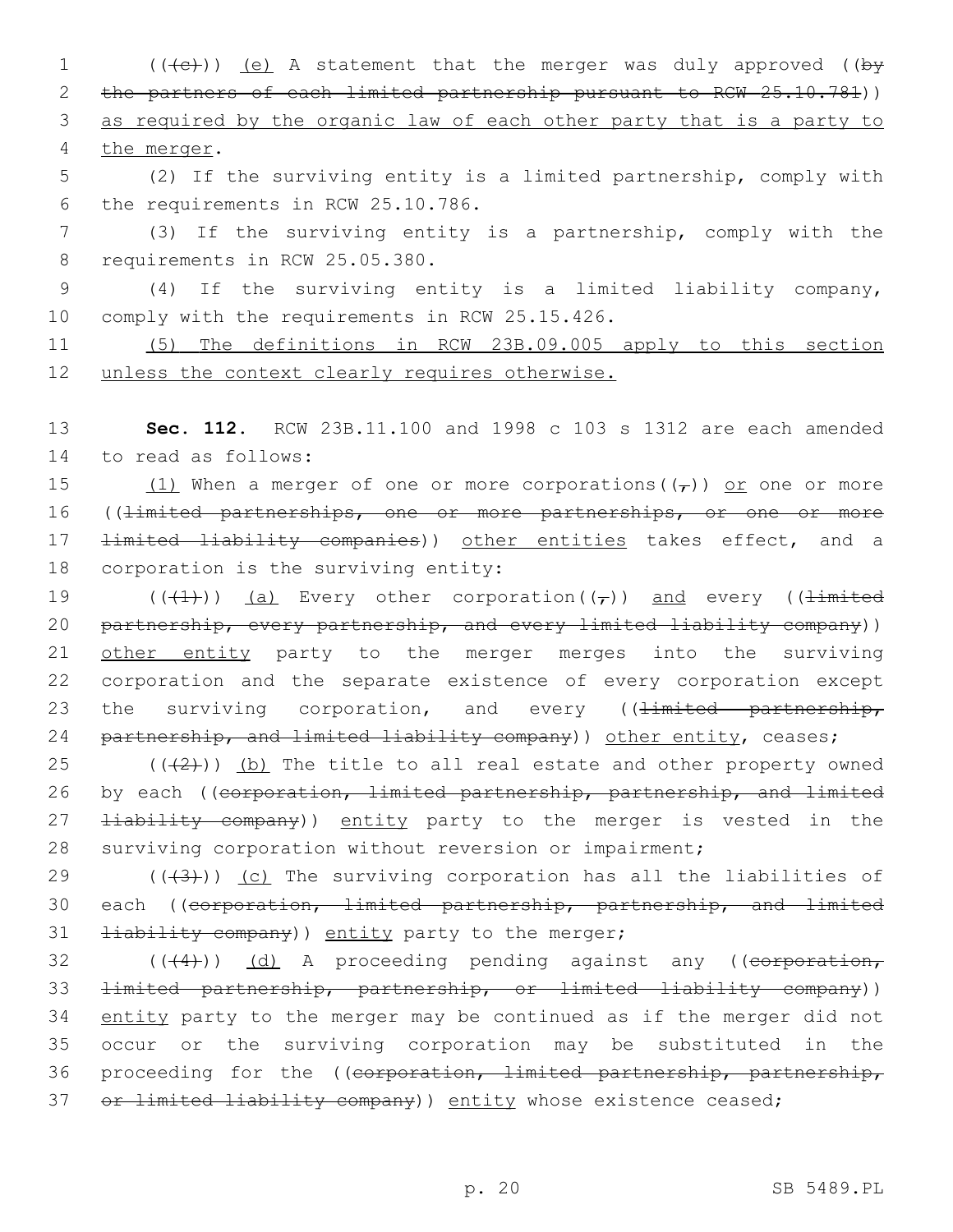1 (( $(45)$ )) (e) The articles of incorporation of the surviving 2 corporation are amended, or amended and restated, to the extent 3 provided in the ((plan)) articles of merger;

4 (((+6))) (f) The former holders of the shares of every corporation 5 party to the merger are entitled only to the rights provided in the 6 plan of merger or to their rights under chapter 23B.13 RCW; and

 $7$  (( $(7)$ )) (q) The former interest holders of (( $\overline{partnership}$ ) 8 interests of)) every ((limited partnership or partnership party to 9 the merger and the former holders of member interests of every 10 <del>limited liability company</del>)) other entity party to the merger are 11 entitled only to the rights provided in the plan of merger or to 12 their rights under ((chapter 25.10 RCW)) the organic law of that 13 other entity.

14 (2) The definitions in RCW 23B.09.005 apply to this section 15 unless the context clearly requires otherwise.

16 **Sec. 113.** RCW 23B.13.020 and 2017 c 28 s 14 are each amended to 17 read as follows:

18 (1) A shareholder is entitled to dissent from, and obtain payment 19 of the fair value of the shareholder's shares in the event of, any of 20 the following corporate actions:

 (a) A plan of merger, which has become effective, to which the corporation is a party (i) if shareholder approval was required for the merger by RCW 23B.11.030, 23B.11.080, or the articles of 24 incorporation, or would have been required but for the provisions of 25 RCW 23B.11.030(9), and the shareholder was, or but for the provisions of RCW 23B.11.030(9) would have been, entitled to vote on the merger, or (ii) if the corporation was a subsidiary and the plan of merger provided for the merger of the subsidiary with its parent under RCW 29 23B.11.040;

30 (b) A plan of share exchange, which has become effective, to 31 which the corporation is a party as the corporation whose shares have 32 been acquired, if the shareholder was entitled to vote on the plan;

 (c) A sale, lease, exchange, or other disposition, which has become effective, of all, or substantially all, of the property and assets of the corporation other than in the usual and regular course of business, if the shareholder was entitled to vote on the sale, lease, exchange, or other disposition, including a disposition in dissolution, but not including a disposition pursuant to court order or a disposition for cash pursuant to a plan by which all or

p. 21 SB 5489.PL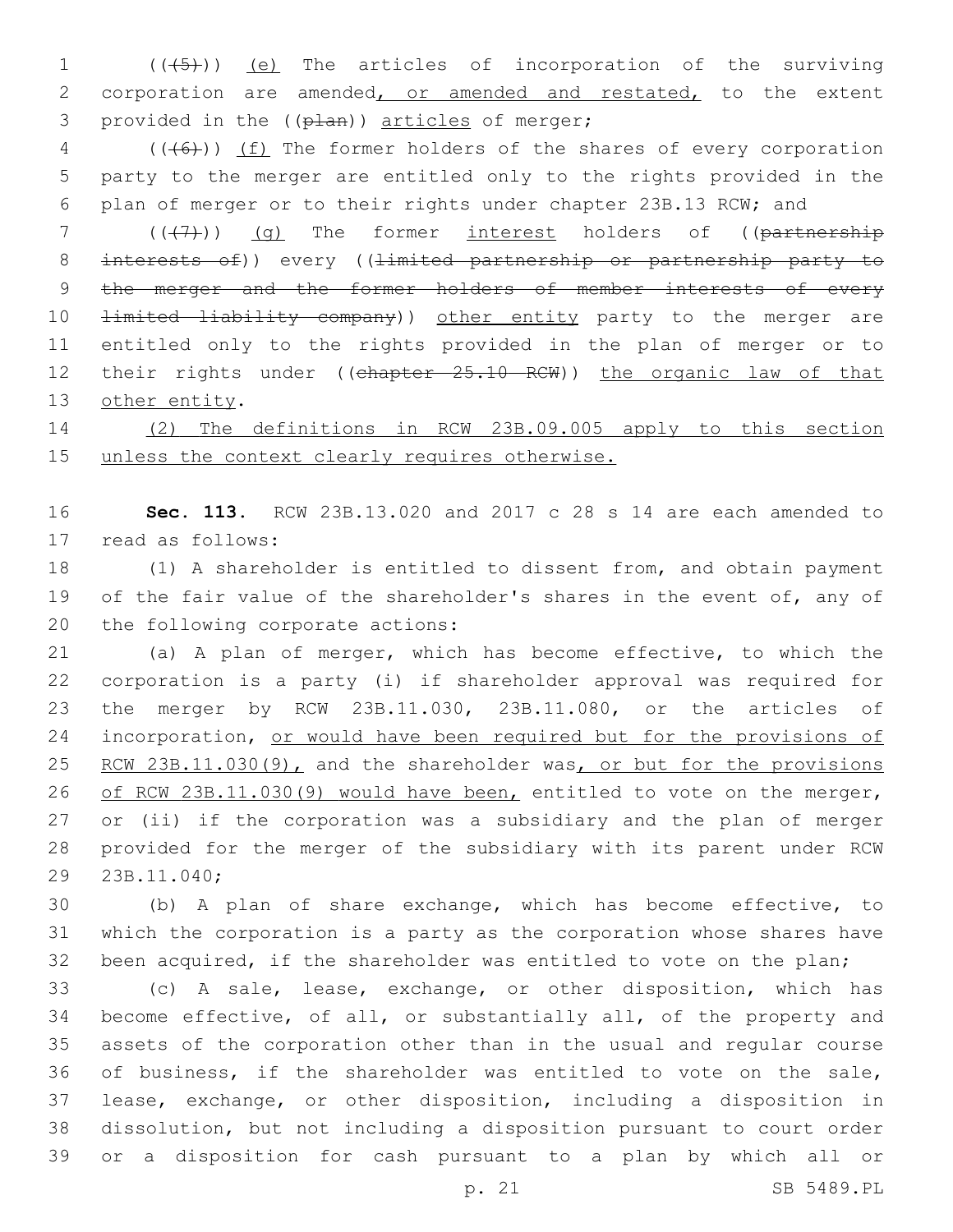substantially all of the net proceeds of the disposition will be distributed to the shareholders within one year after the date of the 3 disposition;

 (d) An amendment of the articles of incorporation, whether or not the shareholder was entitled to vote on the amendment, if the amendment effects a redemption or cancellation of all of the shareholder's shares in exchange for cash or other consideration 8 other than shares of the corporation;

9 (e) Any action described in RCW 23B.25.120;

 (f) Any corporate action approved pursuant to a shareholder vote to the extent the articles of incorporation, bylaws, or a resolution of the board of directors provides that voting or nonvoting shareholders are entitled to dissent and obtain payment for their 14 shares; or

 (g) A plan of entity conversion in the case of a conversion of a domestic corporation to a foreign corporation, which has become effective, to which the domestic corporation is a party as the converting entity, if: (i) The shareholder was entitled to vote on the plan; and (ii) the shareholder does not receive shares in the surviving entity that have terms as favorable to the shareholder in all material respects and that represent at least the same percentage interest of the total voting rights of the outstanding shares of the surviving entity as the shares held by the shareholder before the 24 conversion.

 (2) A shareholder entitled to dissent and obtain payment for the shareholder's shares under this chapter may not challenge the corporate action creating the shareholder's entitlement unless the action fails to comply with the procedural requirements imposed by this title, RCW 25.10.831 through 25.10.886, the articles of incorporation, or the bylaws, or is fraudulent with respect to the 31 shareholder or the corporation.

 (3) The right of a dissenting shareholder to obtain payment of the fair value of the shareholder's shares shall terminate upon the 34 occurrence of any one of the following events:

(a) The proposed corporate action is abandoned or rescinded;

 (b) A court having jurisdiction permanently enjoins or sets aside 37 the corporate action; or

 (c) The shareholder's demand for payment is withdrawn with the 39 written consent of the corporation.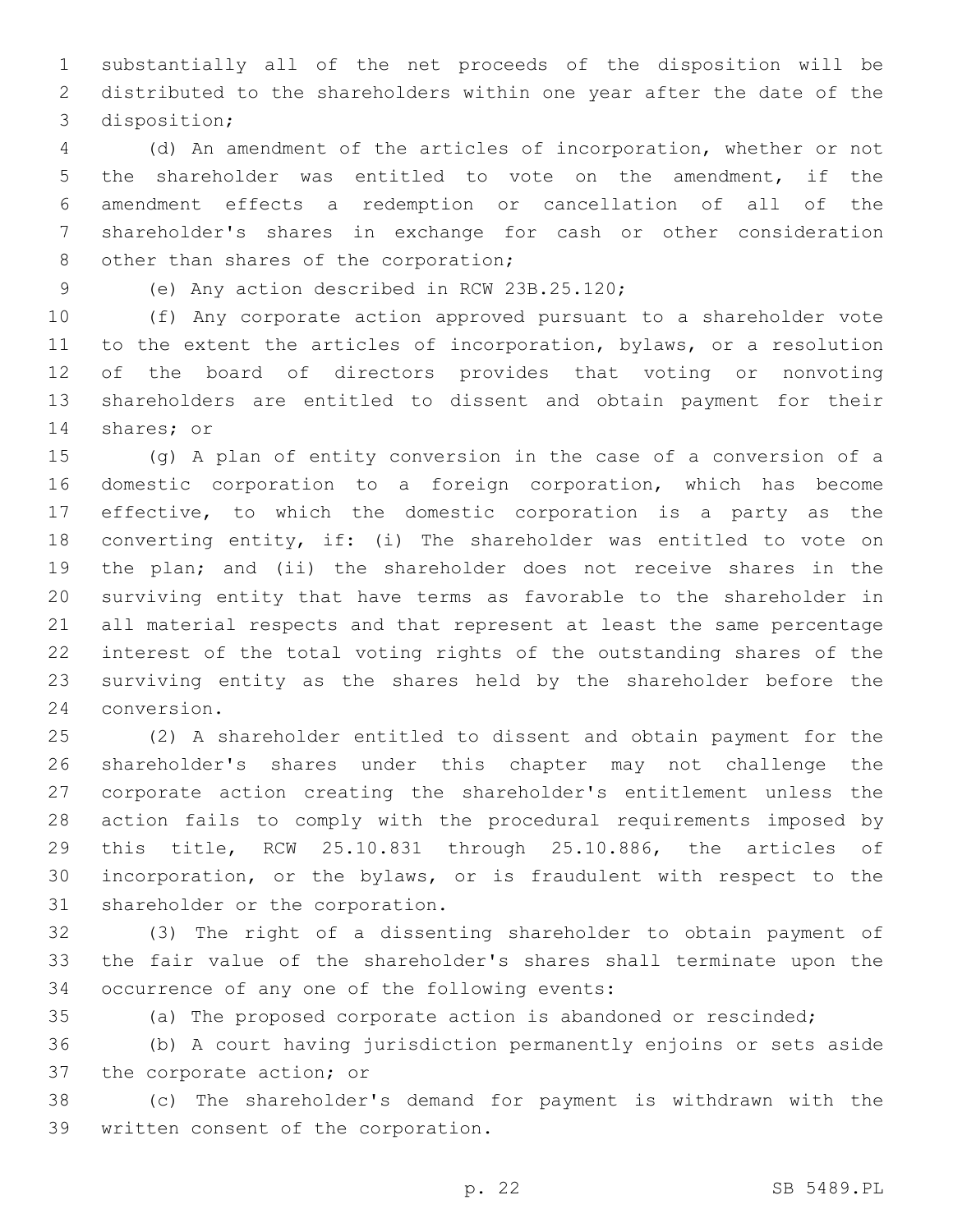**Sec. 114.** RCW 23B.13.200 and 2009 c 189 s 42 are each amended to 2 read as follows:

 (1) If proposed corporate action creating dissenters' rights under RCW 23B.13.020 is submitted for approval by a vote at a shareholders' meeting, the meeting notice must state that shareholders are or may be entitled to assert dissenters' rights under this chapter and be accompanied by a copy of this chapter.

 (2) If proposed corporate action creating dissenters' rights under RCW 23B.13.020 would be submitted for approval by a vote at a 10 shareholders' meeting but for the provisions of RCW 23B.11.030(9), the offer made pursuant to RCW 23B.11.030(9) must state that shareholders are or may be entitled to assert dissenters' rights 13 under this chapter and be accompanied by a copy of this chapter.

 (3) If corporate action creating dissenters' rights under RCW 23B.13.020 is submitted for approval without a vote of shareholders in accordance with RCW 23B.07.040, the shareholder consent described in RCW 23B.07.040(1)(b) and the notice described in RCW 23B.07.040(3)(a) must include a statement that shareholders are or may be entitled to assert dissenters' rights under this chapter and 20 be accompanied by a copy of this chapter.

 **Sec. 115.** RCW 23B.13.210 and 2020 c 57 s 69 are each amended to 22 read as follows:

 (1) If proposed corporate action creating dissenters' rights under RCW 23B.13.020 is submitted to a vote at a shareholders' meeting, a shareholder who wishes to assert dissenters' rights must (a) deliver to the corporation before the vote is taken written notice of the shareholder's intent to demand payment for the shareholder's shares if the proposed corporate action is effected, and (b) not vote such shares in favor of the proposed corporate 30 action.

 (2) If proposed corporate action creating dissenters' rights under RCW 23B.13.020 does not require shareholder approval pursuant to RCW 23B.11.030(9), a shareholder who wishes to assert dissenters' 34 rights with respect to any class or series of shares:

 (a) Shall deliver to the corporation before the shares are purchased pursuant to the offer under RCW 23B.11.030(9) written 37 notice of the shareholder's intent to demand payment for the 38 shareholder's shares if the proposed corporate action is effected;

and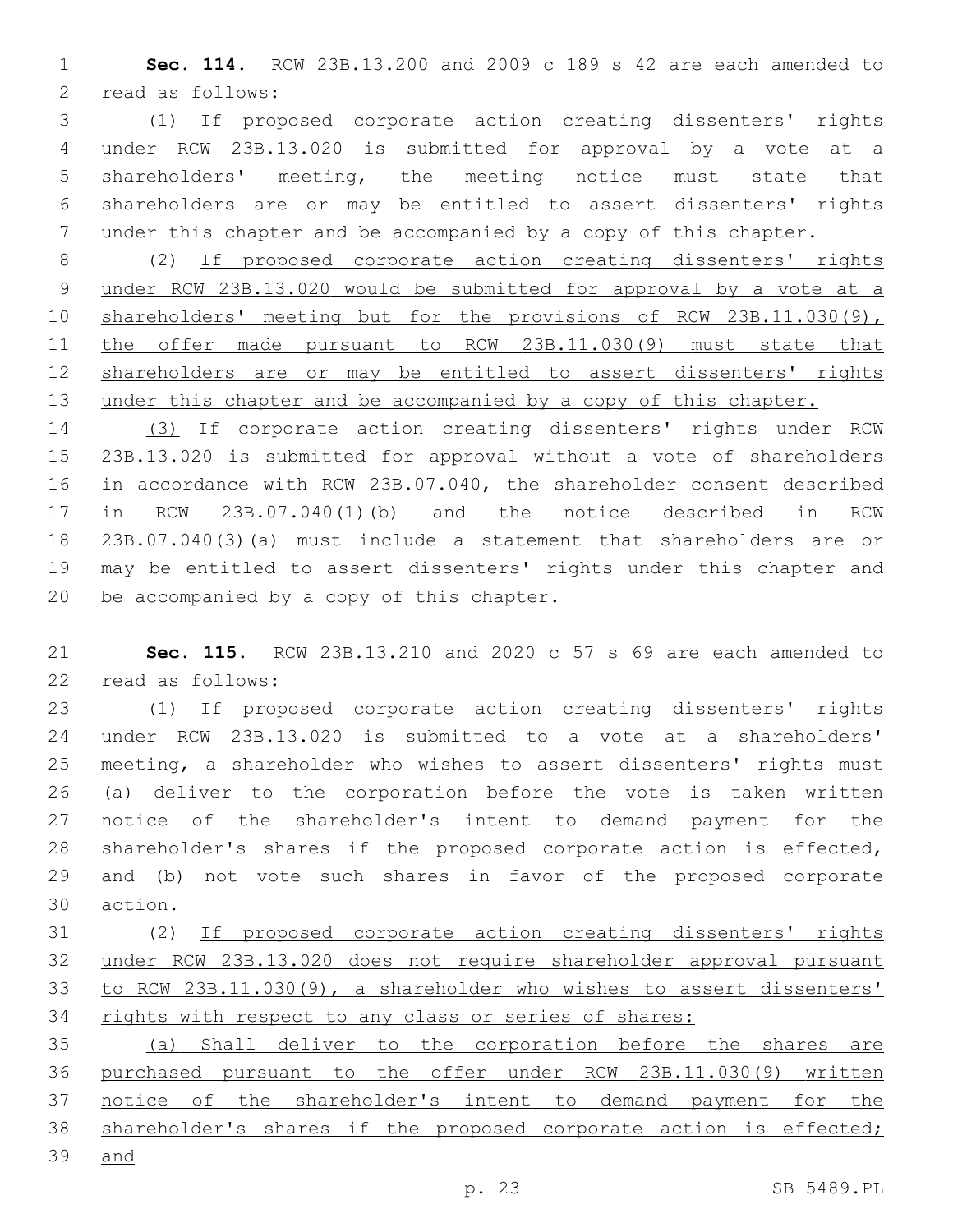(b) Shall not tender, or cause to be tendered, any shares of such 2 class or series in response to such offer.

 (3) If proposed corporate action creating dissenters' rights under RCW 23B.13.020 is submitted for approval without a vote of shareholders in accordance with RCW 23B.07.040, a shareholder who wishes to assert dissenters' rights must not execute the consent or otherwise vote such shares in favor of the proposed corporate action.

8  $((+3))$   $(4)$  A shareholder who does not satisfy the requirements 9 of subsection (1)  $((\theta \oplus))_L$  (2), or (3) of this section is not entitled to payment for the shareholder's shares under this chapter.

 **Sec. 116.** RCW 23B.13.220 and 2013 c 97 s 2 are each amended to 12 read as follows:

 (1) If proposed corporate action creating dissenters' rights under RCW 23B.13.020 is approved at a shareholders' meeting, the corporation shall within ten days after the effective date of the corporate action deliver to all shareholders who satisfied the requirements of RCW 23B.13.210(1) a notice in compliance with 18 subsection  $((+5+))$  (6) of this section.

19 (2) If proposed corporate action creating dissenters' rights under RCW 23B.13.020 is approved without a vote of shareholders in accordance with RCW 23B.11.030(9), the corporation shall within 10 days after the effective date of the corporate action deliver to all shareholders who satisfied the requirements of RCW 23B.13.210(2) a 24 notice in compliance with subsection (6) of this section.

 (3) If proposed corporate action creating dissenters' rights under RCW 23B.13.020 is approved without a vote of shareholders in accordance with RCW 23B.07.040, the notice delivered pursuant to RCW 23B.07.040(3)(b) to shareholders who satisfied the requirements of 29 RCW 23B.13.210( $(2)$ )) (3) shall comply with subsection ( $(45)$ )) (6) of 30 this section.

 ( $(\overline{(+3)}')$ )  $(4)$  In the case of proposed corporate action creating dissenters' rights under RCW 23B.13.020(1)(a)(ii), the corporation shall within ten days after the effective date of the corporate action deliver to all shareholders of the subsidiary other than the 35 parent a notice in compliance with subsection  $((+5+))$  (6) of this 36 section.

37 (((4))) (5) In the case of proposed corporate action creating dissenters' rights under RCW 23B.13.020(1)(d) that, pursuant to RCW 23B.10.020(4)(b), is not required to be approved by the shareholders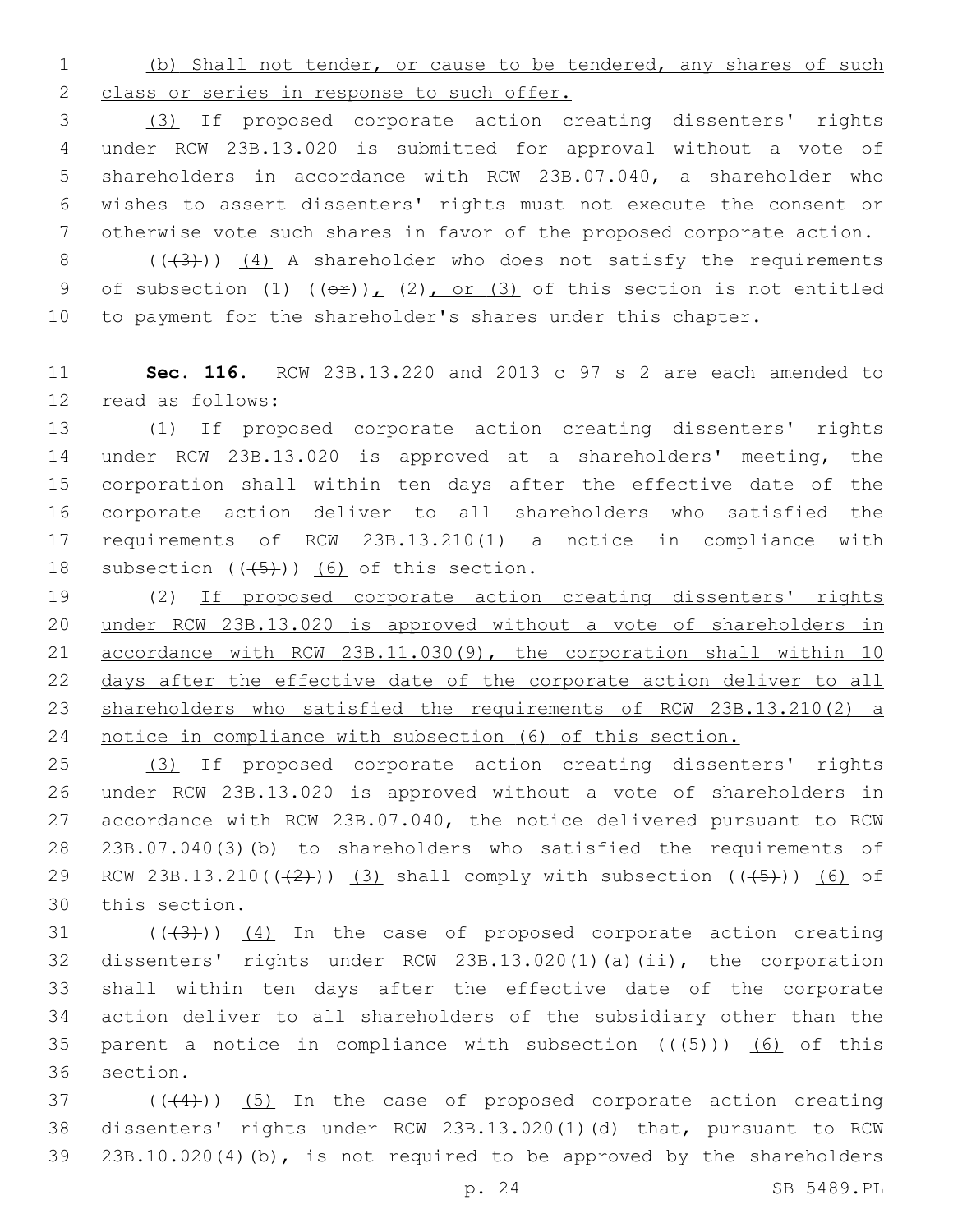of the corporation, the corporation shall within ten days after the effective date of the corporate action deliver to all shareholders entitled to dissent under RCW 23B.13.020(1)(d) a notice in compliance 4 with subsection  $((+5+))$  (6) of this section.

5  $((\frac{45}{}))(6)$  Any notice under subsection  $(1)$ ,  $(2)$ ,  $(3)$ ,  $((\theta \pm))$ 6 (4), or (5) of this section must:

 (a) State where the payment demand must be sent and where and 8 when certificates for certificated shares must be deposited;

 (b) Inform holders of uncertificated shares to what extent transfer of the shares will be restricted after the payment demand is 11 received:

 (c) Supply a form for demanding payment that includes the date of the first announcement to news media or to shareholders of the terms of the proposed corporate action and requires that the person asserting dissenters' rights certify whether or not the person 16 acquired beneficial ownership of the shares before that date;

 (d) Set a date by which the corporation must receive the payment demand, which date may not be fewer than thirty nor more than sixty 19 days after the date the notice in subsection  $(1)$ ,  $(2)$ ,  $(3)$ ,  $(6\hat{r})$ )  $(4)$ , or  $(5)$  of this section is delivered; and

21 (e) Be accompanied by a copy of this chapter.

 **Sec. 117.** RCW 23B.13.230 and 2013 c 97 s 3 are each amended to 23 read as follows:

 (1) A shareholder sent a notice described in RCW 23B.13.220 must demand payment, certify whether the shareholder acquired beneficial ownership of the shares before the date required to be set forth in 27 the notice pursuant to RCW 23B.13.220( $(+5+)$ )  $(6)$  (c), and deposit the shareholder's certificates, all in accordance with the terms of the 29 notice.

 (2) The shareholder who demands payment and deposits the shareholder's share certificates under subsection (1) of this section retains all other rights of a shareholder until the proposed 33 corporate action is effected.

 (3) A shareholder who does not demand payment or deposit the shareholder's share certificates where required, each by the date set in the notice, is not entitled to payment for the shareholder's 37 shares under this chapter.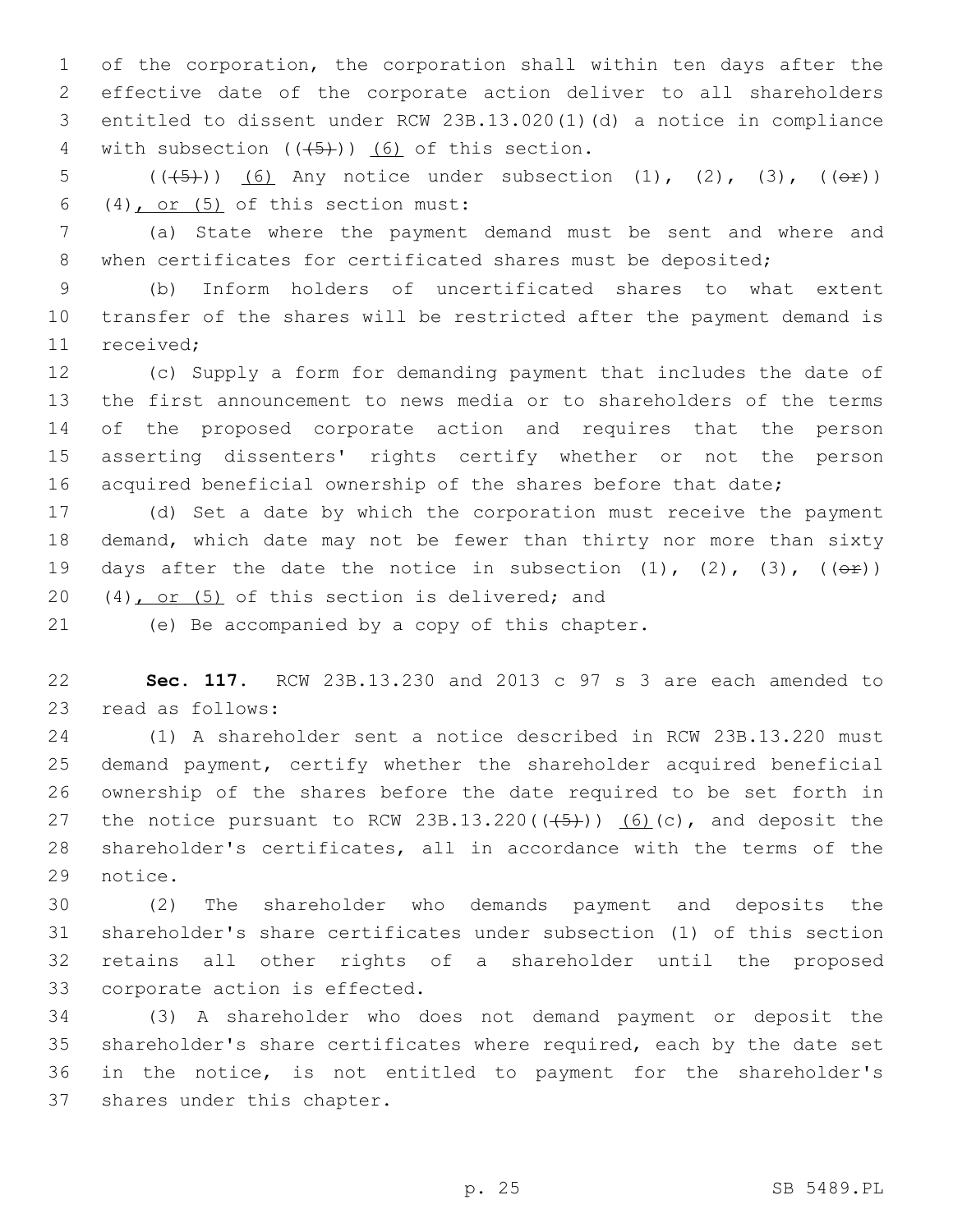| 1            | PART II                                                              |
|--------------|----------------------------------------------------------------------|
| $\mathbf{2}$ | LIMITED PARTNERSHIPS                                                 |
|              |                                                                      |
| 3            | Sec. 201. RCW 25.10.011 and 2020 c 57 s 81 are each amended to       |
| 4            | read as follows:                                                     |
| 5            | The definitions in this section apply throughout this chapter        |
| 6            | unless the context clearly requires otherwise.                       |
| 7            | (1) "Certificate of limited partnership" means the certificate       |
| 8            | required by RCW 25.10.201, including the certificate as amended or   |
| 9            | restated.                                                            |
| 10           | (2) "Contribution," except in the term "right of contribution,"      |
| 11           | means any benefit provided by a person to a limited partnership in   |
| 12           | order to become a partner or in the person's capacity as a partner.  |
| 13           | (3) "Debtor in bankruptcy" means a person that is the subject of:    |
| 14           | (a) An order for relief under Title 11 of the United States Code     |
| 15           | a comparable order under a successor statute of general<br>or.       |
| 16           | application; or                                                      |
| 17           | (b) A comparable order under federal, state, or foreign law          |
| 18           | governing insolvency.                                                |
| 19           | (4) "Designated office" means the principal office indicated in      |
| 20           | the limited partnership's most recent annual report, or, if the      |
| 21           | principal office is not located within this state, the office of the |
| 22           | limited partnership's registered agent.                              |
| 23           | (5) "Distribution" means a transfer of money or other property       |
| 24           | from a limited partnership to a partner in the partner's capacity as |
| 25           | a partner or to a transferee on account of a transferable interest   |
| 26           | owned by the transferee.                                             |
| 27           | "Foreign limited liability limited partnership" means a<br>(6)       |
| 28           | foreign limited partnership whose general partners have limited      |
| 29           | liability for the obligations of the foreign limited partnership     |
| 30           | under a provision similar to RCW 25.10.401(3).                       |
| 31           | (7) "Foreign limited partnership" means a partnership formed         |
| 32           | under the laws of a jurisdiction other than this state and required  |
| 33           | by those laws to have one or more general partners and one or more   |
| 34           | limited partners. "Foreign limited partnership" includes a foreign   |
| 35           | limited liability limited partnership.                               |
| 36           | (8) "General partner" means:                                         |
| 37           | (a) With respect to a limited partnership, a person that:            |
| 38           | (i) Becomes a general partner under RCW 25.10.371; or                |
|              |                                                                      |
|              | p. 26<br>SB 5489.PL                                                  |
|              |                                                                      |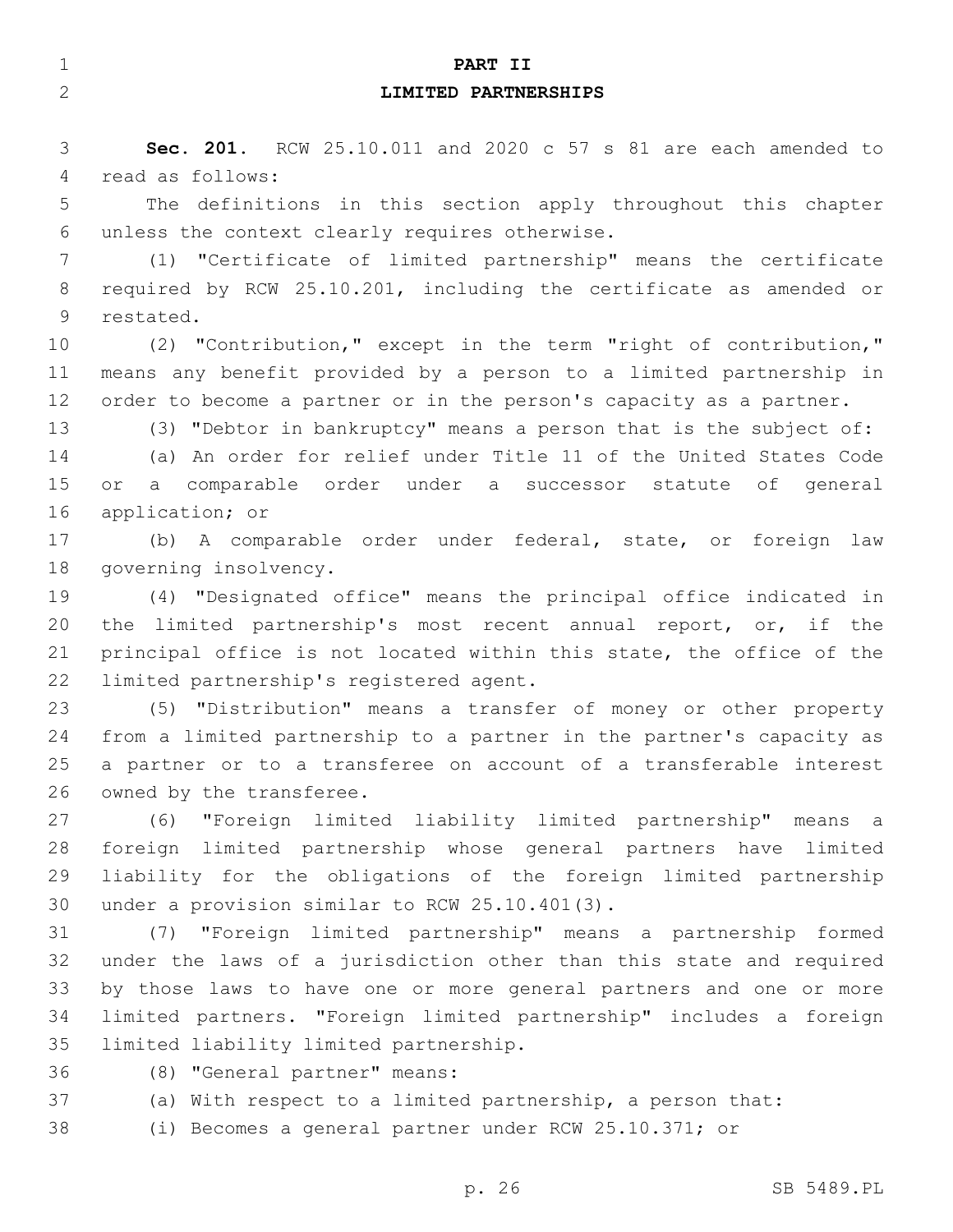(ii) Was a general partner in a limited partnership when the limited partnership became subject to this chapter under RCW 3 25.10.911 (1) or (2); and

 (b) With respect to a foreign limited partnership, a person that has rights, powers, and obligations similar to those of a general partner in a limited partnership.6

 (9) "Limited liability limited partnership," except in the term "foreign limited liability limited partnership," means a limited partnership whose certificate of limited partnership states that the limited partnership is a limited liability limited partnership.

11 (10) "Limited partner" means:

(a) With respect to a limited partnership, a person that:

(i) Becomes a limited partner under RCW 25.10.301; or

 (ii) Was a limited partner in a limited partnership when the limited partnership became subject to this chapter under RCW 16 25.10.911 (1) or (2); and

 (b) With respect to a foreign limited partnership, a person that has rights, powers, and obligations similar to those of a limited 19 partner in a limited partnership.

 (11) "Limited partnership," except in the terms "foreign limited partnership" and "foreign limited liability limited partnership," means an entity, having one or more general partners and one or more limited partners, that is formed under this chapter by two or more persons or becomes subject to this chapter under article 11 of this chapter or RCW 25.10.911 (1) or (2). "Limited partnership" includes a 26 limited liability limited partnership.

(12) "Partner" means a limited partner or general partner.

 (13) "Partnership agreement" means the partners' agreement, whether oral, implied, in a record, or in any combination, concerning the limited partnership. "Partnership agreement" includes the 31 agreement as amended or restated.

 (14) "Person" means an individual, corporation, business trust, estate, trust, partnership, limited liability company, association, joint venture, government; governmental subdivision, agency, or 35 instrumentality; ((public corporation,)) or any other legal or 36 commercial entity.

 (15) "Person dissociated as a general partner" means a person dissociated as a general partner of a limited partnership.

 (16) "Principal office" means the office where the principal executive office of a limited partnership or foreign limited

p. 27 SB 5489.PL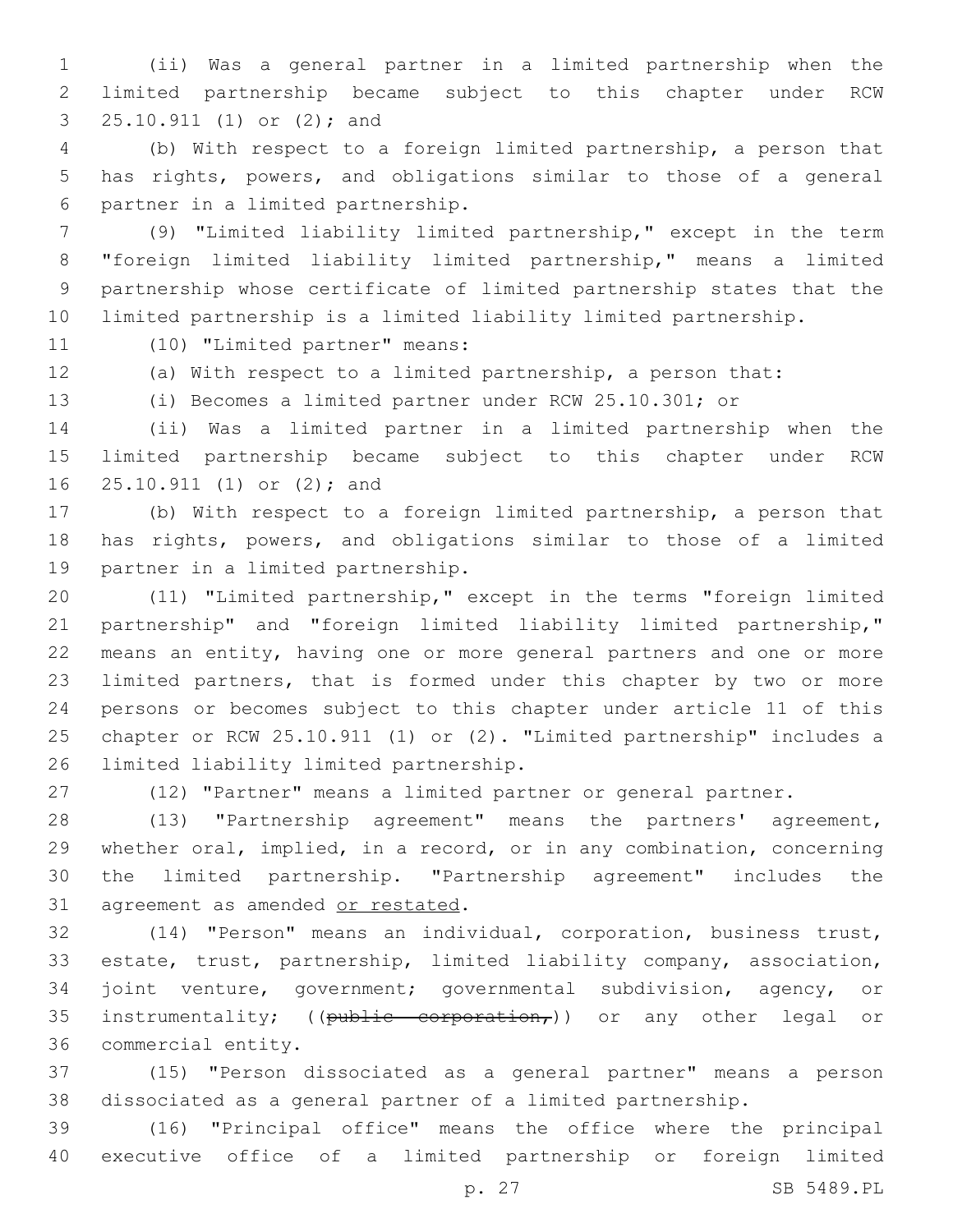partnership is located, whether or not the office is located in this 2 state.

 (17) "Record" means information that is inscribed on a tangible medium or that is stored in an electronic or other medium and is 5 retrievable in perceivable form.

 (18) "Required information" means the information that a limited partnership is required to maintain under RCW 25.10.091.

 (19) "Sign" means, with present intent to authenticate or adopt a 9 record:

10 (a) To execute or adopt a tangible symbol;

 (b) To attach to or logically associate with the record an 12 electronic symbol, sound, or process; or

 (c) With respect to a record to be filed with the secretary of state, to comply with the standard for filing with the office of the secretary of state as prescribed by the secretary of state.

 (20) "State" means a state of the United States, the District of Columbia, Puerto Rico, the United States Virgin Islands, or any territory or insular possession subject to the jurisdiction of the 19 United States.

 (21) "Tangible medium" means a writing, copy of a writing, facsimile, or a physical reproduction, each on paper or on other 22 tangible material.

 (22) "Transfer" includes an assignment, conveyance, deed, bill of sale, lease, mortgage, security interest, encumbrance, gift, and 25 transfer by operation of law.

 (23) "Transferable interest" means a partner's right to receive distributions.27

 (24) "Transferee" means a person to which all or part of a transferable interest has been transferred, whether or not the 30 transferor is a partner.

 **Sec. 202.** RCW 25.10.101 and 2009 c 188 s 112 are each amended to 32 read as follows:

 A partner may lend money to and transact other business with the 34 limited partnership and, subject to other applicable law, has the same rights and obligations with respect to the loan or other 36 transaction as a person that is not a partner.

 **Sec. 203.** RCW 25.10.491 and 2009 c 188 s 507 are each amended to 38 read as follows: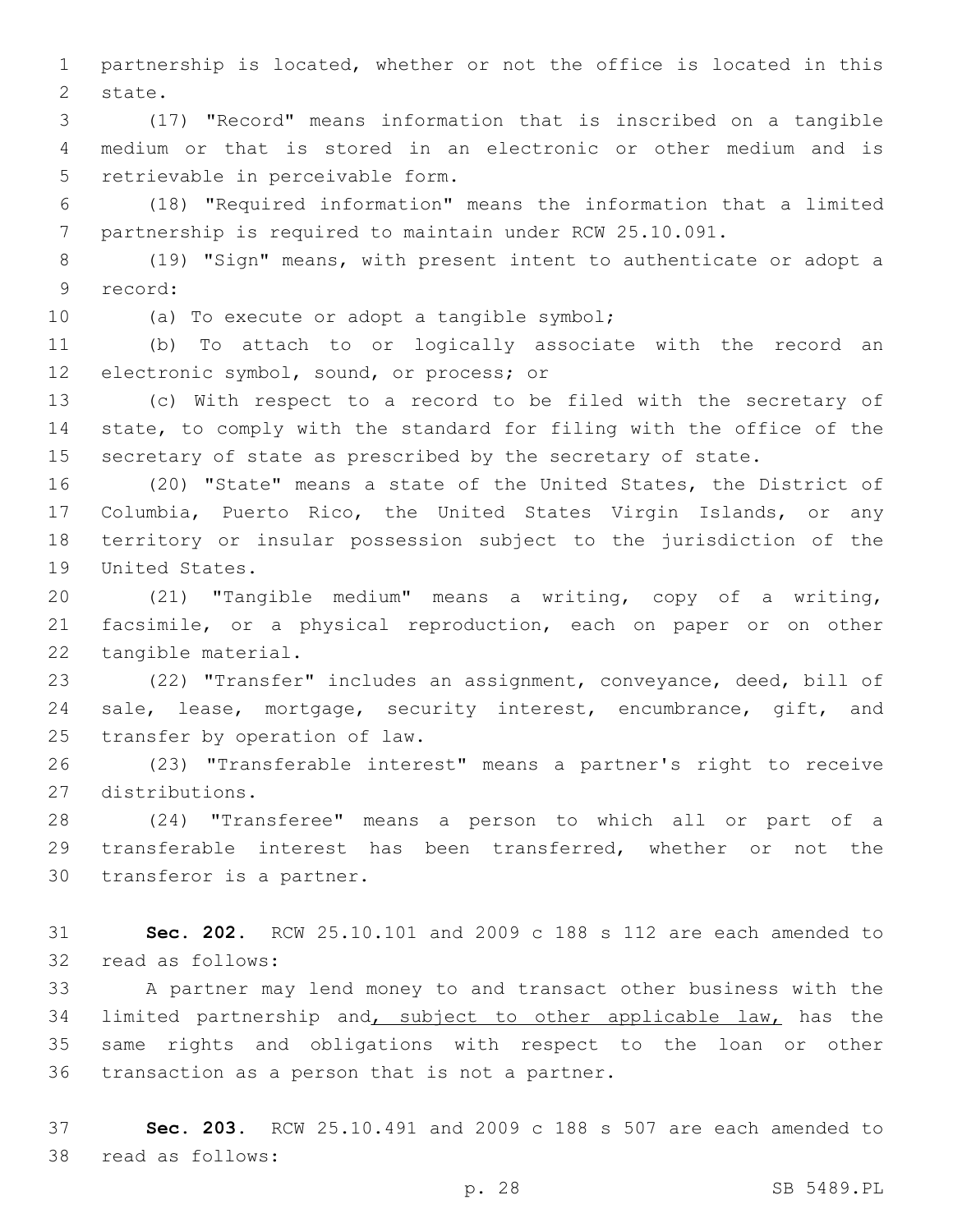When a partner or transferee becomes entitled to receive a distribution, the partner or transferee has the status of, and is entitled to all remedies available to, a creditor of the limited partnership with respect to the distribution. However, the limited partnership's obligation to make a distribution is subject to offset for any amount ((owed)) due and payable to the limited partnership by the partner or dissociated partner on whose account the distribution 8 is made.

 **Sec. 204.** RCW 25.10.496 and 2009 c 188 s 508 are each amended to 10 read as follows:

 (1) A limited partnership may not make a distribution in 12 violation of the partnership agreement.

13 (2) A limited partnership may not make a distribution ( $\sqrt{if}$ 14 after)) to the extent that at the time of the distribution, after 15 giving effect to the distribution:

 (a) The limited partnership would not be able to pay its debts as they become due in the ordinary course of the limited partnership's 18 activities; or

 (b) The limited partnership's total assets would be less than the sum of its total liabilities other than liabilities to partners on account of their partnership interests and liabilities for which recourse of creditors is limited to specified property of the limited partnership, except that the fair value of property that is subject to a liability for which the recourse of creditors is limited shall be included in the assets of the limited partnership only to the extent that the fair value of that property exceeds that liability.

 (3) A limited partnership may base a determination that a distribution is not prohibited under subsection (2) of this section on financial statements prepared on the basis of accounting practices and principles that are reasonable in the circumstances or on a fair valuation or other method that is reasonable in the circumstances.

 (4) Except as otherwise provided in subsection (7) of this section, the effect of a distribution under subsection (2) of this 34 section is measured:

 (a) In the case of distribution by purchase, redemption, or other acquisition of a transferable interest in the limited partnership, as of the date money or other property is transferred or debt incurred 38 by the limited partnership; and

39 (b) In all other cases, as of the date:

p. 29 SB 5489.PL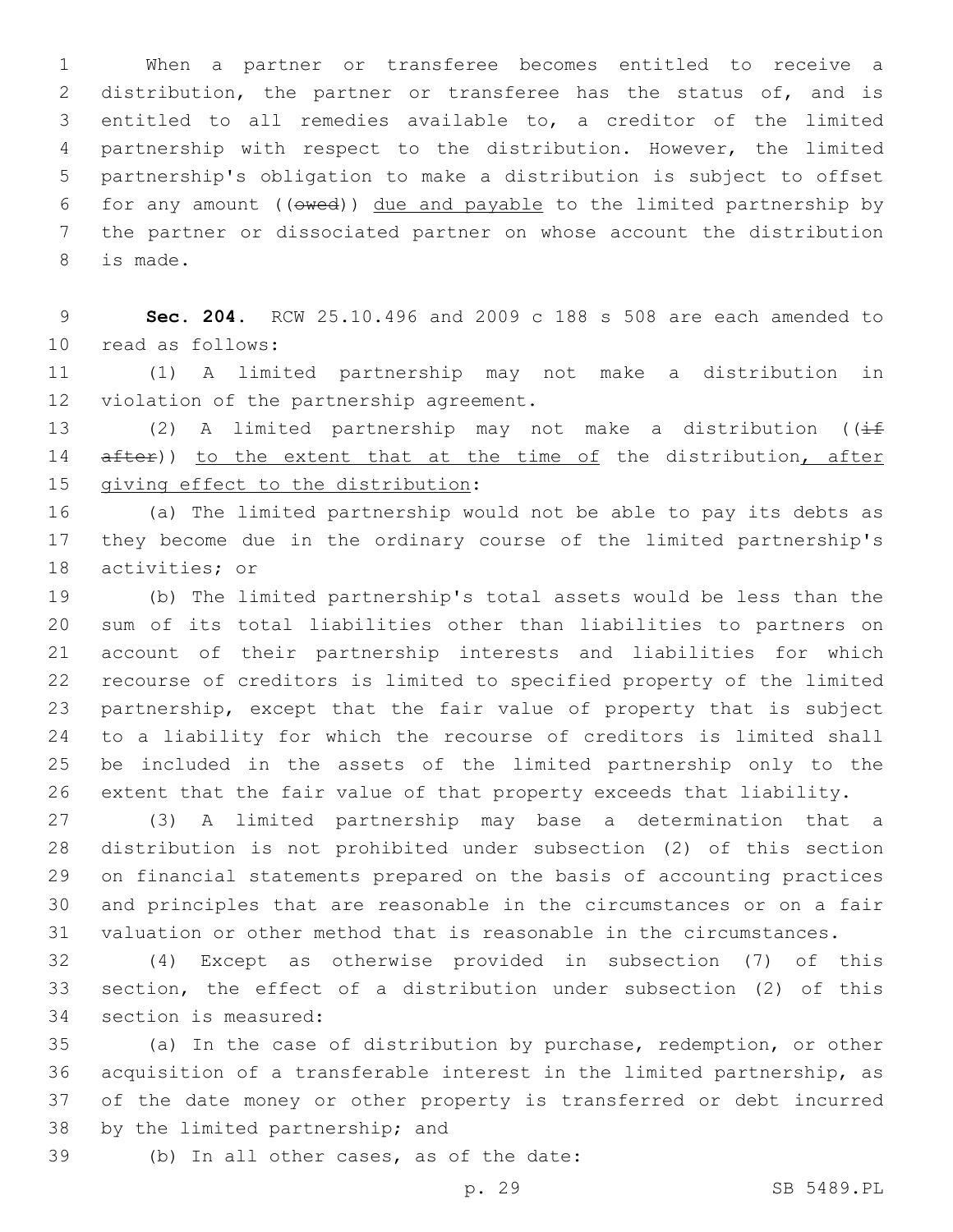1 (i) The distribution is authorized, if the payment occurs within 2 one hundred twenty days after that date; or

3 (ii) The payment is made, if payment occurs more than one hundred twenty days after the distribution is authorized.4

 (5) A limited partnership's indebtedness to a partner incurred by reason of a distribution made in accordance with this section is at parity with the limited partnership's indebtedness to its general, 8 unsecured creditors.

 (6) A limited partnership's indebtedness, including indebtedness issued in connection with or as part of a distribution, is not considered a liability for purposes of subsection (2) of this section if the terms of the indebtedness provide that payment of principal and interest are made only to the extent that a distribution could 14 then be made to partners under this section.

15 (7) ((If indebtedness is issued as)) The effect of a distribution 16 of indebtedness under subsection (2) of this section is measured:

17 (a) In the case of a distribution of indebtedness described in 18 subsection (6) of this section, each payment of principal or interest 19 ((on the indebtedness)) is treated as a distribution, the effect of 20 which is measured on the date the payment is actually made; and

21 (b) In the case of a distribution of any other indebtedness, the 22 effect of the distribution is measured as of the date the 23 indebtedness is distributed.

24 **Sec. 205.** RCW 25.10.546 and 2009 c 188 s 701 are each amended to 25 read as follows:

26 The only interest of a partner that is transferable is the 27 partner's transferable interest. A transferable interest is personal 28 property. A partner has no interest in specific partnership property.

29 **Sec. 206.** RCW 25.10.771 and 2015 c 176 s 6127 are each amended to read as follows:30

31 (1) An organization that has been converted pursuant to this 32 article is for all purposes the same entity that existed before the conversion.33

34 (2) When a conversion takes effect:

35 (a) ((All)) The title to all real estate and other property owned 36 by the converting organization remains vested in the converted 37 organization without reversion or impairment;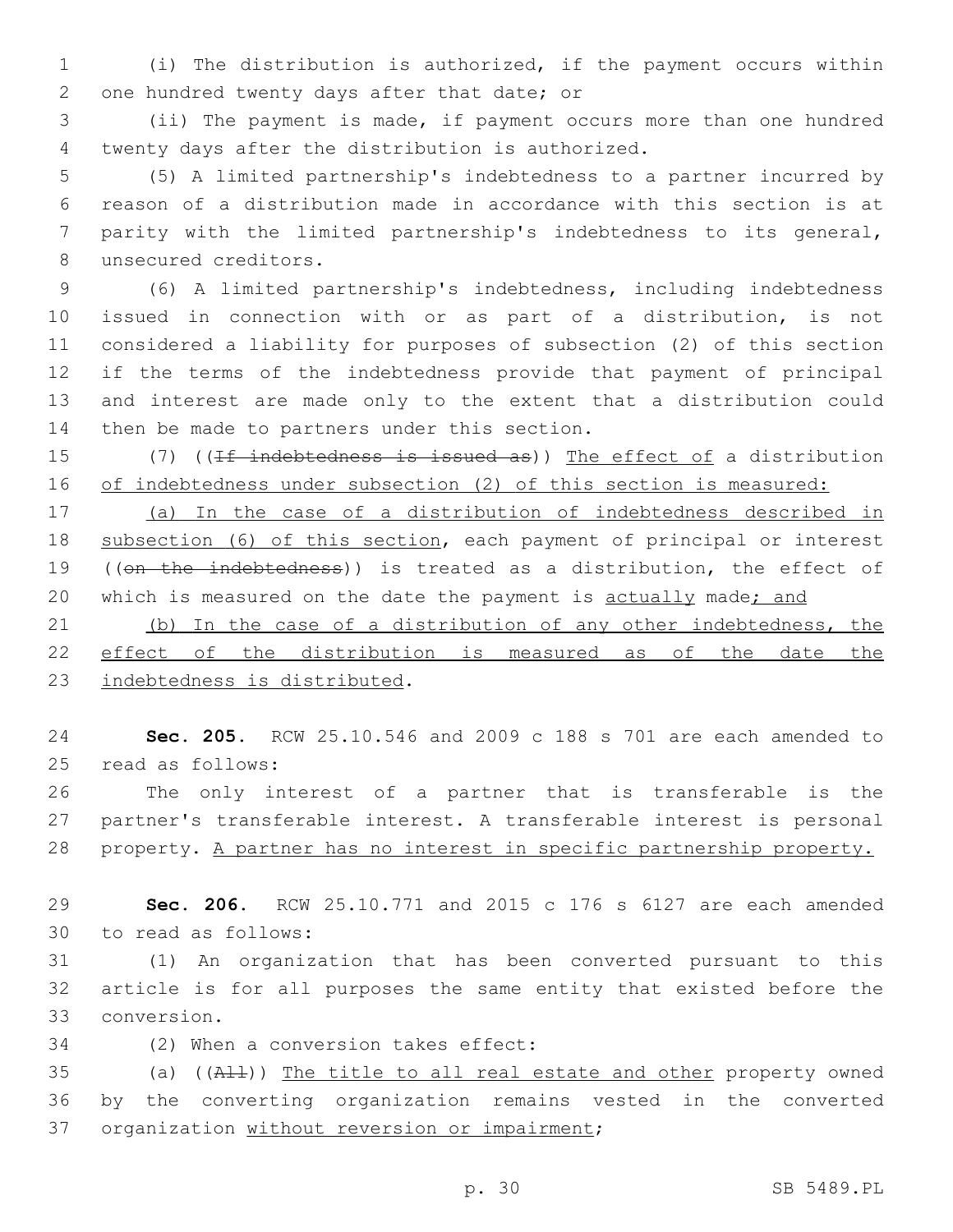(b) All debts, liabilities, and other obligations of the converting organization continue as obligations of the converted 3 organization;

 (c) An action or proceeding pending by or against the converting organization may be continued as if the conversion had not occurred;

 (d) Except as prohibited by other law, all of the rights, privileges, immunities, powers, and purposes of the converting 8 organization remain vested in the converted organization;

 (e) Except as otherwise provided in the plan of conversion, the 10 terms and conditions of the plan of conversion take effect; and

 (f) Except as otherwise agreed, the conversion does not dissolve a converting limited partnership for the purposes of article 8 of 13 this chapter.

 (3) A converted organization that is a foreign organization consents to the jurisdiction of the courts of this state to enforce any obligation owed by the converting limited partnership, if before the conversion the converting limited partnership was subject to suit in this state on the obligation. A converted organization that is a foreign organization and not registered to transact business in this state may be served with process pursuant to RCW 23.95.450 for purposes of enforcing an obligation under this subsection.

 **Sec. 207.** RCW 25.10.791 and 2015 c 176 s 6129 are each amended 23 to read as follows:

24 (1) When a merger becomes effective:

(a) The surviving organization continues;25

 (b) Each constituent organization that merges into the surviving organization ceases to exist as a separate entity;

28 (c)  $((A11))$  The title to all real estate and other property owned by each constituent organization that ceases to exist vests in the surviving organization without reversion or impairment;

 (d) All debts, liabilities, and other obligations of each constituent organization that ceases to exist continue as obligations 33 of the surviving organization;

 (e) An action or proceeding pending by or against any constituent organization that ceases to exist may be continued as if the merger 36 had not occurred:

 (f) Except as prohibited by other law, all of the rights, privileges, immunities, powers, and purposes of each constituent organization that ceases to exist vest in the surviving organization;

p. 31 SB 5489.PL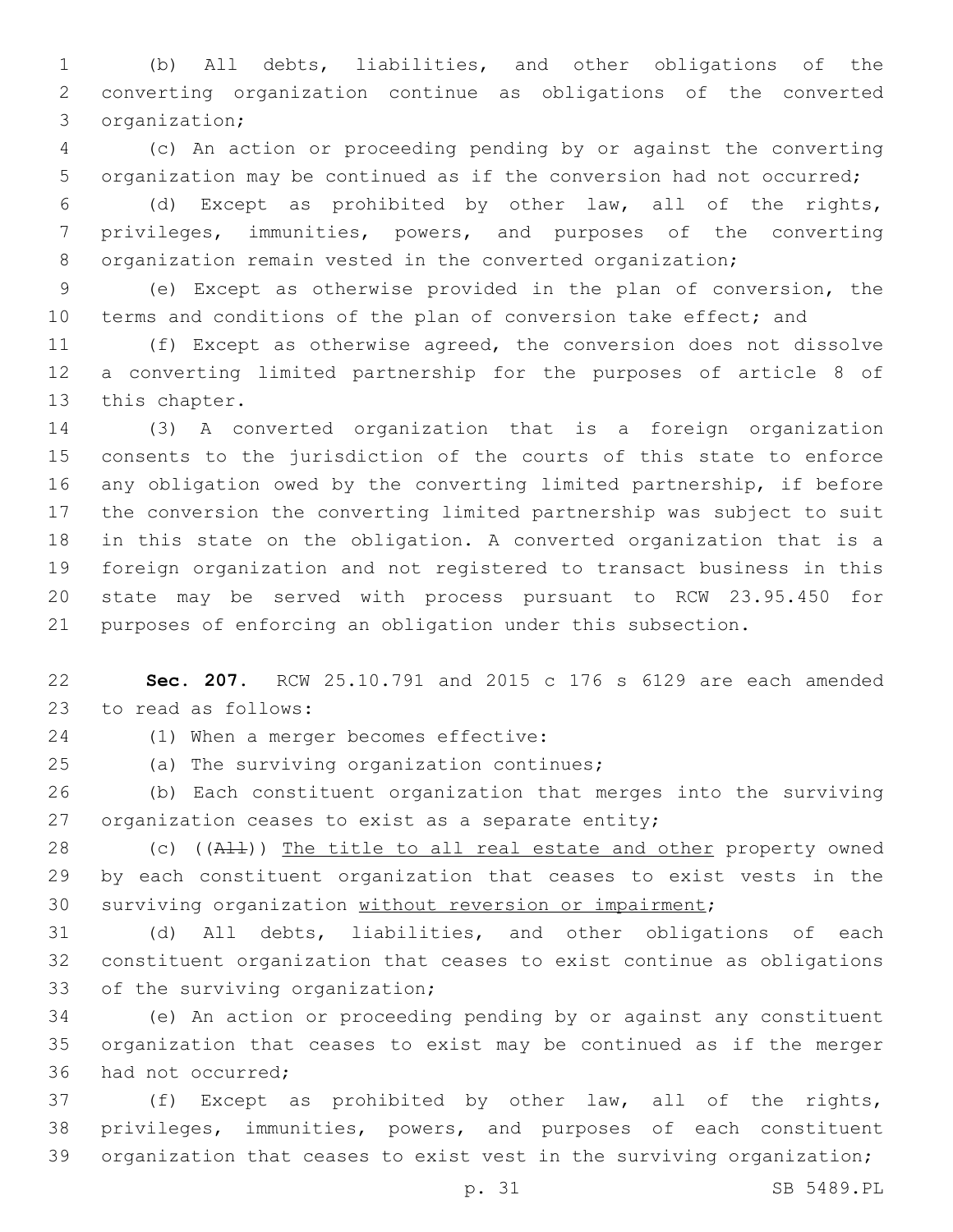(g) Except as otherwise provided in the plan of merger, the terms 2 and conditions of the plan of merger take effect;

 (h) Except as otherwise agreed, if a constituent limited partnership ceases to exist, the merger does not dissolve the limited partnership for the purposes of article 8 of this chapter; and

 (i) Any amendments provided for in the articles of merger for the organizational document that created the surviving organization 8 become effective.

 (2) A surviving organization that is a foreign organization consents to the jurisdiction of the courts of this state to enforce any obligation owed by a constituent organization, if before the merger the constituent organization was subject to suit in this state on the obligation. A surviving organization that is a foreign organization and not registered to transact business in this state may be served with process pursuant to RCW 23.95.450 for the purposes 16 of enforcing an obligation under this subsection.

# **PART III LIMITED LIABILITY COMPANIES**

 **Sec. 301.** RCW 25.15.006 and 2020 c 57 s 82 are each amended to read as follows:20

 The definitions in this section apply throughout this chapter 22 unless the context clearly requires otherwise.

 (1) "Agreed value" means the value of the contributions made by a member to the limited liability company. Such value shall equal the amount agreed upon in a limited liability company agreement or, if no value is agreed upon, the value shall be determined based on the 27 records of the limited liability company.

 (2) "Certificate of formation" means the certificate of formation required by RCW 25.15.071 and such certificate as amended or 30 restated.

 (3) "Distribution" means a transfer of money or other property from a limited liability company to a member in the member's capacity as a member or to a transferee on account of a transferable interest 34 owned by the transferee.

 (4) "Execute," "executes," or "executed" means with present 36 intent to authenticate or adopt a record:

37 (a) To sign or adopt a tangible symbol; or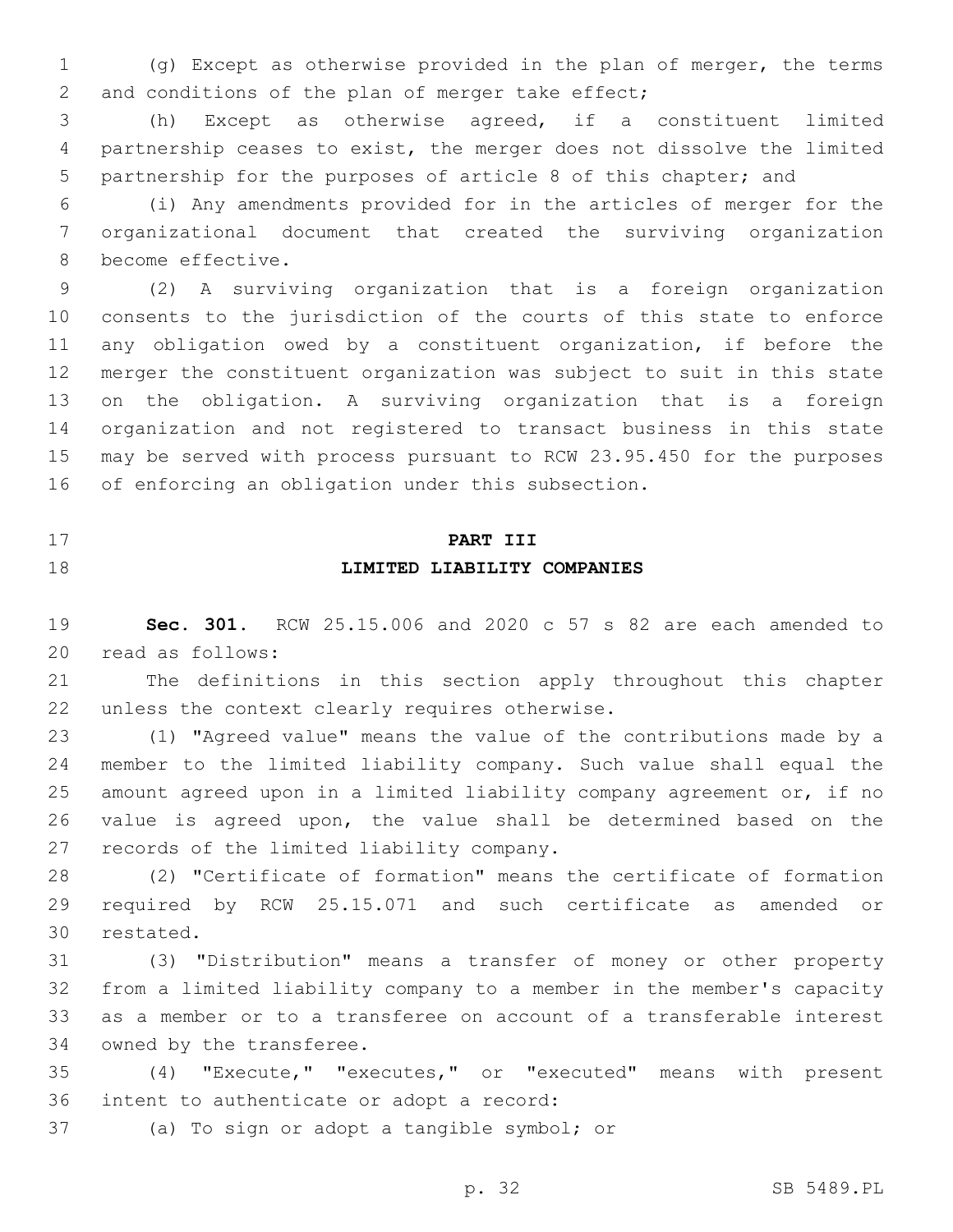(b) To attach to or logically associate with the record an 2 electronic symbol, sound, or process.

 (5) "Foreign limited liability company" means an unincorporated entity formed under the law of a jurisdiction other than this state and denominated by that law as a limited liability company.

 (6) "Foreign professional limited liability company" means a foreign limited liability company formed for the purpose of rendering professional services.

 (7) "Limited liability company" or "domestic limited liability company" means a limited liability company having one or more members 11 or transferees that is formed under this chapter.

12 (((7)) (8) "Limited liability company agreement" means the agreement, including the agreement as amended or restated, whether oral, implied, in a record, or in any combination, of the member or members of a limited liability company concerning the affairs of the limited liability company and the conduct of its business.

17 (((8)) (9) "Manager" means a person, or a board, committee, or other group of persons, named as a manager of a limited liability company in, or designated as a manager of a limited liability company pursuant to, a limited liability company agreement.

 $((+9)$ )  $(10)$  "Manager-managed" means, with respect to a limited liability company, that the limited liability company agreement vests management of the limited liability company in one or more managers.

 $(110)$  (( $(10)$ )) (11) "Member" means a person who has been admitted to a limited liability company as a member as provided in RCW 25.15.116 and who has not been dissociated from the limited liability company.

27 (((11))) (12) "Member-managed" means, with respect to a limited liability company, that the limited liability company is not manager-29 managed.

 $((+12))$   $(13)$  "Person" means an individual, corporation, business trust, estate, trust, partnership, limited partnership, limited liability company, association, joint venture, government, governmental subdivision, agency, or instrumentality or any other 34 legal or commercial entity.

 $(13)$  ( $(14)$ ) (14) "Principal office" means the office, in or out of this state, so designated in the annual report, where the principal executive offices of a domestic or foreign limited liability company 38 are located.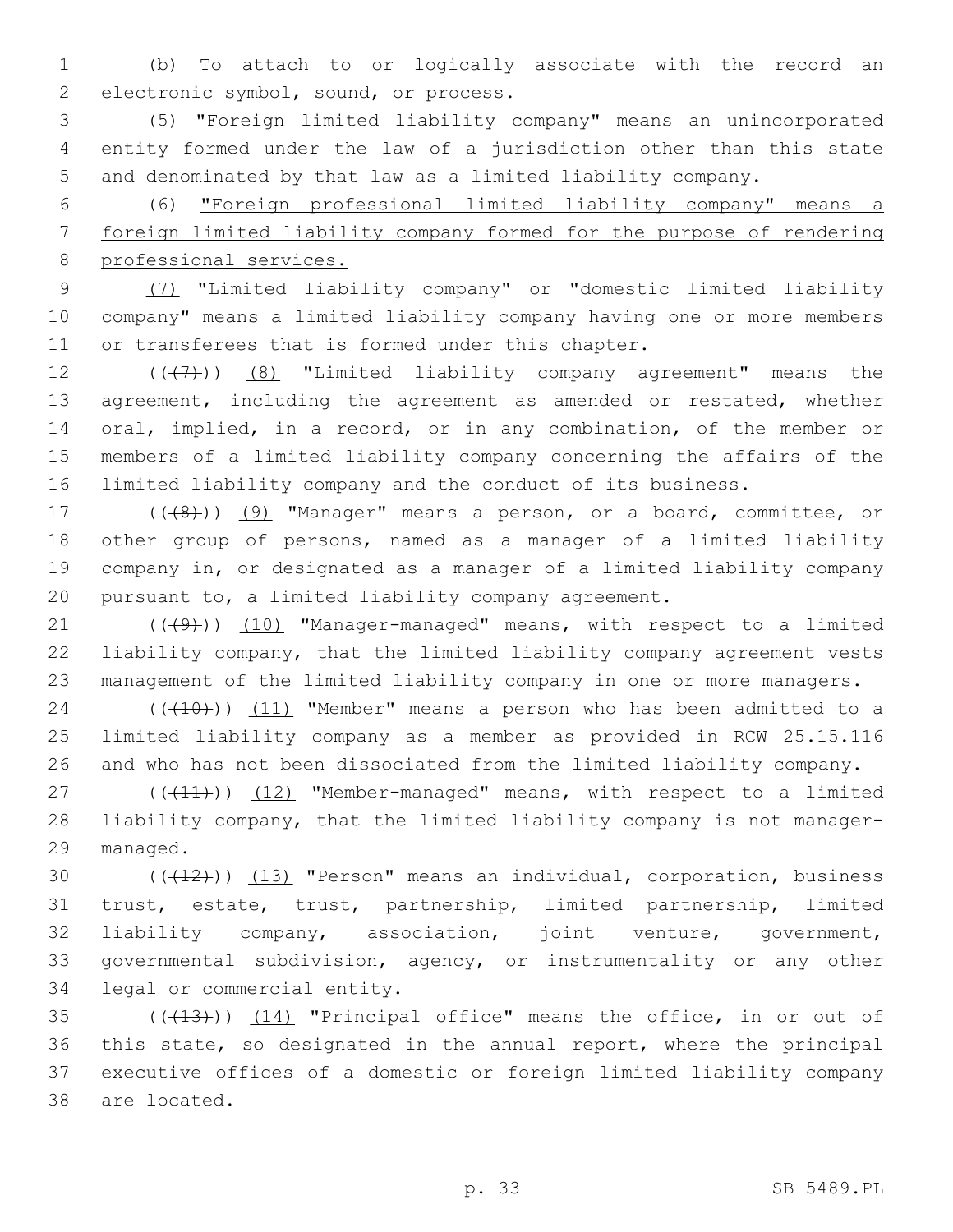1 (((14))) (15) "Professional limited liability company" means a 2 limited liability company that is formed in accordance with RCW 3 25.15.046 for the purpose of rendering professional service.

4 (( $(15)$ )) (16) "Professional service" means the same as defined 5 under RCW 18.100.030.

6  $((+16))$   $(17)$  "Record" means information that is inscribed on a 7 tangible medium or that is stored in an electronic or other medium 8 and is retrievable in perceivable form.

9 (( $(17)$ )) (18) "State" means a state of the United States, the 10 District of Columbia, Puerto Rico, the United States Virgin Islands, 11 or any territory or insular possession subject to the jurisdiction of 12 the United States.

13 (((18))) (19) "Tangible medium" means a writing, copy of a 14 writing, facsimile, or a physical reproduction, each on paper or on 15 other tangible material.

16 (((19))) (20) "Transfer" includes an assignment, conveyance, 17 deed, bill of sale, lease, gift, and transfer by operation of law, 18 except as otherwise provided in RCW 25.15.251(6).

19 (((20))) (21) "Transferable interest" means a member's or 20 transferee's right to receive distributions of the limited liability 21 company's assets.

22  $((+21))$   $(22)$  "Transferee" means a person to which all or part of 23 a transferable interest has been transferred, whether or not the 24 transferor is a member.

 (23) "Withdraw" or "withdrawal" means, with respect to a member 26 of a limited liability company or a holder of a transferable interest 27 in a limited liability company, that the member or holder of the transferable interest provides written notice to the limited liability company of its intent to surrender all of its transferable interest and rights as a member to the limited liability company. A withdrawal is effective as of the later of the date the limited liability company receives the written notice of withdrawal or the date specified in such notice.

34 **Sec. 302.** RCW 25.15.046 and 2015 c 176 s 7105 are each amended to read as follows:35

36 (1) A person or group of persons duly licensed or otherwise 37 legally authorized to render the same professional services within 38 this state may form and become a member or members of a professional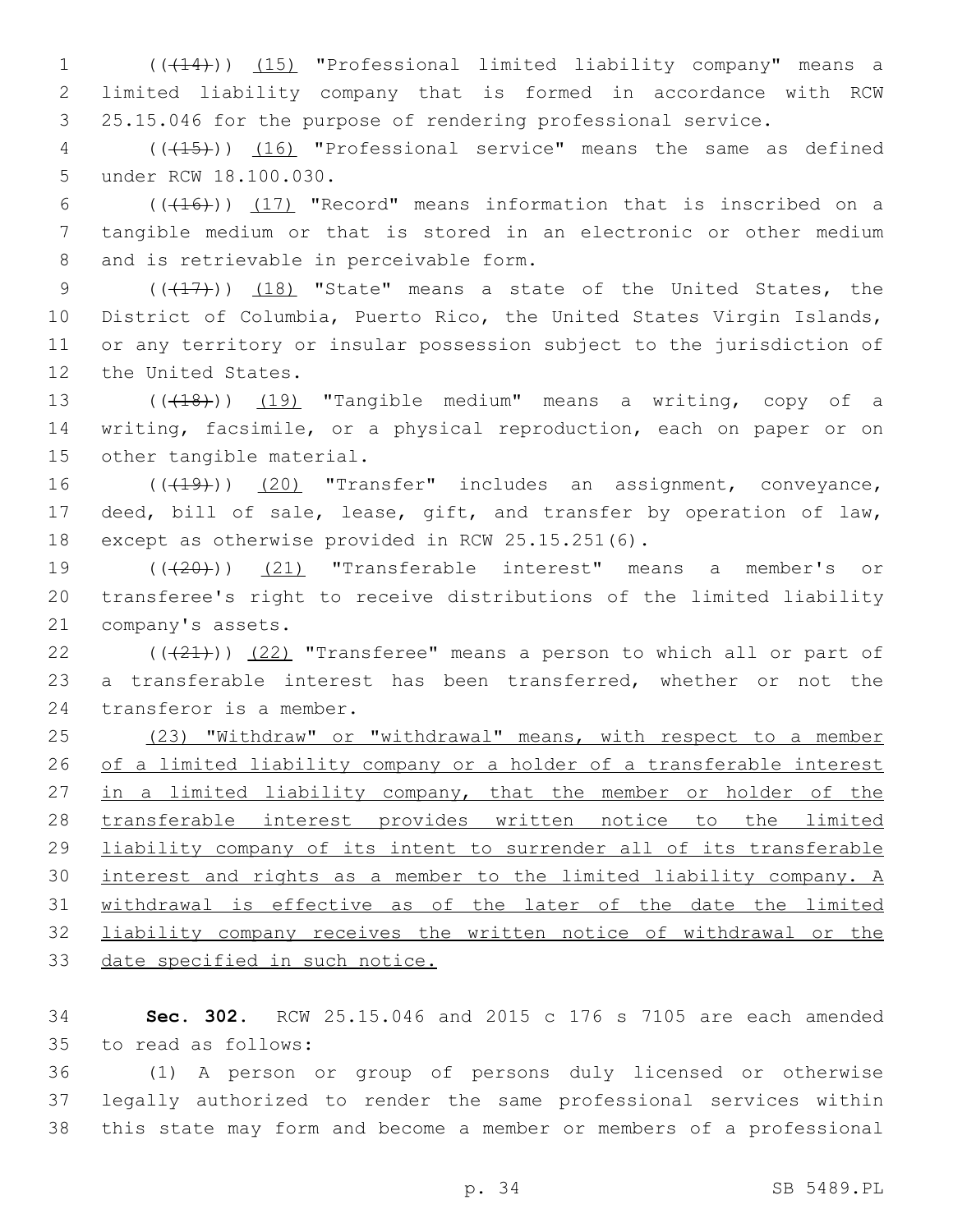limited liability company under the provisions of this chapter for 2 the purposes of rendering professional service.

 (2) A professional limited liability company is subject to all the provisions of chapter 18.100 RCW that apply to a professional corporation. A professional limited liability company's managers, members, agents, and employees are subject to all the provisions of chapter 18.100 RCW that apply to the directors, officers, shareholders, agents, or employees of a professional corporation, except as provided otherwise in this section and RCW 25.15.048.

 (3) If the limited liability company's members are required to be licensed to practice such profession, and the limited liability company fails to maintain for itself and for its members practicing in this state a policy of professional liability insurance, bond, or other evidence of financial responsibility of a kind designated by rule by the state insurance commissioner and in the amount of at least one million dollars or a greater amount as the state insurance commissioner may establish by rule for a licensed profession or for any specialty within a profession, taking into account the nature and size of the business, then the limited liability company's members are personally liable to the extent that, had the insurance, bond, or other evidence of responsibility been maintained, it would have 22 covered the liability in question.

 (4) For purposes of applying chapter 18.100 RCW to a professional limited liability company, the terms "director" or "officer" means manager, "shareholder" means member, "corporation" means professional limited liability company, "articles of incorporation" means certificate of formation, "shares" or "capital stock" means a limited liability company interest, "incorporator" means the person who executes the certificate of formation, and "bylaws" means the limited 30 liability company agreement.

 (5) The name of a professional limited liability company must 32 comply with RCW 23.95.305.

 (6) Subject to Article VII of this chapter, the following may be a member of a professional limited liability company and may be the transferee of the interest of an ineligible person or deceased member 36 of the professional limited liability company:

 (a) A professional corporation, if its shareholders, directors, 38 and its officers, other than the secretary and the treasurer, are licensed or otherwise legally authorized to render the same specific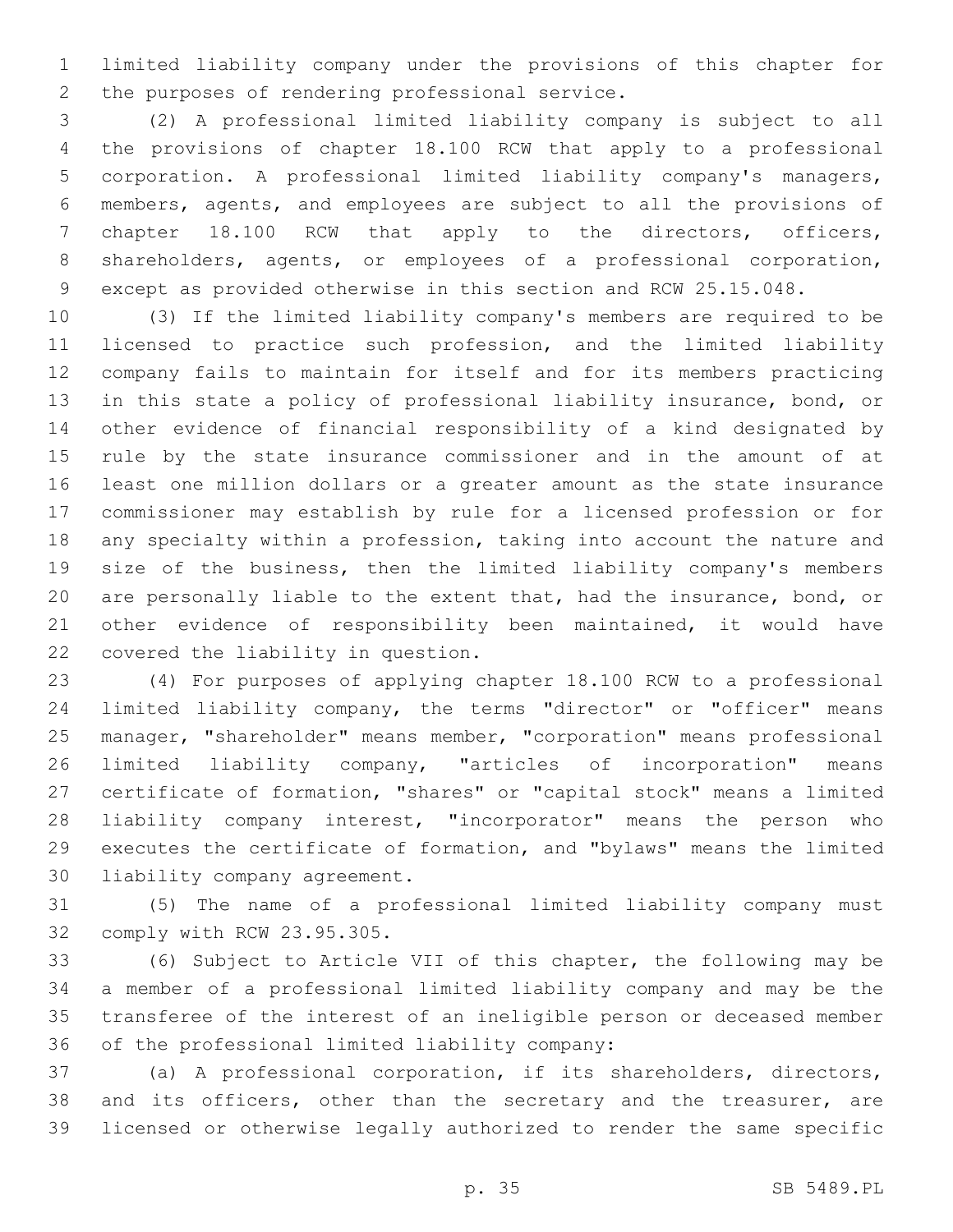professional services as the professional limited liability company; ((and))

 (b) Another professional limited liability company, if the managers and members of both professional limited liability companies are licensed or otherwise legally authorized to render the same specific professional services; and

 (c) A foreign professional limited liability company, if the managers and members of the foreign professional limited liability company are duly licensed or otherwise legally authorized to render the same specific professional services in any jurisdiction other 11 than this state as the managers and members of the professional 12 limited liability company.

 (7) Formation of a limited liability company under this section does not restrict the application of the uniform disciplinary act under chapter 18.130 RCW, or any applicable health care professional statutes under Title 18 RCW, including but not limited to restrictions on persons practicing a health profession without being appropriately credentialed and persons practicing beyond the scope of 19 their credential.

 **Sec. 303.** RCW 25.15.116 and 2015 c 188 s 25 are each amended to 21 read as follows:

 (1) In connection with the admission of the initial member or members of a limited liability company, a person acquiring a limited liability company interest is admitted as a member of the limited 25 liability company upon the later to occur of:

(a) The formation of the limited liability company; or

 (b) The time provided in the limited liability company agreement or, if the limited liability company agreement does not so provide or does not exist, when the person's admission is reflected in the 30 records of the limited liability company.

 (2) After the admission of the initial member or members of a limited liability company, a person acquiring a limited liability company interest is admitted as a member of the limited liability 34 company:

 (a) In the case of a person acquiring a limited liability company interest directly from the limited liability company, at the time provided in the limited liability company agreement or, if the limited liability company agreement does not so provide or does not exist, upon the consent of all members and when the person's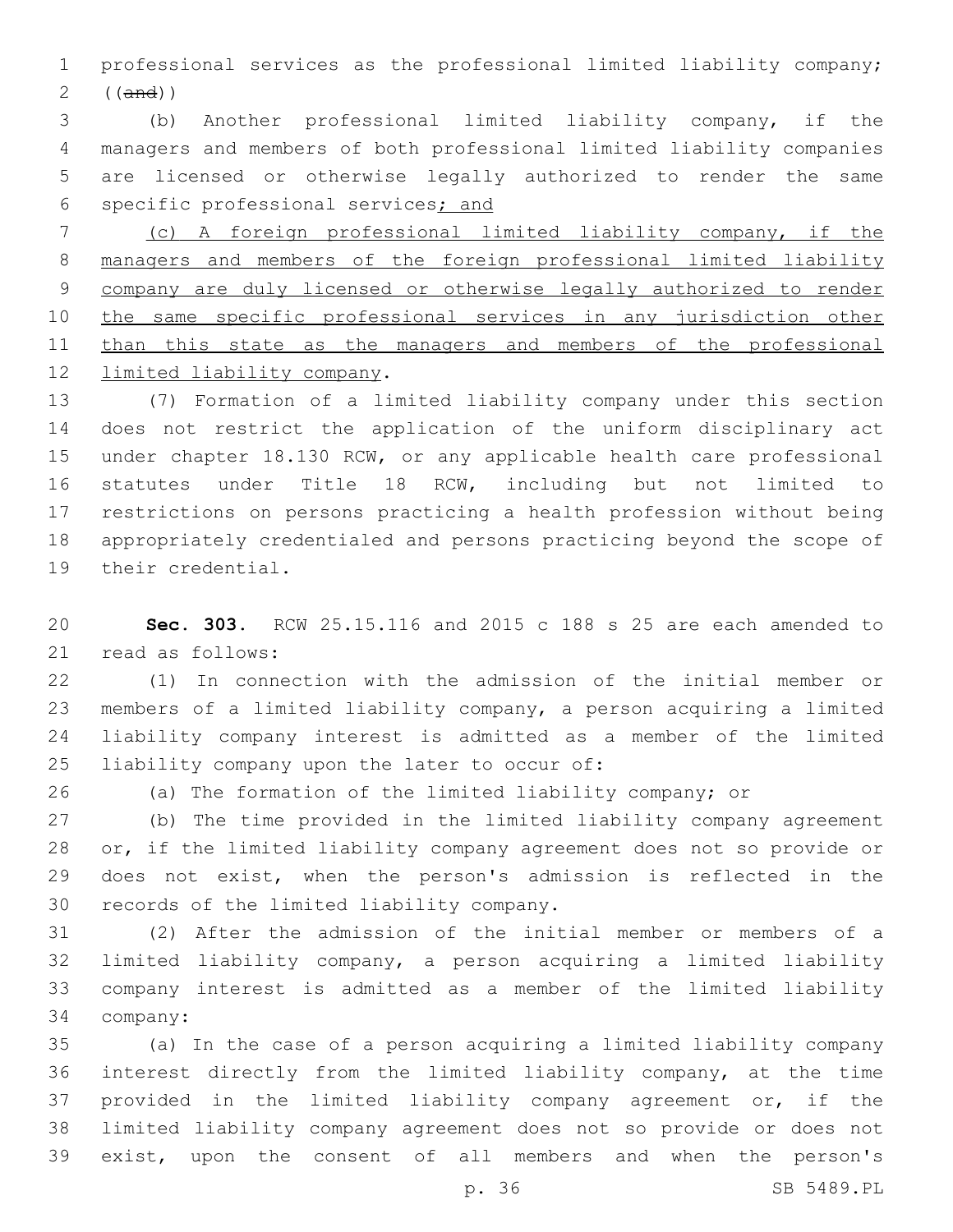admission is reflected in the records of the limited liability 2 company;

 (b) In the case of a transferee of a limited liability company interest, upon compliance with any procedure for admission provided in the limited liability company agreement or, if the limited liability company agreement does not so provide or does not exist, upon the consent of all members and when the person's admission is 8 reflected in the records of the limited liability company agreement; (( $\Theta$  $\hat{r}$ ))

 (c) In the case of a person being admitted as a member of a surviving or resulting limited liability company pursuant to a merger or conversion approved in accordance with this chapter, as provided in the limited liability company agreement of the surviving or resulting limited liability company or in the agreement of merger or 15 plan of merger or conversion, and in the event of any inconsistency, the terms of the agreement of merger or plan of merger or conversion control; and in the case of a person being admitted as a member of a limited liability company pursuant to a merger or conversion in which such limited liability company is not the surviving or resulting limited liability company in the merger or conversion, as provided in the limited liability company agreement of such limited liability company; or

23 (d) In the case of a transferee acquiring all of the transferor's limited liability company interest from a transferor that is the only 25 member of the limited liability company, upon the effectiveness of 26 the transfer.

 (3) A person may be admitted as a member of a limited liability company without acquiring a transferable interest and without making or being obligated to make a contribution to the limited liability company.

 **Sec. 304.** RCW 25.15.121 and 2015 c 188 s 26 are each amended to 32 read as follows:

 (1) Except as otherwise provided by this chapter, the affirmative vote, approval, or consent of a majority of the members is necessary 35 for actions requiring member approval.

 (2) The affirmative vote, approval, or consent of all members is 37 required to:

 (a) Amend the certificate of formation, except as provided in RCW 39  $25.15.076(2)$ ;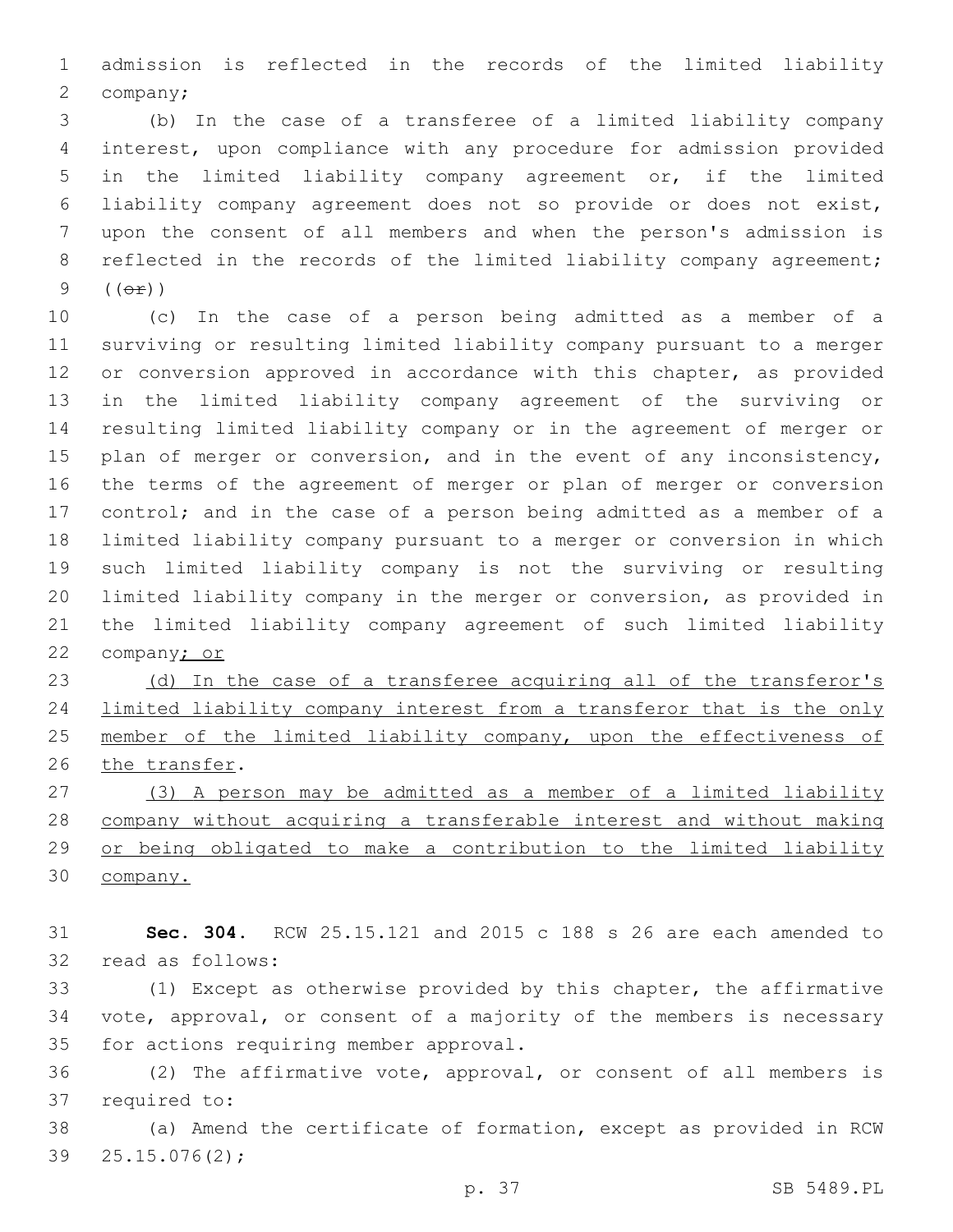- 
- (b) Amend the limited liability company agreement;

 (c) Authorize a manager, member, or other person to do any act on behalf of the limited liability company that contravenes the limited liability company agreement, including any provision that expressly limits the purpose, business, or affairs of the limited liability 6 company or the conduct thereof;

 (d) Admit as a member of the limited liability company a person acquiring a limited liability company interest directly from the 9 limited liability company as provided in RCW 25.15.116(2)(a);

 (e) Admit as a member of the limited liability company a transferee of a limited liability company interest as provided in RCW  $25.15.116(2)(b)$ ;

 (f) Authorize a member's removal as a member of the limited liability company as provided in RCW 25.15.131(1)(e);

 (g) Waive a member's dissociation as a member of the limited liability company as provided in RCW 25.15.131(1) (f), (g), or (h);

 (h) ((Authorize the withdrawal of a member from the limited 18 <del>liability company as provided in RCW 25.15.131(2);</del>

19  $(\frac{1}{1})$ ) Compromise any member's obligation to make a contribution or return cash or other property paid or distributed to the member in 21 violation of this chapter as provided in RCW 25.15.196(2);

 (( $(\overrightarrow{1})$ ) (i) Amend the certificate of formation and extend the date of dissolution, if a dissolution date is specified in the certificate of formation, as provided in RCW 25.15.265(1);

 (( $\frac{1}{k}$ )) (j) Dissolve the limited liability company as provided in 26 RCW 25.15.265(3);

27 (k) Approve a plan of conversion as provided in RCW  $25.15.441(1)$ ;

 (l) Sell, lease, exchange, or otherwise dispose of all, or substantially all, of the limited liability company's property, other than in the ordinary course of the limited liability company's activities or activities of the kind carried on by the limited 32 liability company; or

 (m) Undertake any other act outside the ordinary course of the 34 limited liability company's activities.

 (3) A limited liability company agreement may provide for classes or groups of members having such relative rights, powers, and duties as the limited liability company agreement may provide, and may make provision for the future creation in the manner provided in the limited liability company agreement of additional classes or groups 40 of members having such relative rights, powers, and duties as may

p. 38 SB 5489.PL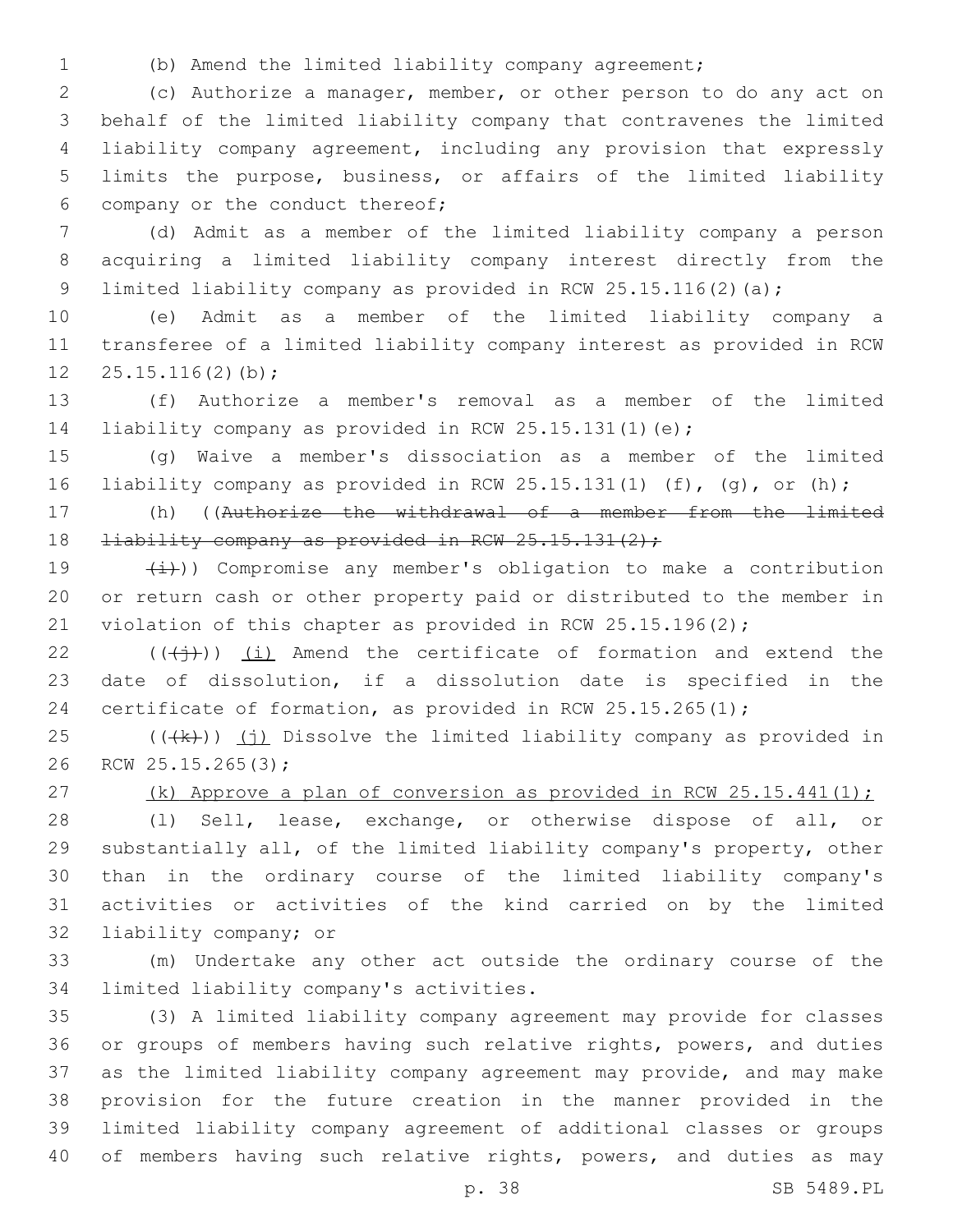from time to time be established, including rights, powers, and duties senior to existing classes and groups of members. A limited liability company agreement may provide for the taking of an action, including the amendment of the limited liability company agreement, without the vote or approval of any member or class or group of members, including an action to create under the provisions of the limited liability company agreement a class or group of limited liability company interests that was not previously outstanding. A limited liability company agreement may provide that any member or class or group of members do not have voting rights.

 (4) A limited liability company agreement may grant to all or certain identified members or a specified class or group of the members the right to vote separately or with all or any class or group of the members or managers, on any matter. If the limited liability company agreement so provides, voting by members may be on a per capita, profit share, class, group, or any other basis.

 (5) A limited liability company agreement may set forth provisions relating to notice of the time, place, or purpose of any meeting at which any matter is to be voted on by any members, waiver 20 of any such notice, action by consent without a meeting, the establishment of a record date, quorum requirements, voting in person or by proxy, or any other matter with respect to the exercise of any 23 such right to vote.

 **Sec. 305.** RCW 25.15.131 and 2020 c 312 s 727 are each amended to 25 read as follows:

 (1) A person is dissociated as a member of a limited liability company upon the occurrence of one or more of the following events:

28 (a) The member dies or withdraws ((by voluntary act)) from the limited liability company as provided in subsection (2) of this 30 section;

 (b) The transfer of all of the member's transferable interest in 32 the limited liability company;

 (c) The member is removed as a member in accordance with the 34 limited liability company agreement;

 (d) The occurrence of an event upon which the member ceases to be a member under the limited liability company agreement;

 (e) The person is a corporation, limited liability company, general partnership, or limited partnership, and the person is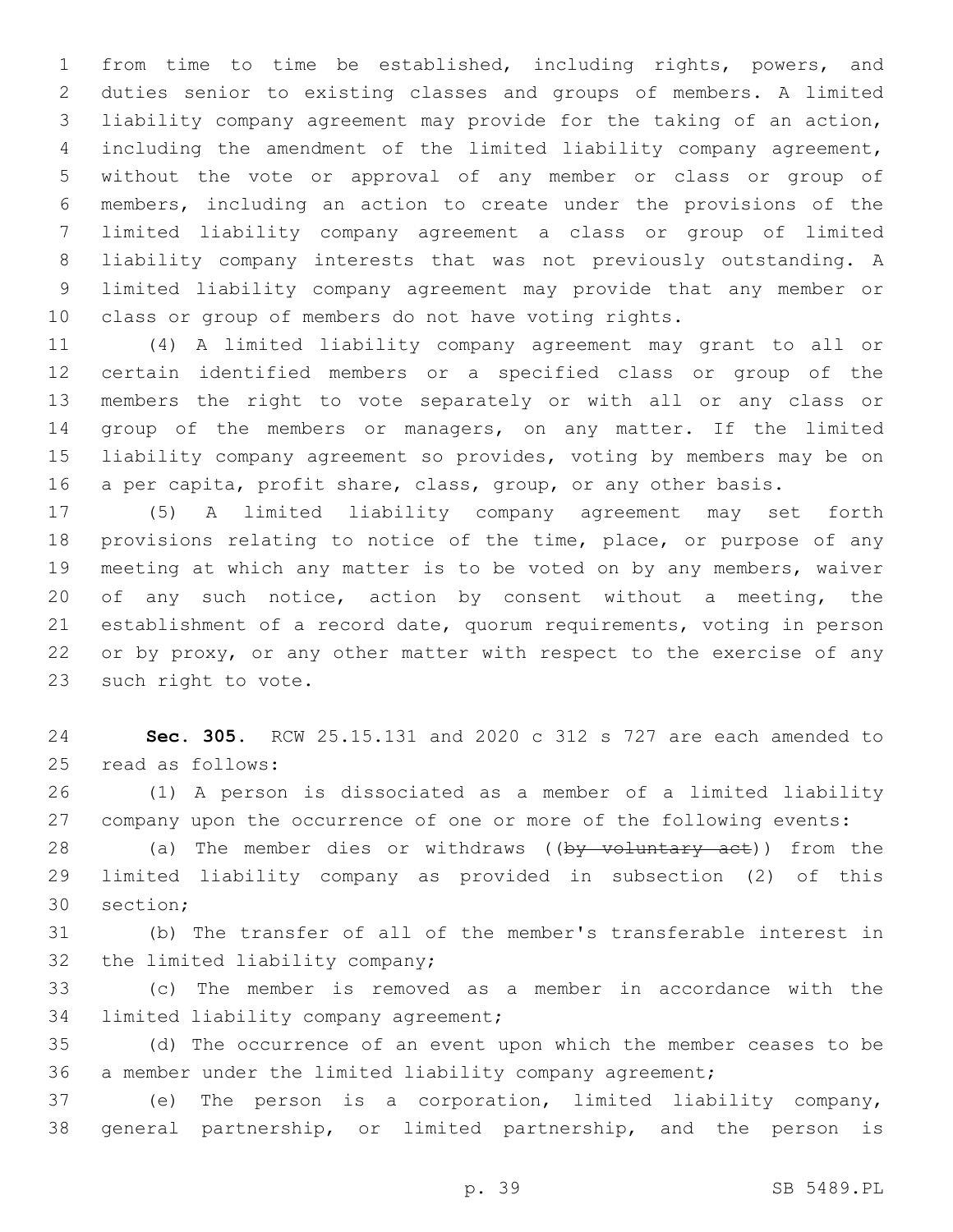removed as a member by the unanimous consent of the other members, which may be done under this subsection (1)(e) only if:

 (i) The person has filed articles of dissolution, a certificate of dissolution or the equivalent, or the person has been administratively or judicially dissolved, or its right to conduct business has been suspended or revoked by the jurisdiction of its incorporation, or the person has otherwise been dissolved; and

 (ii) The dissolution has not been revoked or the person or its right to conduct business has not been reinstated within ninety days after the limited liability company notifies the person that it will be removed as a member for any reason identified in (e)(i) of this 12 subsection;

 (f) Unless all other members otherwise agree at the time, the member (i) makes a general assignment for the benefit of creditors; (ii) files a voluntary petition in bankruptcy; (iii) becomes the subject of an order for relief in bankruptcy proceedings; (iv) files a petition or answer seeking for the member any reorganization, arrangement, composition, readjustment, liquidation, dissolution, or similar relief under any statute, law, or regulation; (v) files an answer or other pleading admitting or failing to contest the material allegations of a petition filed against the member in any proceeding of the nature described in (f)(i) through (iv) of this subsection; or (vi) seeks, consents to, or acquiesces in the appointment of a trustee, receiver, or liquidator of the member or of all or any 25 substantial part of the member's properties;

 (g) Unless all other members otherwise agree at the time, if within one hundred twenty days after the commencement of any proceeding against the member seeking reorganization, arrangement, composition, readjustment, liquidation, dissolution, or similar relief under any statute, law, or regulation, the proceeding has not been dismissed, or if within ninety days after the appointment without his or her consent or acquiescence of a trustee, receiver, or liquidator of the member or of all or any substantial part of the member's properties, the appointment is not vacated or stayed, or within ninety days after the expiration of any stay, the appointment 36 is not vacated; or

 (h) Unless all other members otherwise agree at the time, in the case of a member who is an individual, the entry of an order by a court of competent jurisdiction adjudicating the member as being subject to a conservatorship under RCW 11.130.360.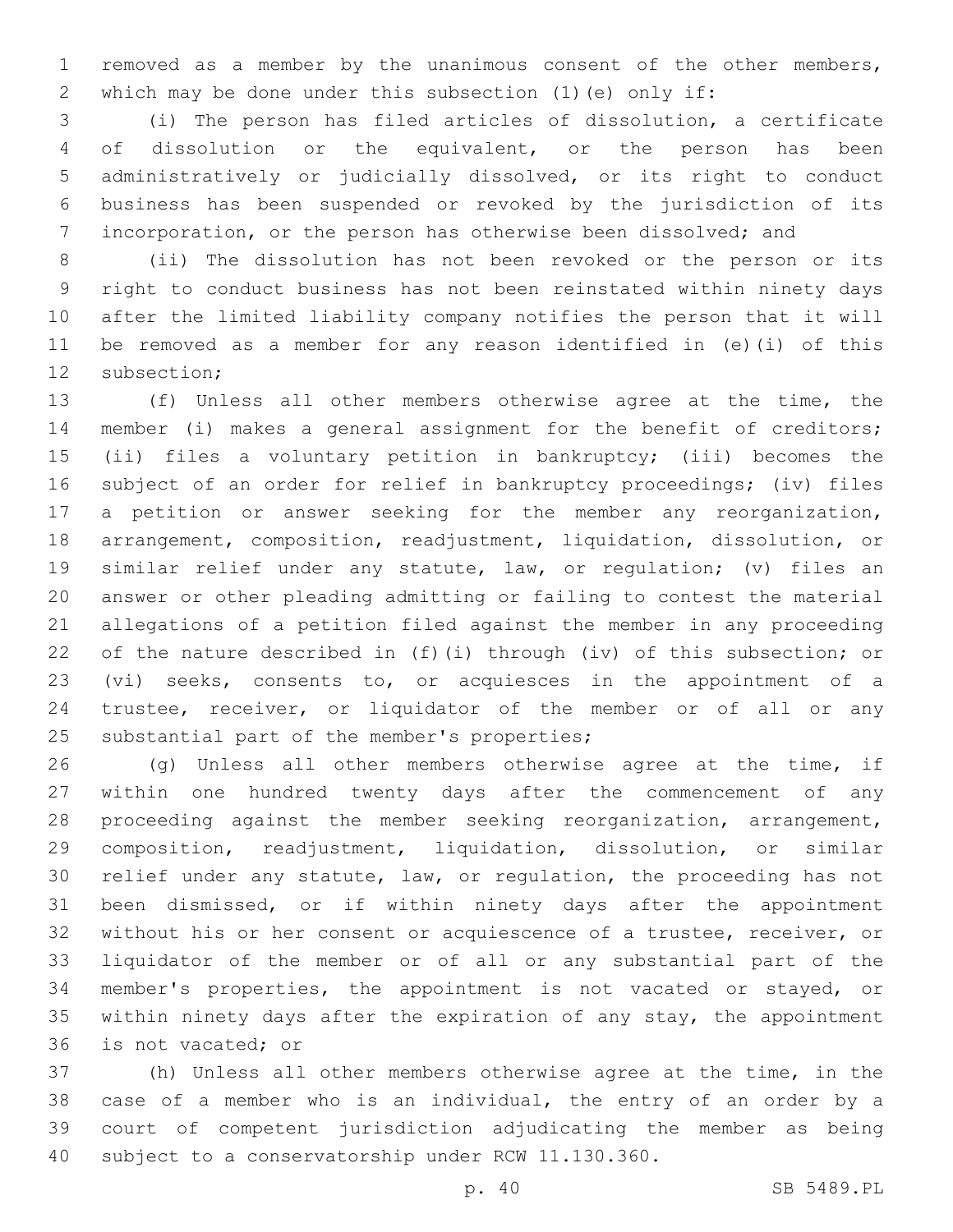(2) A member may withdraw from a limited liability company at ((the time or upon the happening of events specified in and in accordance with the limited liability company agreement. If the limited liability company agreement does not specify the time or the events upon the happening of which a member may withdraw, a member may not withdraw from the limited liability company without the written consent of all other members)) any time. The withdrawn member or transferee shall have no right to payment from the limited 9 liability company as a consequence of its withdrawal.

 (3) When a person is dissociated as a member of a limited liability company:11

 (a) The person's right to participate as a member in the management and conduct of the limited liability company's activities 14 terminates;

 (b) If the limited liability company is member-managed, the person's fiduciary duties as a member end with regard to matters arising and events occurring after the person's dissociation; and

 (c) Subject to subsection (5) of this section, any transferable interest owned by the person immediately before dissociation in the person's capacity as a member is owned by the person solely as a 21 transferee.

 (4) A person's dissociation as a member of a limited liability company does not of itself discharge the person from any debt, obligation, or other liability to the limited liability company or 25 the other members which the person incurred while a member.

 (5) If a member dies, the deceased member's personal representative or other legal representative may exercise the rights of a transferee provided in RCW 25.15.251 and, for the purposes of settling the estate, the rights of a current member under RCW 25.15.136.30

 **Sec. 306.** RCW 25.15.441 and 2015 c 188 s 85 are each amended to 32 read as follows:

 (1) Subject to RCW 25.15.456, a plan of conversion must be 34 ((consented to)) approved either by all the members of a converting limited liability company or as provided in a written limited 36 liability company agreement.

 (2) Subject to RCW 25.15.456 and any contractual rights, after a conversion is approved, and at any time before a filing is made under